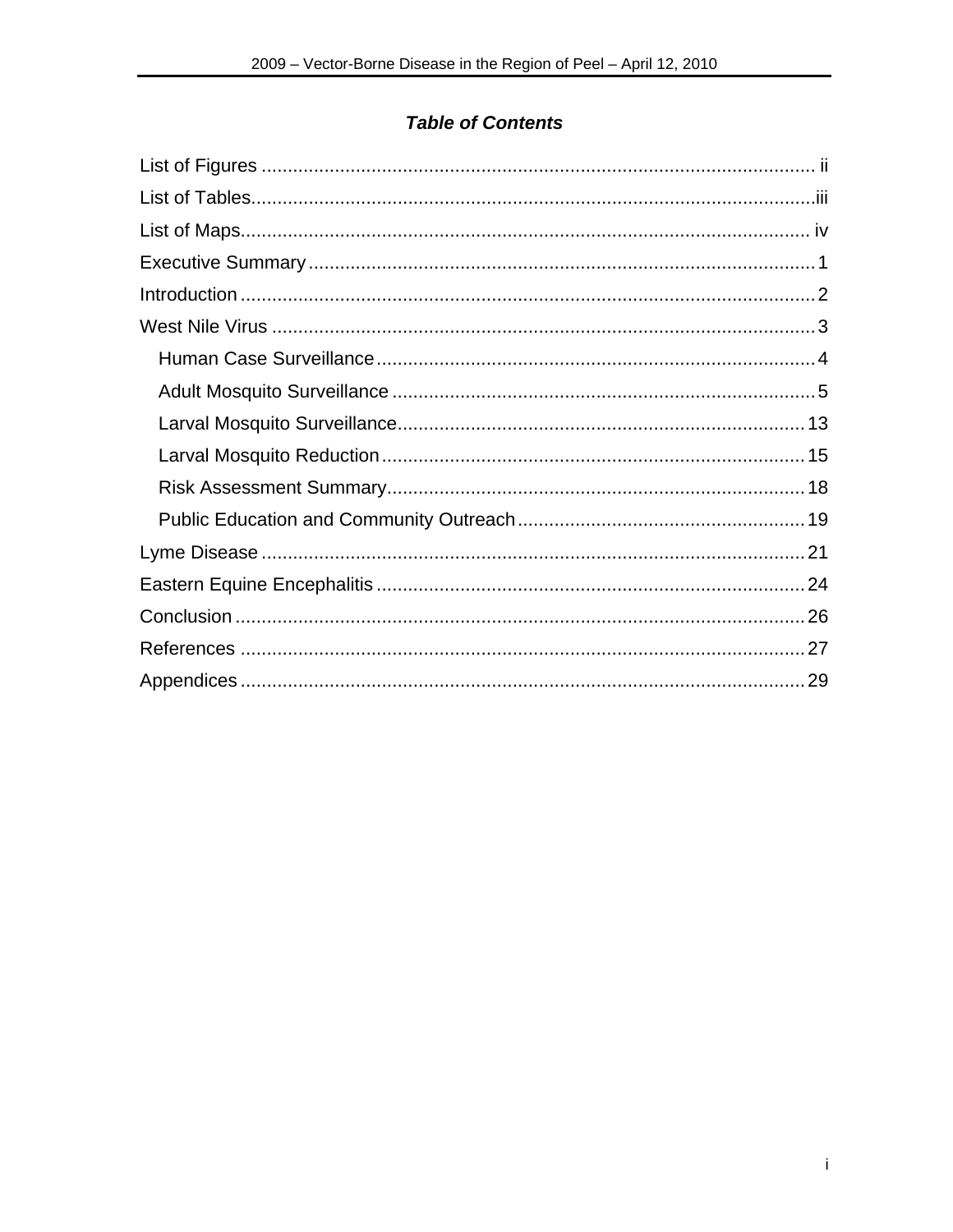# <span id="page-1-0"></span>*List of Figures*

|          | Figure 1 Ochlerotatus japonicus (Oc. japonicus) abundance (based on  |  |
|----------|----------------------------------------------------------------------|--|
|          |                                                                      |  |
|          | Figure 2 WNV Positive Mosquito Batches by Week of Collection, Region |  |
|          |                                                                      |  |
| Figure 3 | Types of Sites Found to Contain Mosquito Larvae, Region of           |  |
|          |                                                                      |  |
| Figure 4 | Number of WNV related calls to the Customer Contact Centre,          |  |
|          |                                                                      |  |
| Figure 5 |                                                                      |  |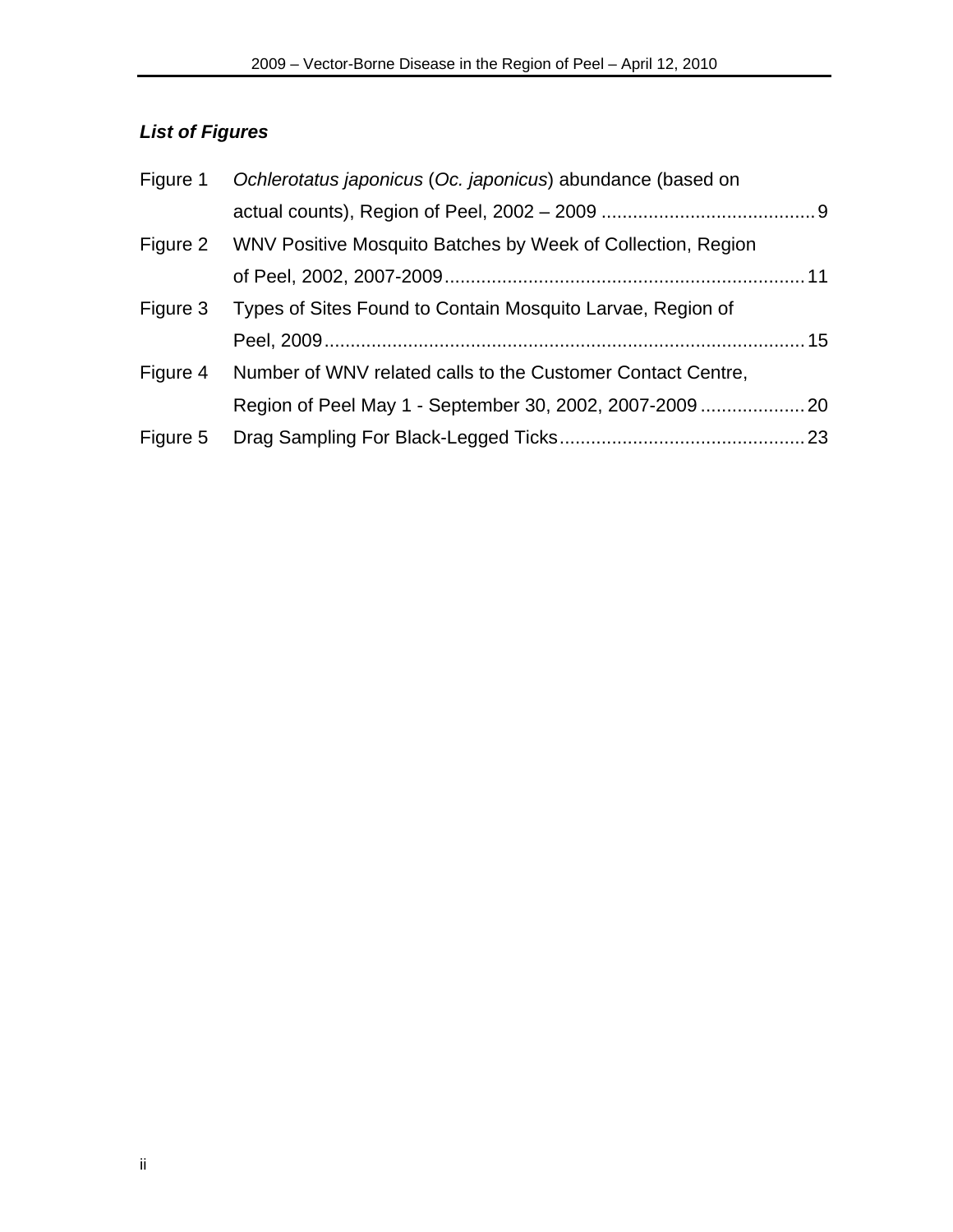# <span id="page-2-0"></span>*List of Tables*

| Table 1  | <b>Estimated Number of Female Adult Mosquitoes Collected</b>   |  |
|----------|----------------------------------------------------------------|--|
|          |                                                                |  |
| Table 2  | Number of Positive Trapping Events by Municipality, Region     |  |
|          |                                                                |  |
| Table 3  | Total Number and Percentage of Female Adult Culex              |  |
|          | pipiens/restuans Mosquitoes in all Batches and all Positive    |  |
|          |                                                                |  |
| Table 4  | Minimum Infection Rates* of Culex Species in Each Municipality |  |
|          |                                                                |  |
| Table 5  | Minimum Infection Rates of non-Culex Species in Each           |  |
|          |                                                                |  |
| Table 6  | Number of Surface Water Sites Monitored by Municipality,       |  |
|          |                                                                |  |
| Table 7  | Summary of Catch Basin Treatments, Region of Peel, 2009 17     |  |
| Table 8  | Standing Water Visit and Treatments, Region of Peel, 2009  18  |  |
| Table 9  | Lyme Disease Cases in the Region of Peel, 2001-2009            |  |
| Table 10 | Culiseta melanura found in CDC light traps in the Region of    |  |
|          |                                                                |  |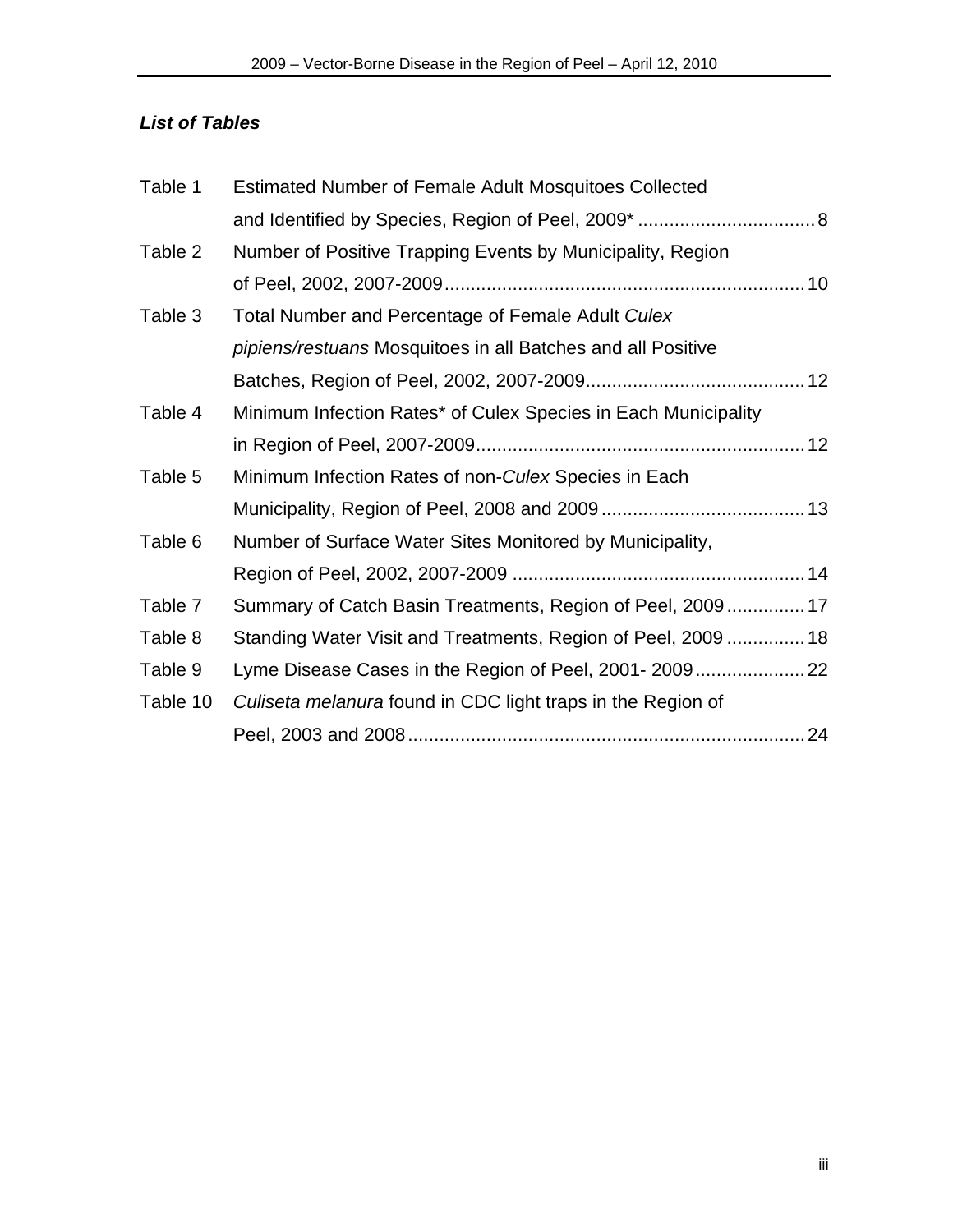# <span id="page-3-0"></span>*List of Maps*

Map 1 Location of Mosquito Traps by Municipal Ward, Region of Peel, 2009.....7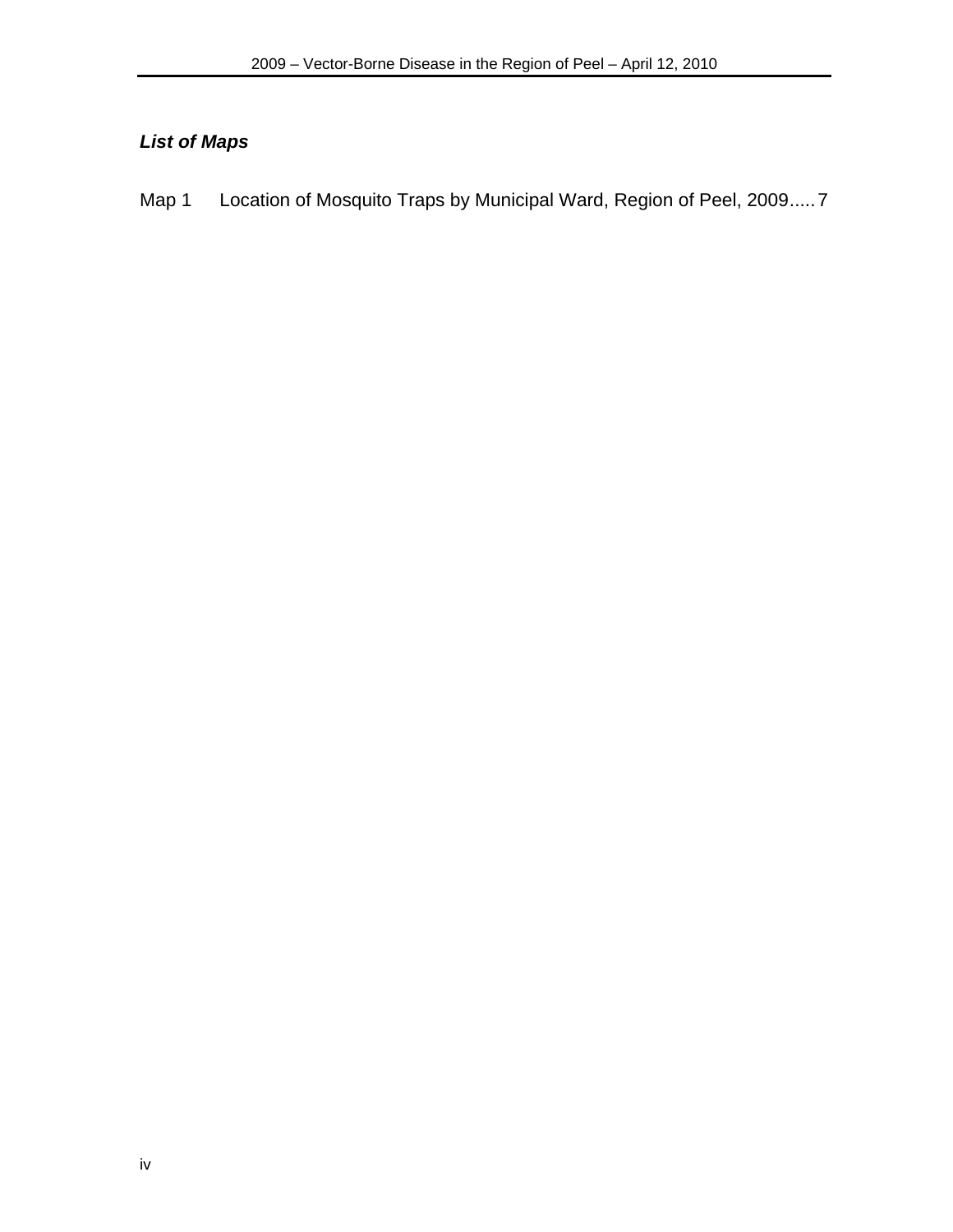# <span id="page-4-0"></span>**Executive Summary**

The following report provides information about the transmission and health effects of the vector-borne diseases of concern in Peel, as well as details and results of surveillance and risk reduction activities undertaken in 2009.

In 2008, the Ontario Ministry of Health and Long-term Care (MOHLTC) reduced funding to health units by over twenty percent and changed its funding structure by expanding the West Nile Virus (WNV) program to include additional vector-borne diseases. Consequently, larval surveillance activities in Peel were postponed by one month and the WNV Prevention Plan was enhanced to include two other vector-borne diseases of concern in Ontario: Lyme disease and Eastern equine encephalitis (EEE). The WNV Prevention Plan changed its name to the Vector-Borne Disease (VBD) Prevention Plan.

Though WNV continues to feature prominently in this, the first Vector-Borne Disease Report, surveillance activities and results of Lyme disease and EEE will also be discussed briefly. This report follows the 2008 WNV Prevention Plan which was adopted by Peel Council.<sup>1</sup>

Like in previous years, Peel Public Health in 2009 continued to monitor the risk of WNV transmission to humans through surveillance and to reduce it through control efforts and education.

Weather conditions in 2009 were similar to 2008 and consisted mainly of high precipitation and lower than normal temperatures. Under such conditions mosquito larvae are slow to mature and replicate, leading to reduced incidence of WNV. This was demonstrated through surveillance of mosquito populations in 2009, which showed a reduction in WNV activity over the previous year. There were no human cases of WNV in the Region of Peel in 2009.

Mosquito larval surveillance was undertaken at 2,073 potential breeding sites in Peel Region, a decrease from 2009 due to the delayed program start. Larval mosquito reduction activities involved the application of; four rounds of methoprene (Altosid®) pellets to 363,795 roadside catch basins; 2,314 methoprene briquets to non-roadside catch basins, private backyards and public parks; and 656 treatments to four hundred and five surface water sites.

Increased temperatures associated with climate change could increase the survival or replication rates of vector mosquitoes and may contribute to higher incidence of disease in the future. Climate changes could also expand the habitat and infectivity of other disease-carrying insects, increasing the potential for transmission of diseases such as Lyme disease and Eastern equine encephalitis in Peel Region. As a result, it is prudent to continue surveillance programs for these vector-borne diseases.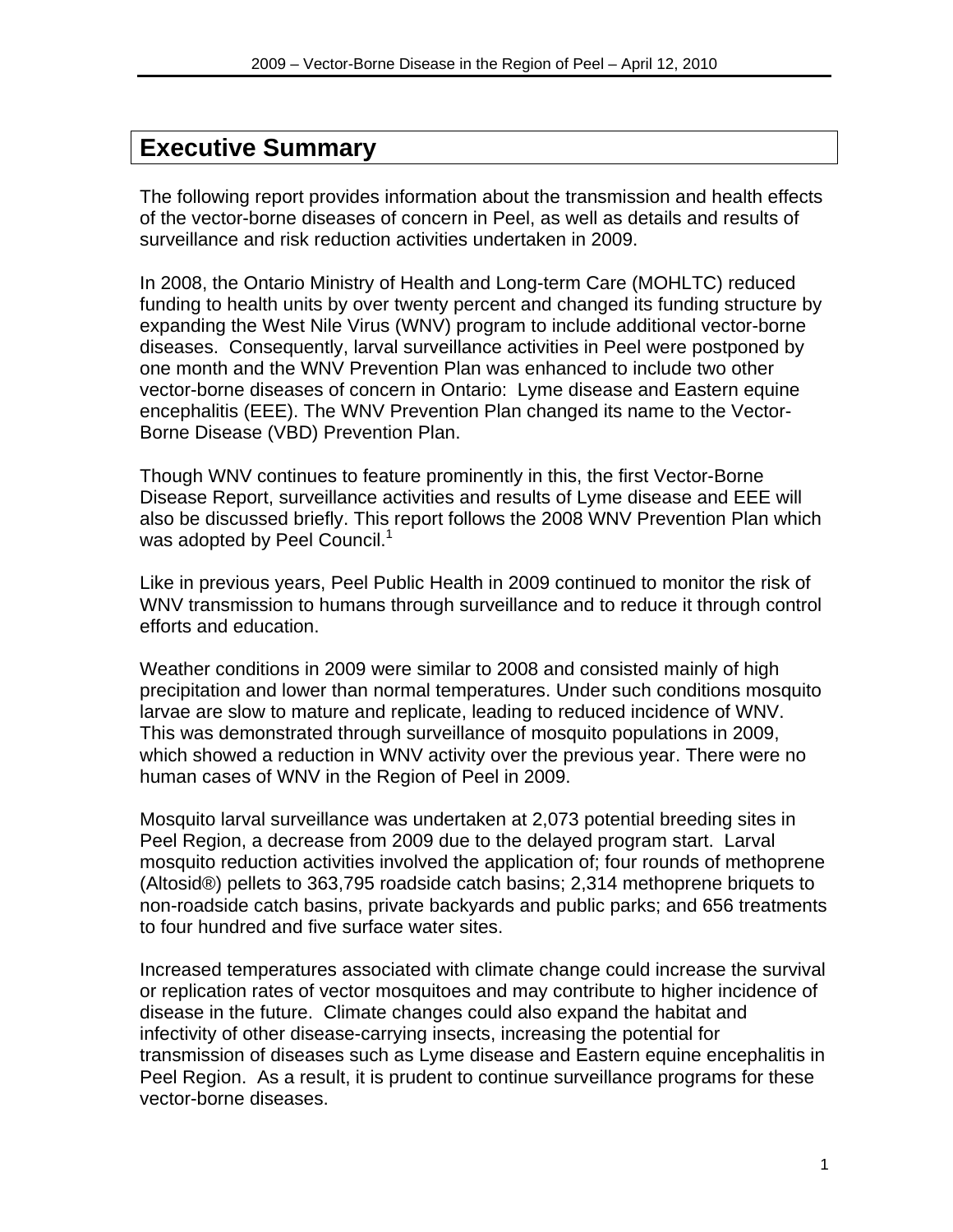# <span id="page-5-0"></span>**Introduction**

The West Nile Virus (WNV) program went through some considerable changes in 2009. The Ontario government reduced the WNV budget allocated to health units by twenty-three per cent relative to 2007 levels and changed its funding structure by expanding the WNV program to include additional vector-borne diseases. As a result, Peel's larval surveillance activities were postponed by one month, starting in June instead of May, and the Region of Peel WNV Prevention Plan was enhanced to include Lyme disease and Eastern equine encephalitis (EEE). The Ontario Ministry of Health and Long-term Care (MOHLTC) also announced in 2008 that it would cease funding of the dead bird surveillance program, so Peel Public Health stopped collecting dead birds in 2009. These service changes impact the comparability of 2009 data to previous years.

A vector-borne disease is a disease that is transmitted to humans or other animals by an insect or other arthropod. In Ontario, WNV and Lyme disease are the two most common vector-borne diseases to transmit infection to humans. Due to concern that regional environmental change is making it more favorable for these vector populations to increase, there is mounting pressure on health units in Ontario to develop surveillance programs.

Another vector-borne disease of concern in Ontario is Eastern equine encephalitis (EEE). Although rarer, Eastern equine encephalitis is a serious viral disease spread by mosquitoes that has the potential to affect people and horses. The EEE virus has been detected in Ontario in horses and mosquitoes; so far no human cases have been reported.

Peel Public health initiated surveillance of Lyme disease and EEE and changed its name from West Nile Virus Surveillance program to the Vector-Borne Disease (VBD) Surveillance program.

Increased temperatures associated with climate change could increase the survival or replication rates of vector mosquitoes and may contribute to higher incidence of disease in the future. Climate changes could also expand the habitat and infectivity of other disease-carrying insects, increasing the potential for transmission of diseases such as Lyme disease and Eastern equine encephalitis in Peel Region. As a result, it is prudent to continue surveillance programs for these vector-borne diseases.

The following report provides information about the transmission and health effects of the vector-borne diseases of concern in Peel, as well as details and results of surveillance and risk reduction activities in 2009.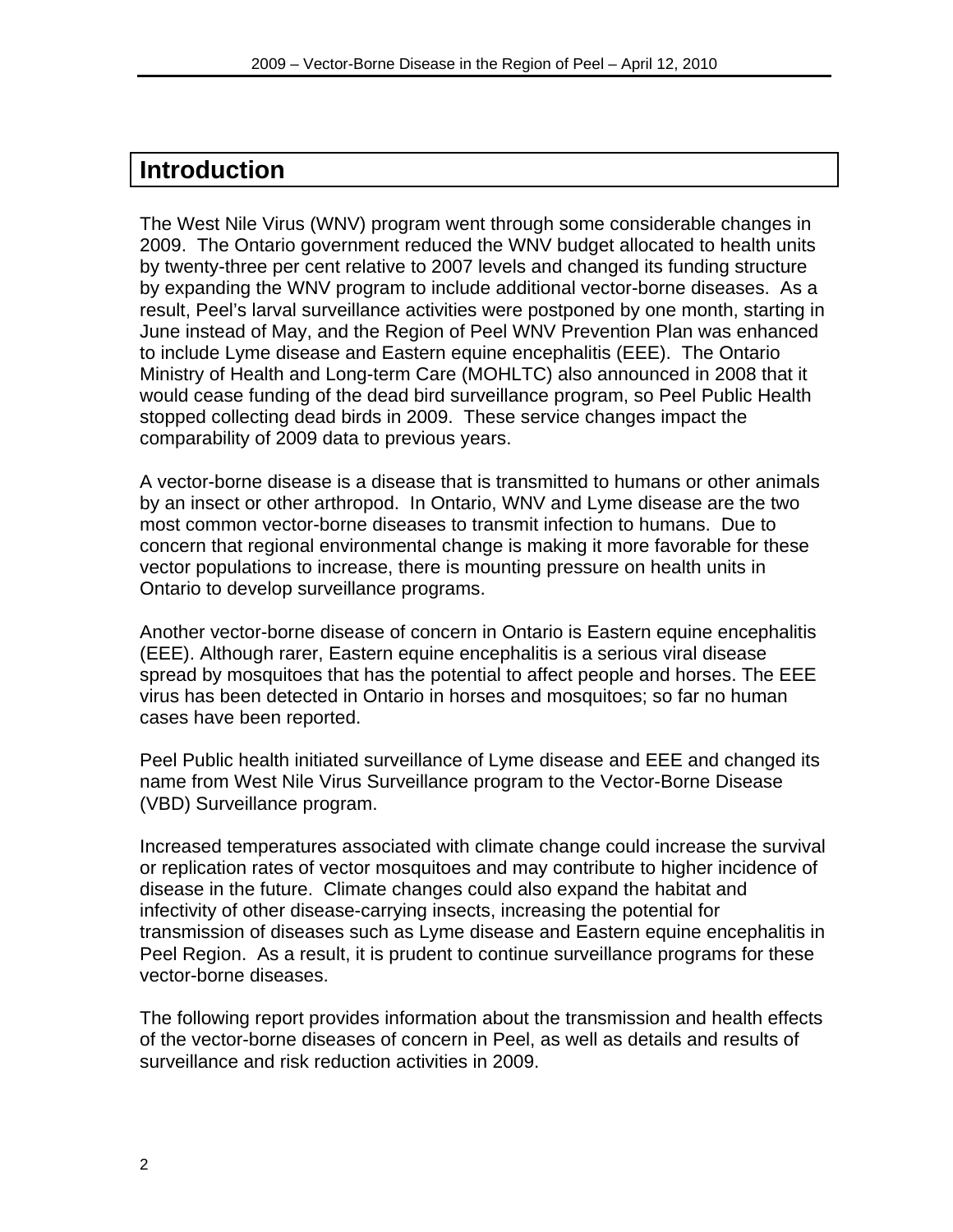# <span id="page-6-0"></span>**West Nile Virus**

West Nile Virus (WNV), a virus transmitted primarily through the bite of infected female mosquitoes, was first detected in North America in 1999 when an outbreak was experienced in New York City. Since then, WNV has rapidly spread across all other continental U.S. states and the majority of Canada's provinces.

In early spring, the amplification of WNV begins after infected adult mosquitoes overwinter and/or infected migratory birds return to a region. *Culex pipiens* and *Culex restuans*, two mosquito species that feed primarily on birds, are the main vectors for the virus in Ontario and have been estimated to be responsible for up to 80% of WNV human infections in the north-eastern United States, an environment similar to Peel Region.<sup>2</sup>

Infected mosquitoes feed on birds and the virus is transmitted back and forth resulting in an increase in the number of birds and mosquitoes infected. Later on in the season, typically late July, there is a "spill over point" where the virus bridges out of the mosquito-bird cycle via bridge vectors. The bridges are mosquito species, like *Aedes vexans,* that feed on humans and other mammals in addition to birds.

The species type of WNV vector mosquito will vary with geography. For example, the species responsible for the 2007 increase in human cases in the Prairie Provinces and the central United States, *Culex tarsalis*, is not found in significant abundance in Ontario.

An estimated one in five people who are bitten by a mosquito infected with WNV will develop symptoms. Most people who are infected have either no symptoms or mild illness, such as West Nile fever. The incubation period is estimated to be three to 14 days with symptoms lasting on average three to six days. Cases are classified as West Nile Virus Neurological Syndrome (WNNS) or West Nile Virus Non-Neurological Syndrome (WN Non-NS).

WNV fever is described as a sudden onset of fever that is often accompanied by malaise, headache, nausea, vomiting, anorexia, eye pain, myalgia and less commonly, rash and/or swollen lymph nodes. This is typically classified as WN Non-NS.<sup>4</sup>

In about 1% of infected individuals, WNV can cause serious illness including severe neurological disease which is classified as WNNS. Additional symptoms among those with severe disease include muscle weakness and a change in mental status.<sup>4</sup>

Long-term health effects of WNV infection are possible but are less well understood. They can include physical (long-term muscle weakness and paralysis,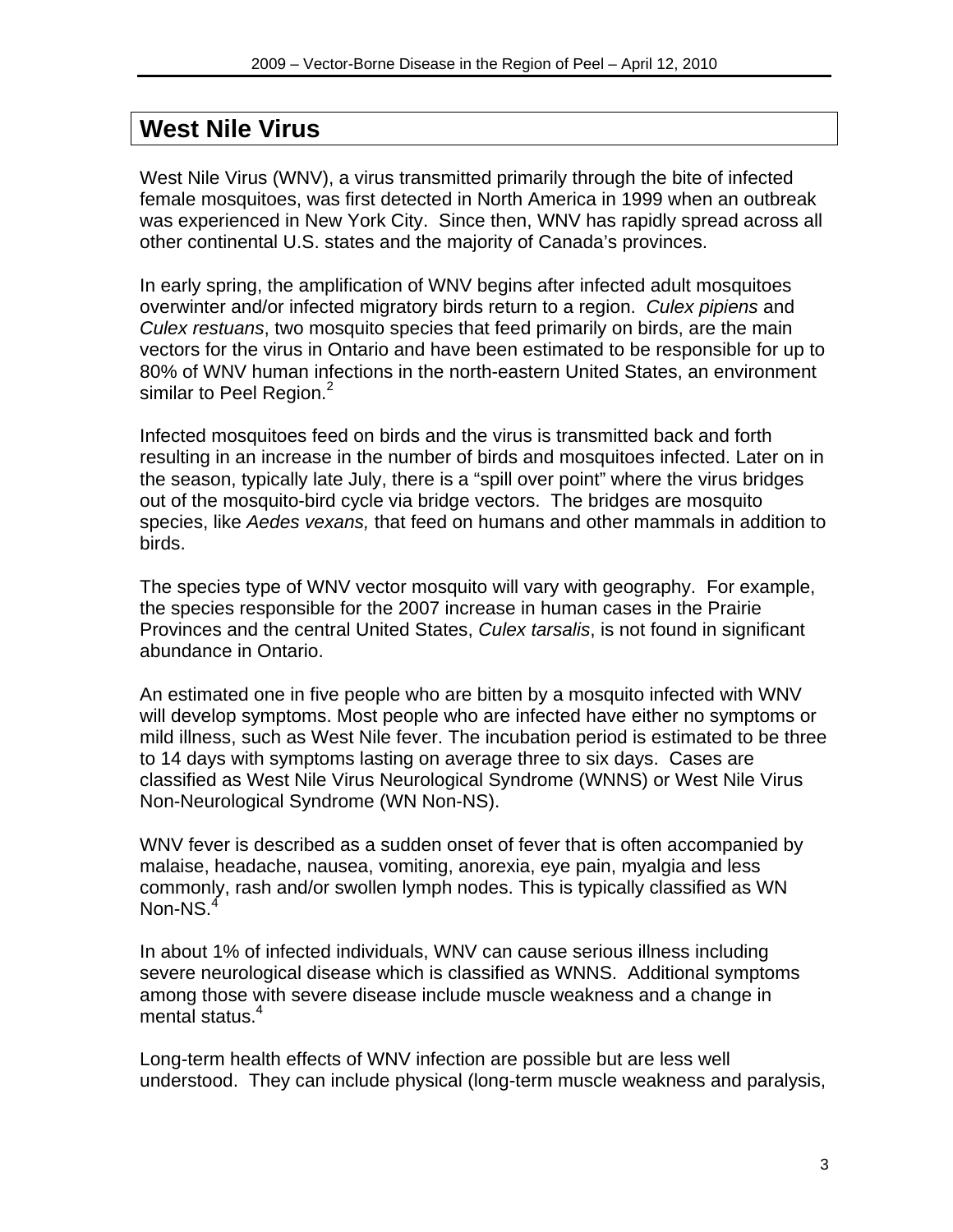<span id="page-7-0"></span>fatigue and headache), cognitive (depression, confusion, and memory loss) and functional effects (difficulty with meal preparation and shopping). $4$ 

In 2001, WNV was first detected in birds and mosquitoes in Peel Region. Locally acquired human illness of WNV first occurred in Peel Region in 2002. Twenty-one of 37 cases required hospitalization. In 2002, there were two deaths in Peel due to WNV infection, which have been the only deaths to occur in Peel due to this cause.

Ontario Regulation 199/03<sup>5</sup> (Control of West Nile Virus), under the Health *Protection and Promotion Act*, requires that the local Medical Officer of Health (MOH) conduct a risk assessment of the conditions pertaining to WNV in their health unit. The risk assessment relies on surveillance of human and mosquito infections. This guides the MOH with respect to appropriate WNV risk reduction activities, including the need for mosquito reduction measures. Provincial regulation also requires the MOH to record, investigate and report any adverse or unintended human health effects attributed to mosquito reduction actions and to report any non-human environmental adverse effects to the Ministry of Environment and/or other relevant local or provincial authorities. WNV is both a reportable and communicable disease under Regulations  $558/91^6$  and  $559/91^7$ , respectively, requiring physicians and laboratories to report human cases to the local MOH.

The goal of the WNV component of the Region of Peel's Vector Borne-Disease (VBD) Prevention Plan is to minimize the impact of WNV with a regional surveillance program involving humans and mosquitoes. The surveillance program guides the integrated pest management activities which include mosquito larvae reduction and prevention, and public education and community outreach activities.

# *Human Case Surveillance*

The human case surveillance program for WNV is intended to detect illness in the population of Peel Region. All probable or confirmed cases identified by hospitals and physicians are reported to the local public health department. The Ontario Ministry of Health and Long-term Care (MOHLTC) has developed case definitions and diagnostic test criteria (refer to Appendix A).<sup>8</sup>

Peel Public Health staff investigate all reported probable and confirmed cases of WNV among Peel residents. Demographic and medical information including symptoms and risk factors (e.g. travel history, blood products recipient) are collected and entered into the integrated Public Health Information System (iPHIS).

# **Human Surveillance Program - 2009**

In 2009, there were no confirmed human cases of WNV in Peel Region.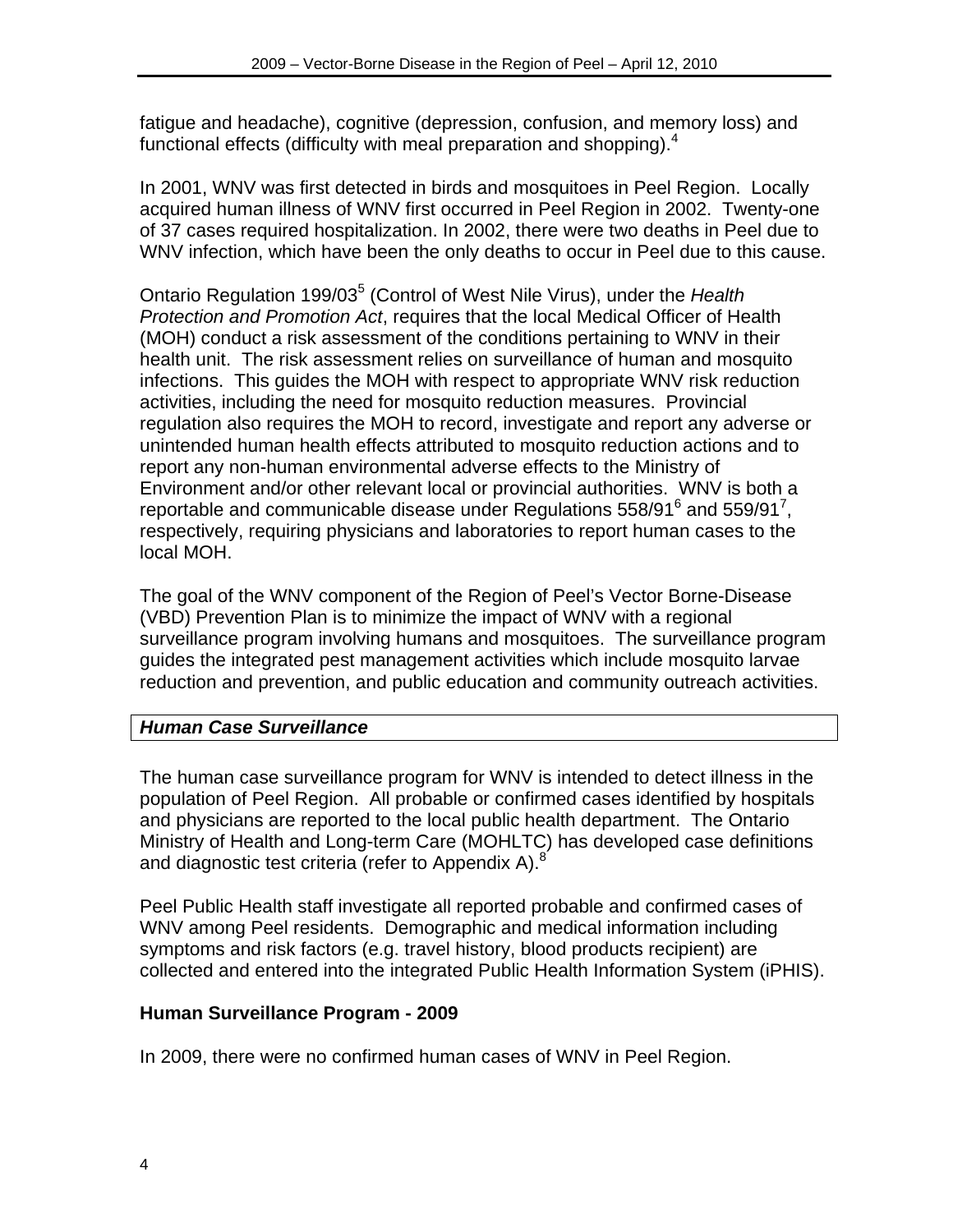<span id="page-8-0"></span>In 2002, 57 probable and confirmed cases of WNV were reported based on the case definitions at the time. However, the case definition has changed since 2002. If the present day definition was applied there would have been 18 confirmed human cases in 2002. The only WNV-related deaths in Peel occurred in 2002.

### **Comparison with Other Ontario Health Units**

Across Ontario, there were three confirmed WNV human cases in 2009 compared to four in 2008 and 15 in 2007. $9$  Only two of the 36 health units reported human cases in 2009, Winsor-Essex and Middlesex-London.

### **Comparison with Other Provinces**

Across Canada, there were a total of eleven human cases of WNV and no deaths in 2009 compared to 38 cases and no deaths in 2008, and 2,355 cases and two deaths in 2007. This was the lowest number of human cases reported in Canada since surveillance activities began.

The highest number of human cases of WNV was reported in British Columbia with three. It was the first time cases of WNV had been locally acquired in BC.

The United States saw a reduction in the number of human cases with 663 human cases and 30 deaths in 2009 compared to 1,370 cases and 37 deaths in 2008.

# *Adult Mosquito Surveillance*

Mosquito surveillance programs serve to monitor the mosquito population both for their abundance and the species present. Certain species of mosquitoes are more likely to transmit WNV to humans. Therefore, it is important to monitor their occurrence in order to assess the potential human health risk. In Ontario, the species of particular interest due to their WNV transmission risk continues to be the *Culex* species.

Historically, *Culex* species have consistently been responsible for the majority of the WNV-positive mosquito batches in Peel Region. However, in 2009 only one of the four (25%) WNV-positive mosquito batches were from *Culex* species.

Other mosquito species are also known to carry WNV. So while reducing the abundance of the *Culex* species remains a priority for the Region of Peel, monitoring the abundance and WNV potential of various species remains very important.

For more information about the methodological details associated with species identification, sorting and viral testing, refer to the 2006 West Nile Virus in the Region of Peel report.<sup>10</sup> available at:

<http://www.peelregion.ca/health/westnile/resources/reports.htm#control06>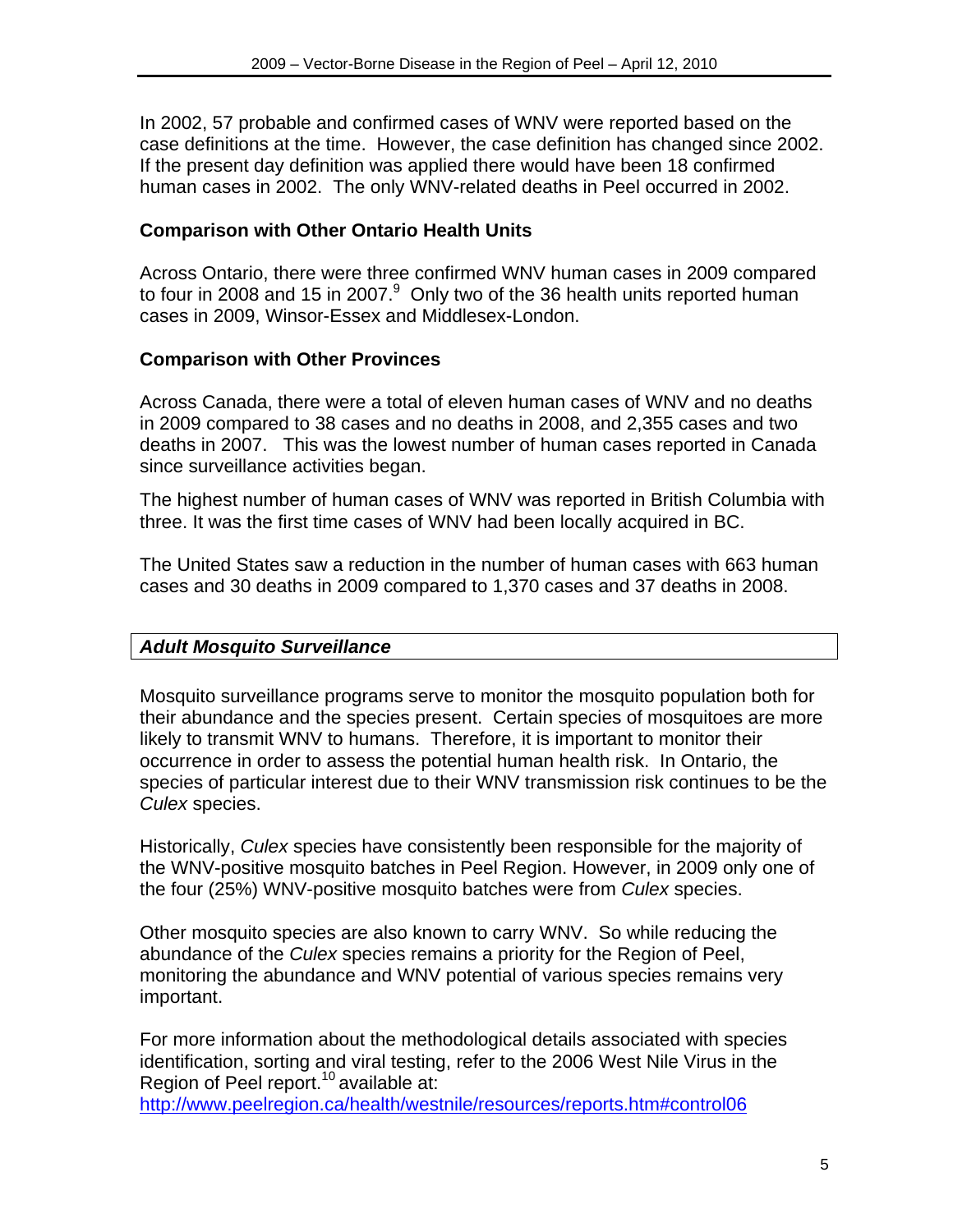Thirty-one fixed CDC light traps were distributed by Regional ward, with a minimum of one trap per ward across Peel: 17 in the City of Mississauga, 9 in the City of Brampton and five in the Town of Caledon. Map 1 shows the locations for the fixed traps set in Peel Region in 2009.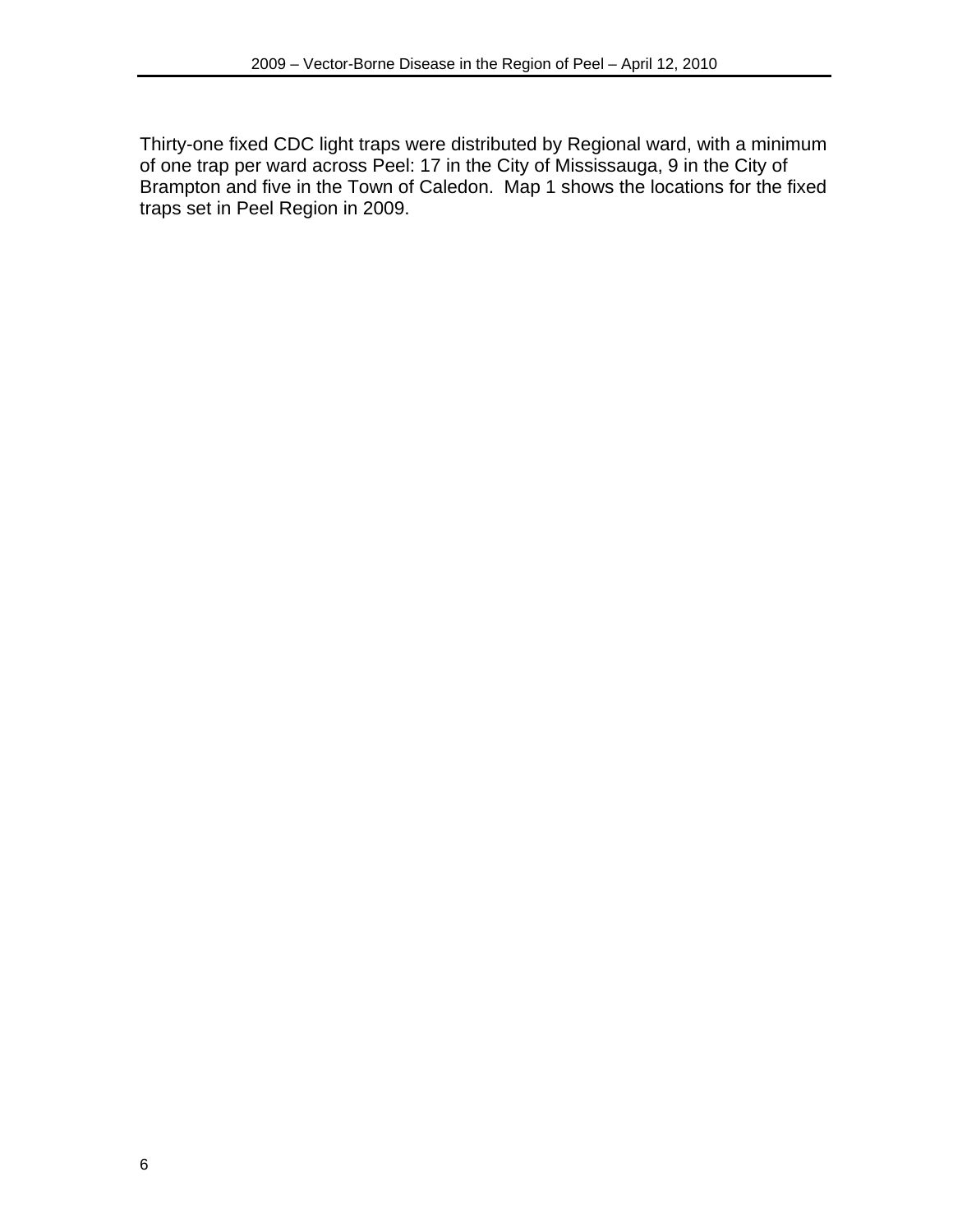# <span id="page-10-0"></span>**Map 1 Location of Mosquito Traps by Municipal Ward, Region of Peel, 2009**

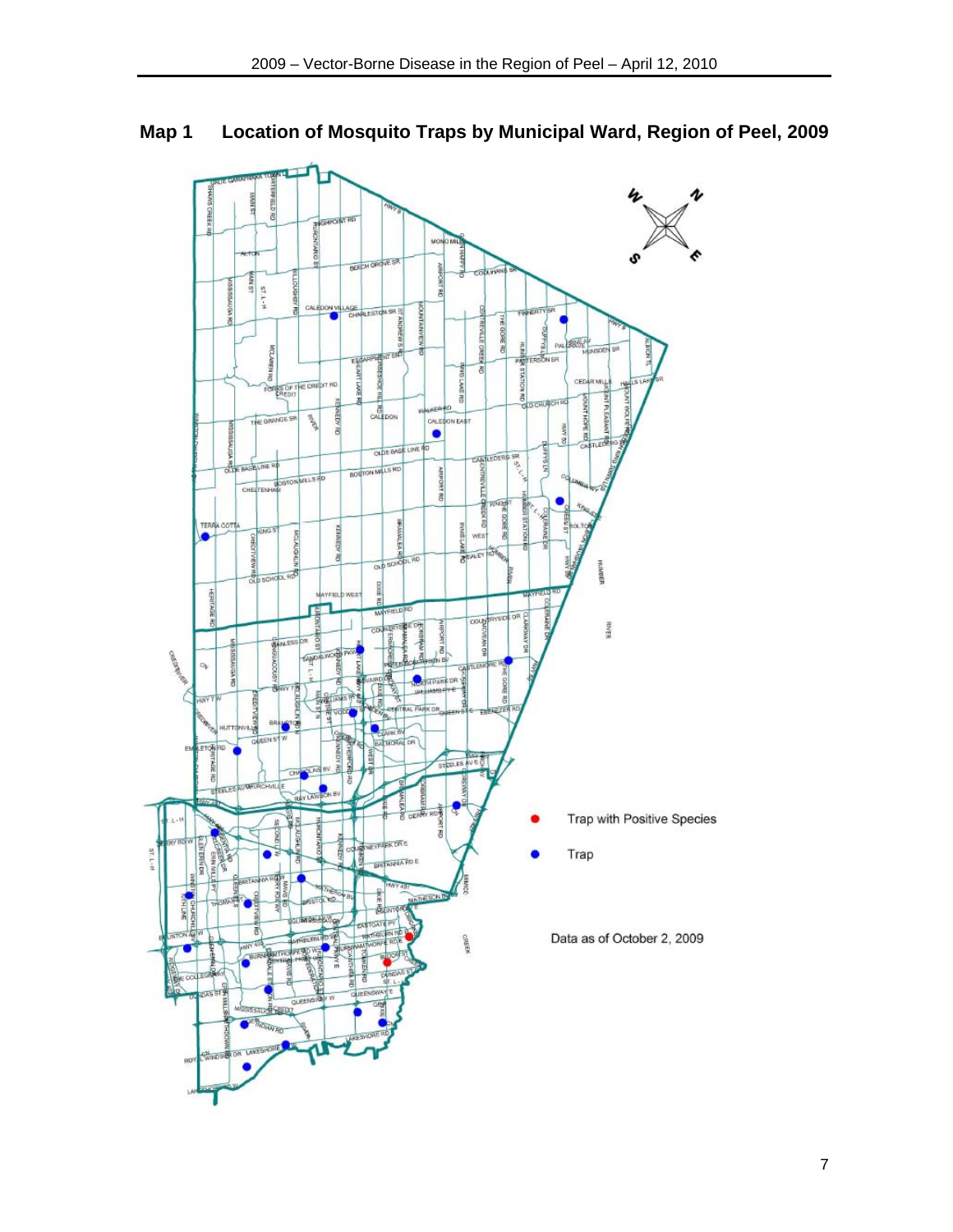<span id="page-11-0"></span>Table 1 presents the estimated number of mosquitoes collected by species in 2009. These estimates are based partially on actual counts, where the pool size was less than 50 mosquitoes, and partially on estimating methods when the pool size exceeded 50 mosquitoes.<sup>11</sup> An estimated 64,393 mosquitoes were collected between June 14 to October 3 of 2009 and identified by species.

| <b>Vector Species</b>  | <b>All Peel</b> | <b>Brampton</b> | <b>Caledon</b> | Mississauga North | <b>Mississauga South</b> |
|------------------------|-----------------|-----------------|----------------|-------------------|--------------------------|
| Cx. pipiens/restuans   | 8,862           | 4,404           | 284            | 1,655             | 2,519                    |
| Cx. salinarius         | 5               | $\overline{2}$  | $\Omega$       |                   | $\overline{2}$           |
| Ae. vexans vexans      | 18,358          | 8,242           | 699            | 3,752             | 5,663                    |
| Ae. vexans nipponii    | 11              | 2               | 1              | $\overline{2}$    | 6                        |
| An. punctipennis       | 577             | 167             | 98             | 155               | 157                      |
| An. walkeri            | 14              | 4               | 5              | $\mathbf 0$       | 5                        |
| An. quadrimaculatus    | 65              | 39              | 17             | 3                 | 6                        |
| Oc. japonicus          | 1,414           | 196             | 10             | 410               | 797                      |
| Oc. triseriatus        | 1,125           | 48              | 49             | 396               | 632                      |
| Oc. trivittatus        | 5,102           | 2,321           | 377            | 833               | 1,572                    |
| Oc. stimulans          | 3,913           | 792             | 1,991          | 509               | 621                      |
| Oc. canadensis         | 3,050           | 1,745           | 269            | 124               | 911                      |
| <b>Non-vectors</b>     |                 |                 |                |                   |                          |
| Ae. cinereus           | 329             | 128             | 91             | 24                | 85                       |
| An. barberi            | 1               | 0               | $\mathbf 0$    | 0                 | 1                        |
| An. earlei             | 4               | 3               | 1              | $\Omega$          | 0                        |
| Cq. perturbans         | 17,575          | 7,425           | 2,030          | 299               | 7,820                    |
| Cs. inornata           | 1               |                 | 0              | 0                 | 0                        |
| Cs. minnesotae         | 22              | 20              | $\overline{2}$ | $\mathbf 0$       | 0                        |
| Cs. morsitans          | 16              | $\mathbf 0$     | 15             | 1                 | $\pmb{0}$                |
| Cx. territans          | 11              | $\overline{2}$  | $\overline{0}$ | $\overline{2}$    | $\overline{7}$           |
| Oc. black-legged       | 136             | 26              | 75             | 17                | 18                       |
| Oc. broad-banded       | 317             | 9               | 243            | 14                | 50                       |
| Oc. dorsalis           | 27              | 10              | 6              | 5                 | 6                        |
| Oc. excrucians         | 58              | 4               | 54             | $\mathbf 0$       | $\mathbf 0$              |
| Oc. provocans          | 10              | 0               | 10             | 0                 | $\mathbf 0$              |
| Ps. ferox              | 93              | 1               | $\overline{2}$ | 14                | 76                       |
| Ur. sapphirina         | 3               | 1               | $\overline{0}$ | 1                 | 1                        |
| Males (not identified) | 3,294           | 1,173           | 103            | 625               | 1,394                    |
| <b>Totals</b>          | 64,393          | 26,766          | 6,433          | 8,842             | 22,351                   |
| % Peel Total           |                 | 41.6%           | 10.0%          | 13.7%             | 34.7%                    |

## **Table 1 Estimated Number of Female Adult Mosquitoes Collected and Identified by Species, Region of Peel, 2009\***

Source: Sum of weekly reports provided to the Region of Peel from Cosray Labs, 2009 \* estimates based on CDC light trap surveillance data

In 2009, like in 2008, *Aedes vexans* was the dominant mosquito species representing 29% (18369/64393) of the total estimated mosquitoes captured during the season. Other mosquito species detected in 2009 included Coquillettidia *perturbans* (27% species abundance), and *Culex pipiens-restuans* (14% species abundance).<sup>12</sup>*Culex* species overall accounted for 14% of the total species found.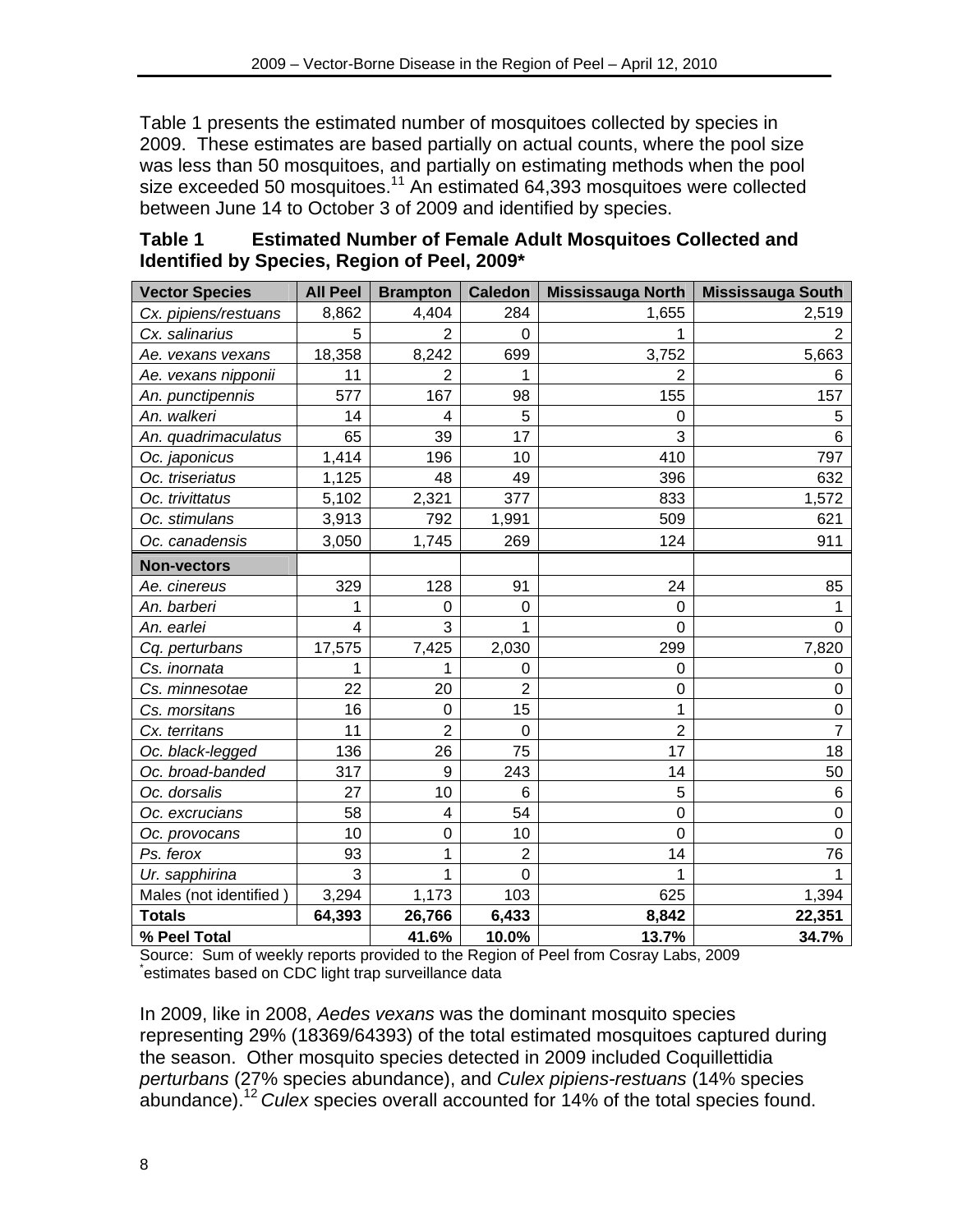<span id="page-12-0"></span>*Ochlerotatus japonicus (Oc. japonicus*) a highly competent WNV-vector that is becoming more established in Ontario accounted for 2.2 per cent of species captured. Approximately thirty-one per cent of the mosquitoes were unclassifiable and were placed in an "other species" grouping (not included in the table above).

The breakdown of the percentage of mosquitoes collected by municipality was Mississauga (48%), Brampton (42%) and Caledon (10%).

*Oc. japonicus* continues to increase in actual counts and trapping events. Laboratory studies indicate that *Oc. japonicus* is a very efficient vector of WNV. This invasive mosquito is native to Asia. It was first identified in North America in New Jersey in 1998. Since then, it has spread rapidly throughout most of eastern North America. Several batches were positive for WNV in the United States in 2000, 2001, and 2002.13 In 2007, the first WNV positive *Oc. japonicus* was reported in Ontario (Chatham-Kent).<sup>14</sup>

As illustrated in Figure 1, the number of *Oc. japonicus* captured and individually counted has doubled each year since 2007, from 225 in 2007, to 551 in 2008, and 1325 in 2009. The percentage of estimated female *Oc. japonicus* caught relative to other species also increased from 0.76% in 2008 to 2.2 % in 2009. This is a much higher percentage than all years prior to 2008, which remained around 0.4%.

#### **Figure 1** *Ochlerotatus japonicus* **(***Oc. japonicus***) abundance (based on actual counts), Region of Peel, 2002 – 2009**

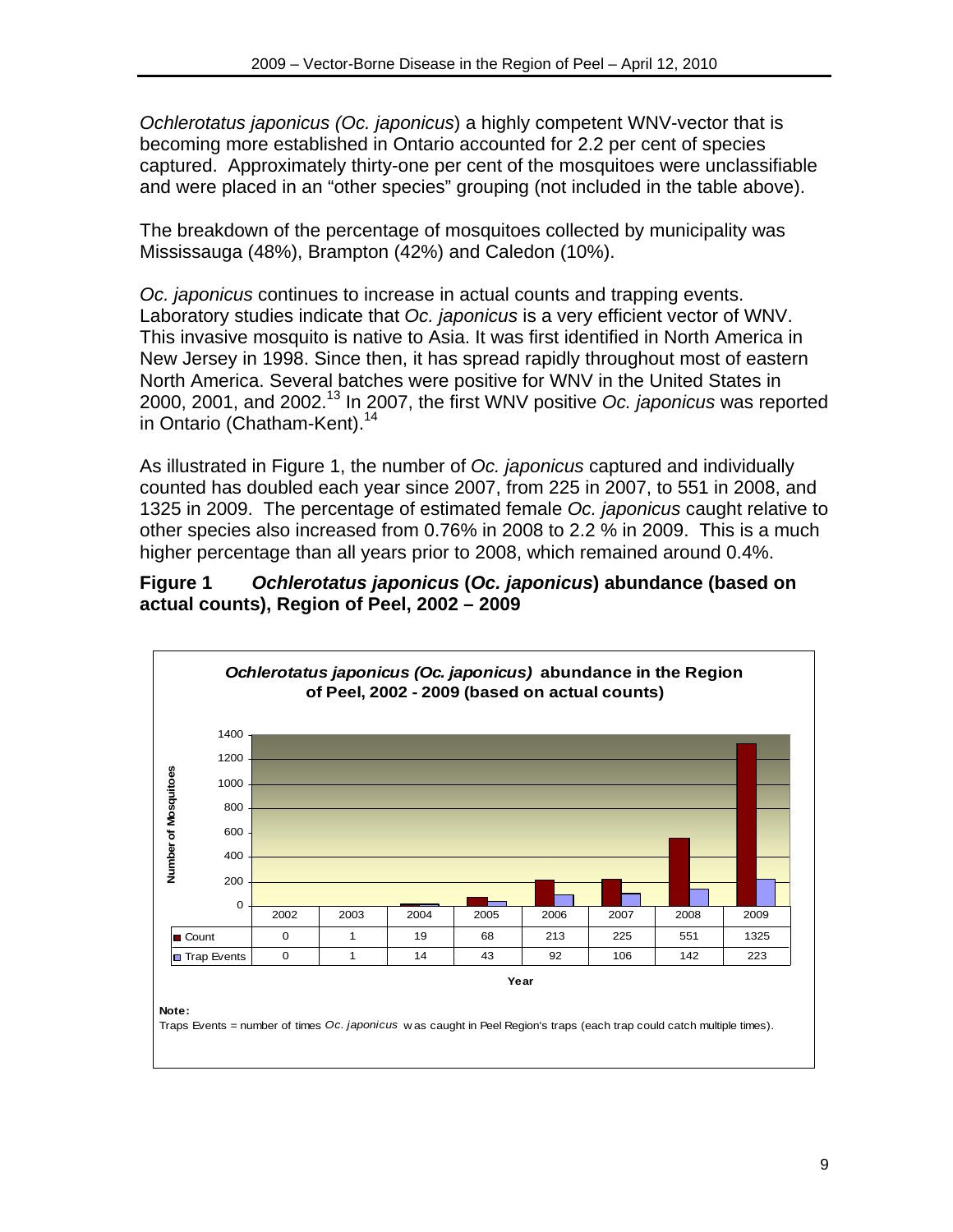<span id="page-13-0"></span>Table 2 presents the number of WNV-positive mosquito trapping events for 2002, 2007, 2008 and 2009 by area municipality. In 2009, there were 4 separate events where a mosquito trap tested positive, compared to 21 in 2008. All four positive trap events occurred in Mississauga. Since the beginning of the WNV surveillance program in the Region of Peel, 2002 remains to be the year with the highest number of positive trapping events (128).

| Table 2               | Number of Positive Trapping Events by Municipality, Region of |  |  |
|-----------------------|---------------------------------------------------------------|--|--|
| Peel, 2002, 2007-2009 |                                                               |  |  |

| Year | <b>Region of</b><br>Peel | <b>Mississauga</b> | <b>Brampton</b> | <b>Caledon</b> | <b>Date of First Positive</b><br>Event |
|------|--------------------------|--------------------|-----------------|----------------|----------------------------------------|
| 2002 | 128                      | 106                | າາ              |                | June 20, 2002                          |
| 2007 |                          |                    |                 |                | August 28, 2007                        |
| 2008 |                          |                    |                 |                | July 29, 2008                          |
| 2009 |                          |                    |                 |                | August 26, 2009                        |

Figure 2 compares the yearly total number of positive batches per week for the 2002 baseline, 2007-2009. Based on previous years' data, batches found with positive mosquitoes are likely to occur anytime after June. There are occasions when no positive mosquitoes are found at sites during the weeks tested. The year to year onset and peak of WNV-positive mosquito batches vary. This is likely due to a range of factors including weather (temperature and rainfall) and the effectiveness of the multifaceted prevention program.

All four positive trapping events in 2009 occurred the week of August 23-29.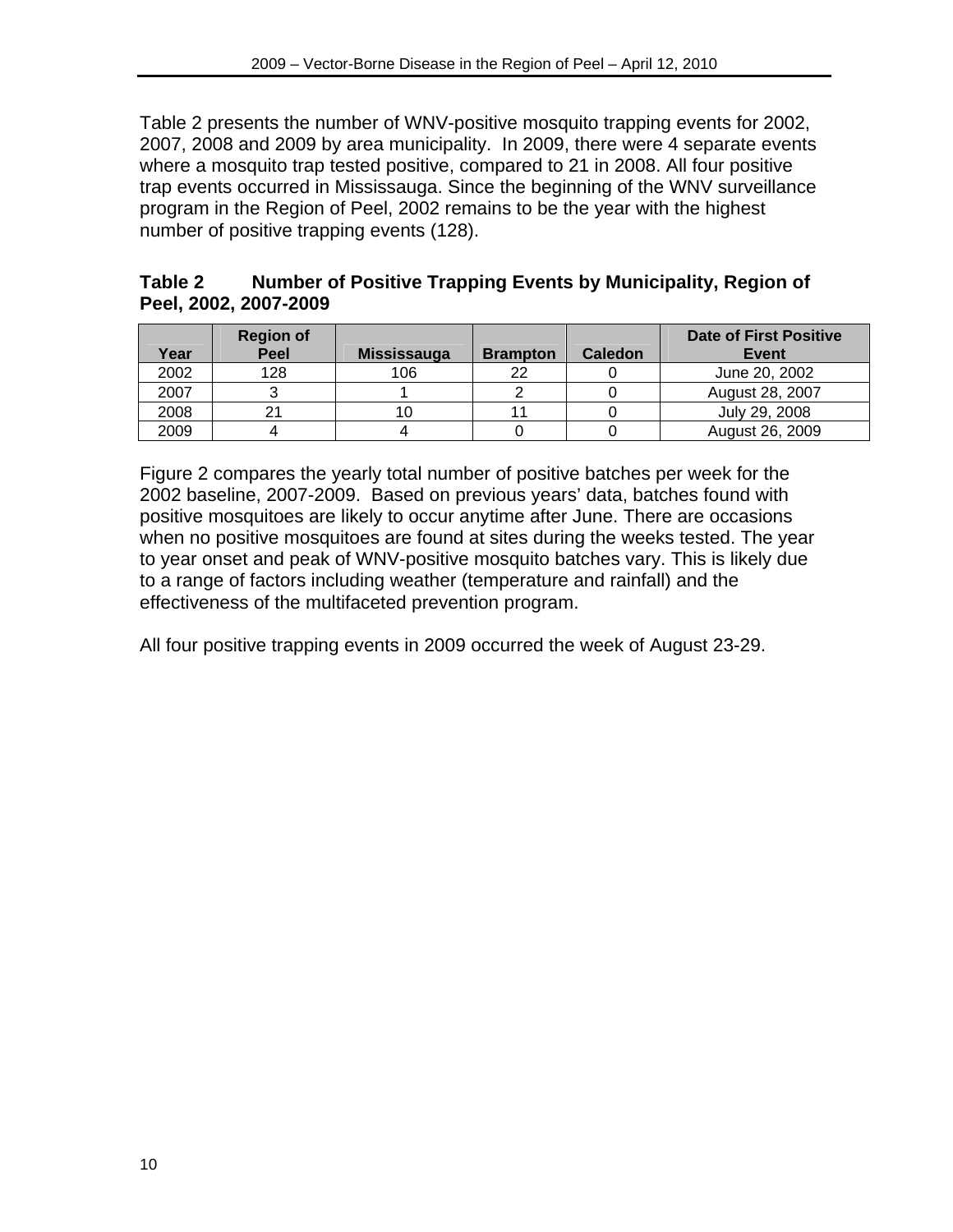

<span id="page-14-0"></span>**Figure 2 WNV Positive Mosquito Batches by Week of Collection, Region of Peel, 2002, 2007-2009** 

*Culex* species mosquitoes are of particular interest because they have been the predominant species to carry WNV in Peel Region. Table 3 presents an annual comparison of the number of female *Culex* mosquitoes. In 2009, the absolute number of mosquitoes (all species) captured continued to increase over all other years. Similarly, the absolute number of *Culex* species captured was the highest ever recorded. The relative percentage of *Culex* species to total mosquitoes captured remained high compared to previous years with about 14% in 2009.

However, unlike previous years, 2009 showed the lowest percentage of positive batches containing *Culex* species (25%). The remaining positive batches consisted of two *Aedes vexans* and for the first time ever one *Oc. japonicus* mosquitoes.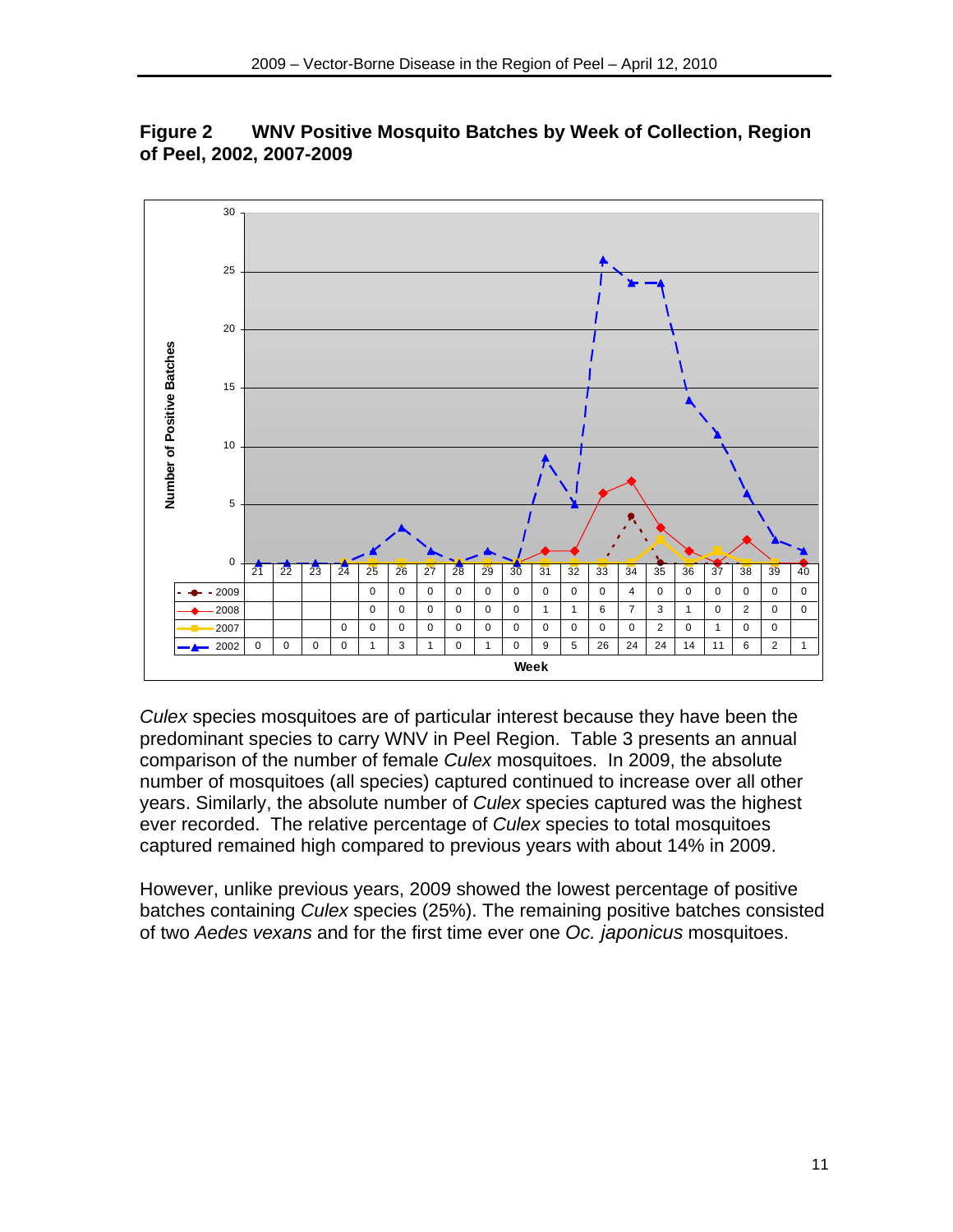### <span id="page-15-0"></span>**Table 3 Total Number and Percentage of Female Adult** *Culex pipiens/restuans* **Mosquitoes in all Batches and all Positive Batches, Region of Peel, 2002, 2007-2009**

|                   |                                         | <b>All Batches</b>                      |                              | <b>Positive Mosquito Batches</b>               |                                                |                                          |  |
|-------------------|-----------------------------------------|-----------------------------------------|------------------------------|------------------------------------------------|------------------------------------------------|------------------------------------------|--|
| Year              | <b>Total</b><br>Number of<br>mosquitoes | Number of<br><b>Culex</b><br>mosquitoes | % Culex<br>in all<br>batches | <b>Total</b><br><b>Number of</b><br>mosquitoes | <b>Number of</b><br><b>Culex</b><br>mosquitoes | % Culex<br>in all<br>positive<br>batches |  |
| $2002^{\dagger}$  | 24,269                                  | 7.278                                   | 30.0%                        | 128                                            | 98                                             | 76.6%                                    |  |
| 2007              | 64,450                                  | 4.482                                   | 7.0%                         | 3                                              | 2                                              | 66.7%                                    |  |
| 2008              | 78,214                                  | 8,431                                   | 10.8%                        | 21                                             | 20                                             | 95.2%                                    |  |
| $2009^{\text{+}}$ | 64,392                                  | 8,862                                   | 13.8%                        | 4                                              |                                                | 25.0%                                    |  |

† Source: 2007 West Nile Virus in the Region of Peel, 2008

ª Source: 2008 West Nile Virus in the Region of Peel, 2009

± Source: Cosray Labs, 2009

### **The Minimum Infection Rate (MIR)**

The minimum infection rate (MIR) is used as an indicator of the prevalence of WNV transmission intensity, and therefore the risk for human disease. The MIR is the number of positive batches of infected mosquitoes of a given vector species divided by the total number of mosquitoes of a given vector species that were tested for the presence of the virus, expressed per 1,000.

Table 4 presents the MIR for the *Culex* species, grouped by municipality in Peel Region. The table also includes the MIR in Peel for *Oc. japonicus.* Higher MIRs are usually indicative of greater WNV activity among a given species but can be unreliable when the sample size is less than one thousand. In 2009, the MIRs for *Culex* species were much lower throughout the Region than in 2008. What was unique in 2009 is that the *Oc. japonicus* species showed a higher MIR than *Culex* (0.84 per 1,000 vs. 0.12 per 1,000, respectively).

#### **Table 4 Minimum Infection Rates\* of Culex Species in Each Municipality in Region of Peel, 2007-2009**

| <b>Municipality</b> | <b>Vector Species</b>  | 2009<br><b>Actual #</b><br><b>Tested</b> | 2009<br><b>Positive</b><br><b>Batches</b> | 2009<br>$MIR^*$ | 2008<br>$MIR^*$ | 2007<br>$MIR^*$ |
|---------------------|------------------------|------------------------------------------|-------------------------------------------|-----------------|-----------------|-----------------|
| Mississauga         | Culex pipiens/restuans | 4015                                     |                                           | .25             | 2.12            | 0.40            |
| <b>Brampton</b>     | Culex pipiens/restuans | 4215                                     |                                           |                 | 2.01            | 0.73            |
| Caledon             | Culex pipiens/restuans | 284                                      |                                           |                 |                 |                 |
| Peel                | Culex pipiens/restuans | 8514                                     |                                           | .12             | 1.99            | 0.50            |

\* The Minimum Infection Rate (MIR) is calculated as the number of positive batches of infected mosquitoes of a given species divided by the total number of mosquitoes of a given vector species that were tested for the presence of the virus, expressed per 1,000.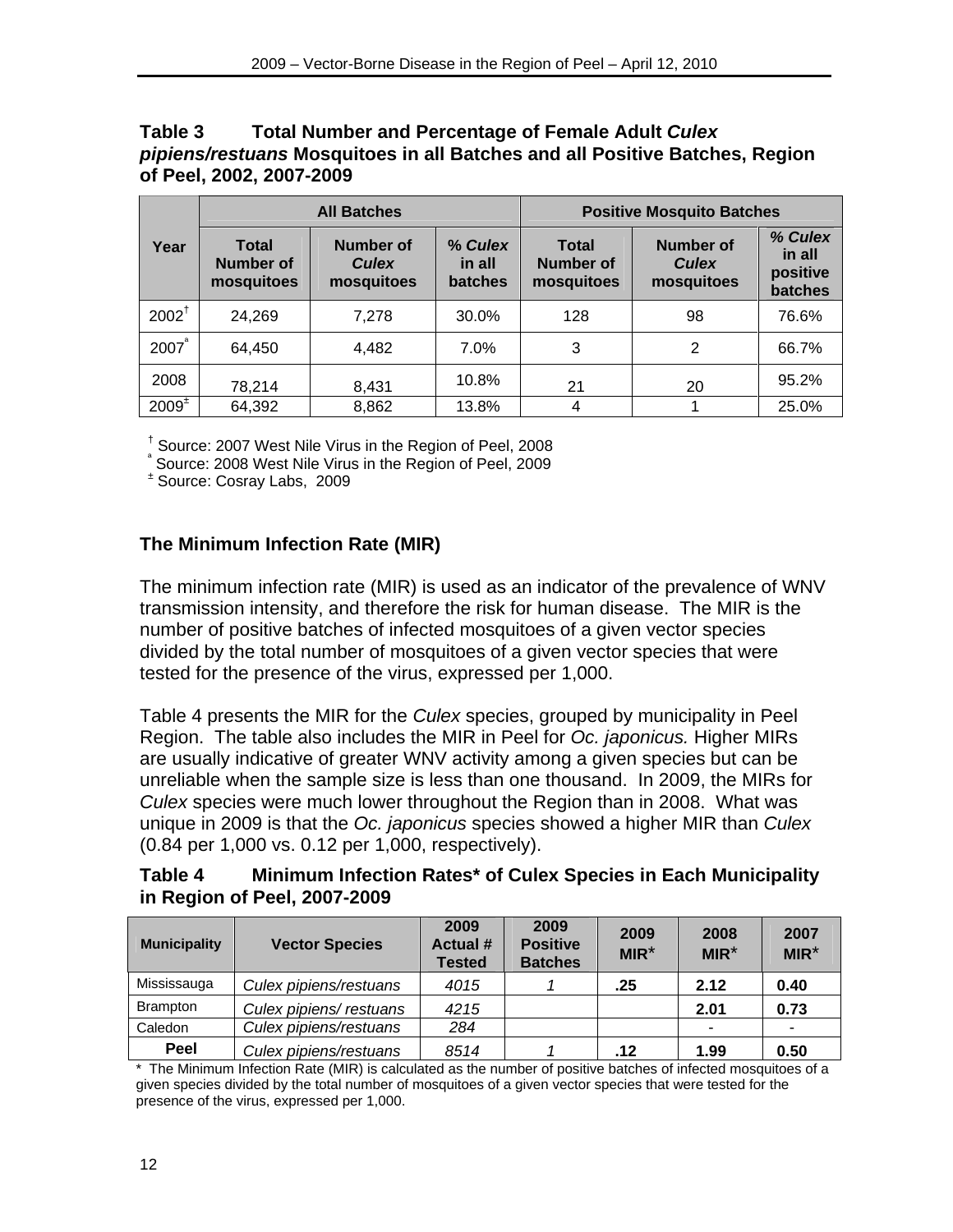<span id="page-16-0"></span>As shown in Table 5, three positive mosquito batches were attributed to non-*Culex* species in 2009. The MIR for the City of Mississauga was 0.34 for *Ae. vexans* and 0.20 for Region of Peel as a whole. For the first time, *Ae. vexans* showed a higher MIR than *Culex* species compared to any previous year.

## **Table 5 Minimum Infection Rates of non-***Culex* **Species in Each Municipality, Region of Peel, 2008 and 2009**

| <b>Municipality</b> | <b>Vector</b><br><b>Species</b> | 2009<br><b>Actual</b><br><b>Number</b><br>Tested $†$ | 2009<br><b>Positive</b><br><b>Batches</b> | 2009<br>MIR* | 2008<br><b>Actual</b><br><b>Number</b><br><b>Tested</b> | 2008<br><b>Positive</b><br><b>Batches</b> | 2008<br>MIR* |
|---------------------|---------------------------------|------------------------------------------------------|-------------------------------------------|--------------|---------------------------------------------------------|-------------------------------------------|--------------|
| Mississauga         | Ae. vexans                      | 5862                                                 | 2                                         | 0.34         | 6993                                                    |                                           | 0.14         |
| <b>Brampton</b>     | Ae. vexans                      | 3690                                                 | ۰                                         | ٠            | 5369                                                    | ۰                                         |              |
| Caledon             | Ae. vexans                      | 575                                                  | ٠                                         | ٠            | 842                                                     | $\overline{\phantom{a}}$                  |              |
|                     |                                 |                                                      |                                           |              |                                                         |                                           |              |
| Peel                | Ae. vexans                      | 10127                                                | 2                                         | 0.20         | 13204                                                   | 1                                         | 0.08         |
|                     | Oc. japonicus                   | 1184                                                 |                                           | .85          |                                                         |                                           |              |

\* The Minimum Infection Rate (MIR) is calculated as the number of positive batches of infected mosquitoes of a given species divided by the total number of mosquitoes of a given vector species that were tested for the presence of the virus, expressed per 1,000.

† MIRs based on numbers tested < 1000 are less reliable than those based on numbers > 1000.

# **Adult Mosquito Surveillance in Other Ontario Health Units**

The summer of 2009 was a relatively quiet season for WNV activity in Ontario, largely due to weather. The number of positive mosquito pools across the province totalled just 14 (compared to 62 in 2008). Peel Region had the second most positive pools in Ontario (4) after Windsor's 5. Toronto, York and Halton Region's were the health units adjacent to Peel Region that reported positive batches.

#### **Adult Mosquito Surveillance Across Canada**

During the 2009 WNV season, thirty-seven (37) WNV positive mosquito pools were identified in Canada [British Columbia (10), Saskatchewan (11), Manitoba (2) and Ontario (14)]. This is down from a total of 122 across Canada in 2008. It was the first time WNV was detected in mosquitoes in British Columbia.

#### *Larval Mosquito Surveillance*

Larval surveillance is useful in guiding WNV prevention and reduction activities. It is used to determine the location, species and population densities of mosquitoes. Larval surveillance activities are vital for predicting adult emergence and establishing optimal times for implementation of larval reduction measures.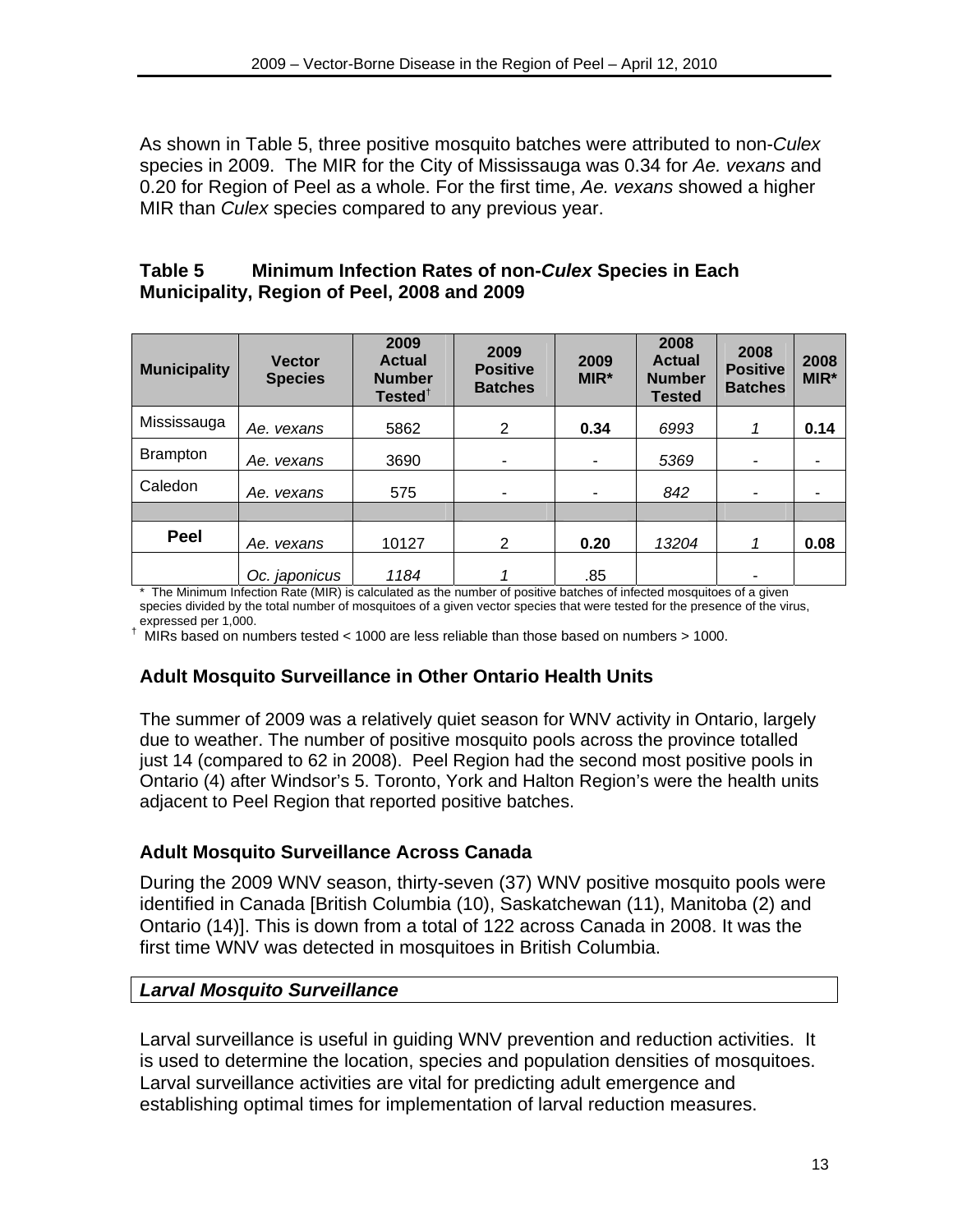<span id="page-17-0"></span>As a result of funding cut backs, seasonal staff surveyed a variety of aquatic habitats for the presence of mosquito larvae one month later than previous years, from June to September. These potential breeding sites were identified by referring back to breeding site information collected in previous years and by stagnant water complaints received through the Environmental Health Contact Centre or on-line reporting form. Refer to the 2006 WNV in the Region of Peel report for details on the methods used for larval surveillance.<sup>15</sup> Available at: <http://www.peelregion.ca/health/westnile/resources/reports.htm#control06>

In 2009, larval surveillance was undertaken at 2,093 potential mosquito breeding sites on publicly owned lands across Peel Region. Table 6 breaks down the number of surface water sites monitored by municipality and compare this to previous years. The total number of sites monitored across Peel Region decreased in 2009 due to the delayed program start. Overall 58% of the sites were in Mississauga, 21% in Brampton, and 22% in Caledon.

### **Table 6 Number of Surface Water Sites Monitored by Municipality, Region of Peel, 2002, 2007-2009**

| Year  | <b>Region of Peel</b> | <b>Mississauga</b> | <b>Brampton</b> | <b>Caledon</b> |
|-------|-----------------------|--------------------|-----------------|----------------|
| 2002  | 278                   | 152                | 106             | 20             |
| 2007  | 2,400                 | 1,689              | 451             | 260            |
| 2008  | 3,479                 | 1,904              | 784             | 791            |
| 2009* | 2,093                 | 1,206              | 441             | 446            |

**Note:** These are the number of breeding sites identified by WNV students **2009\*** Monitoring season ran from June to September

**2002 - 2008** Monitoring season ran from May - September each year

# **Species Identification – Larval Analysis**

In 2009, a total of 5,111 mosquito larvae were identified from early June to the end of September at our in-house lab. This was slightly over double the number of larvae identified in 2008 (2,501). The notable increase in the number of larvae identified can be attributed to having four trained personnel on-site that had received larval identification training.

Fourteen different species of larvae were identified; 61% (3,132) were the two *Culex* species, *pipiens* and *restuans*, the primary WNV vector. This figure is similar to the percentage of identified larvae from these two species in 2008 (61%) and 2007 (60%). Fewer species were identified through larval surveillance in 2009 compared to 2008 and 2007 (21 and 19, respectively)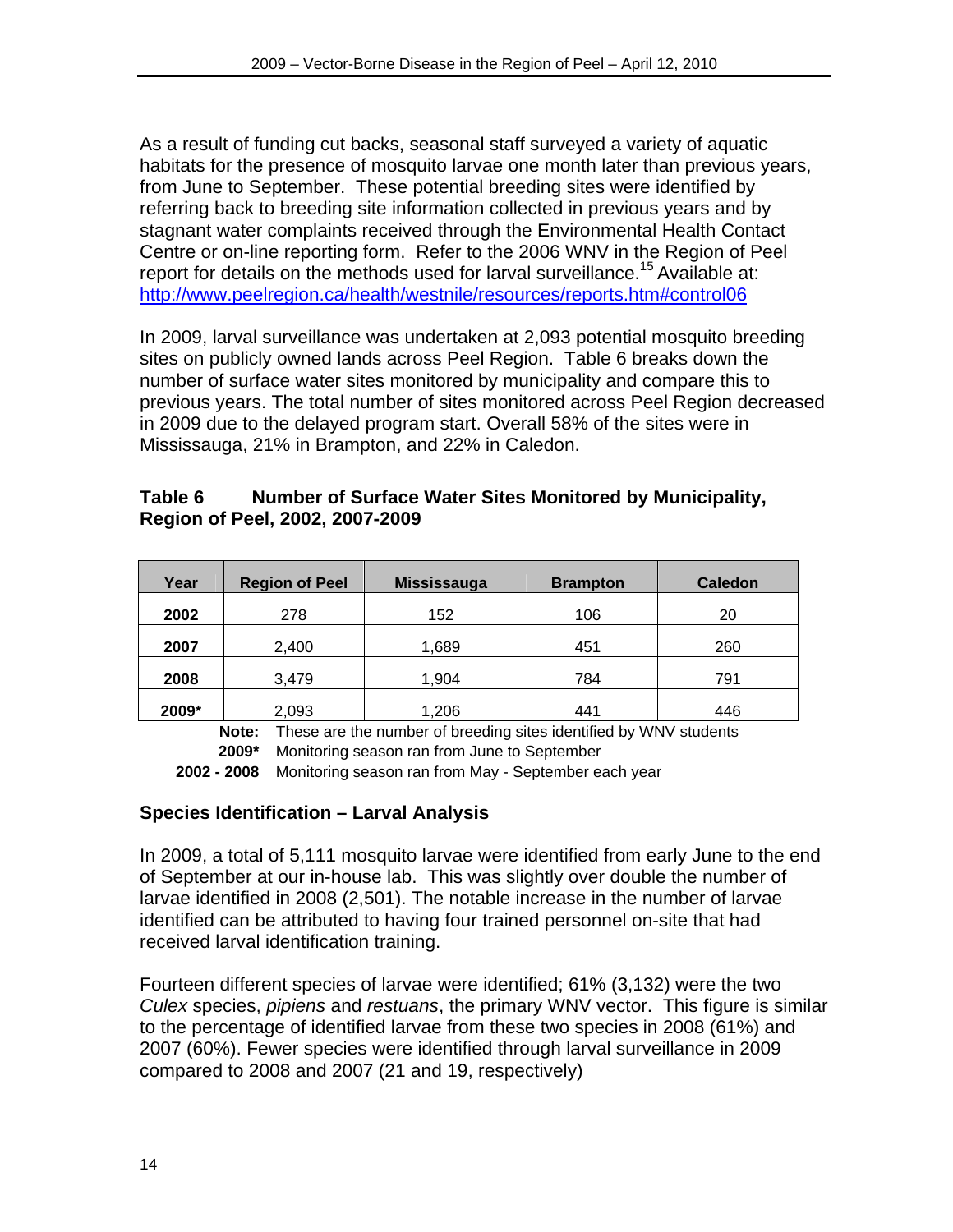<span id="page-18-0"></span>Figure 3 presents the larval surveillance results by breeding site type (habitat) in Peel Region. Ditches, culverts and field pools make up the greatest proportion (72%) of sites with larvae present. These are also the locations that are most difficult to contain mosquito populations using control measures because of their relative abundance and effectiveness at holding standing water.



# **Figure 3 Types of Sites Found to Contain Mosquito Larvae, Region of Peel, 2009**

# *Larval Mosquito Reduction*

A major part of the Region of Peel WNV Prevention Program is aimed at reducing the number of vector mosquitoes. This is done by eliminating or altering mosquito breeding habitats (source reduction) and by applying pesticides to common habitats during the larval stage of development.

Although public education is used to increase awareness about the importance of reducing mosquito breeding sites by removing standing water around homes, it alone is not enough to effectively reduce vector populations. Therefore, a larviciding program is necessary to control mosquito populations.

The most common breeding sites for mosquito vectors include roadside catch basins, ditches, discarded tires, unused swimming pools and containers left outdoors. These sites are ideal conditions for breeding, providing standing or slowmoving water and decaying organic matter which serves as food for the larvae.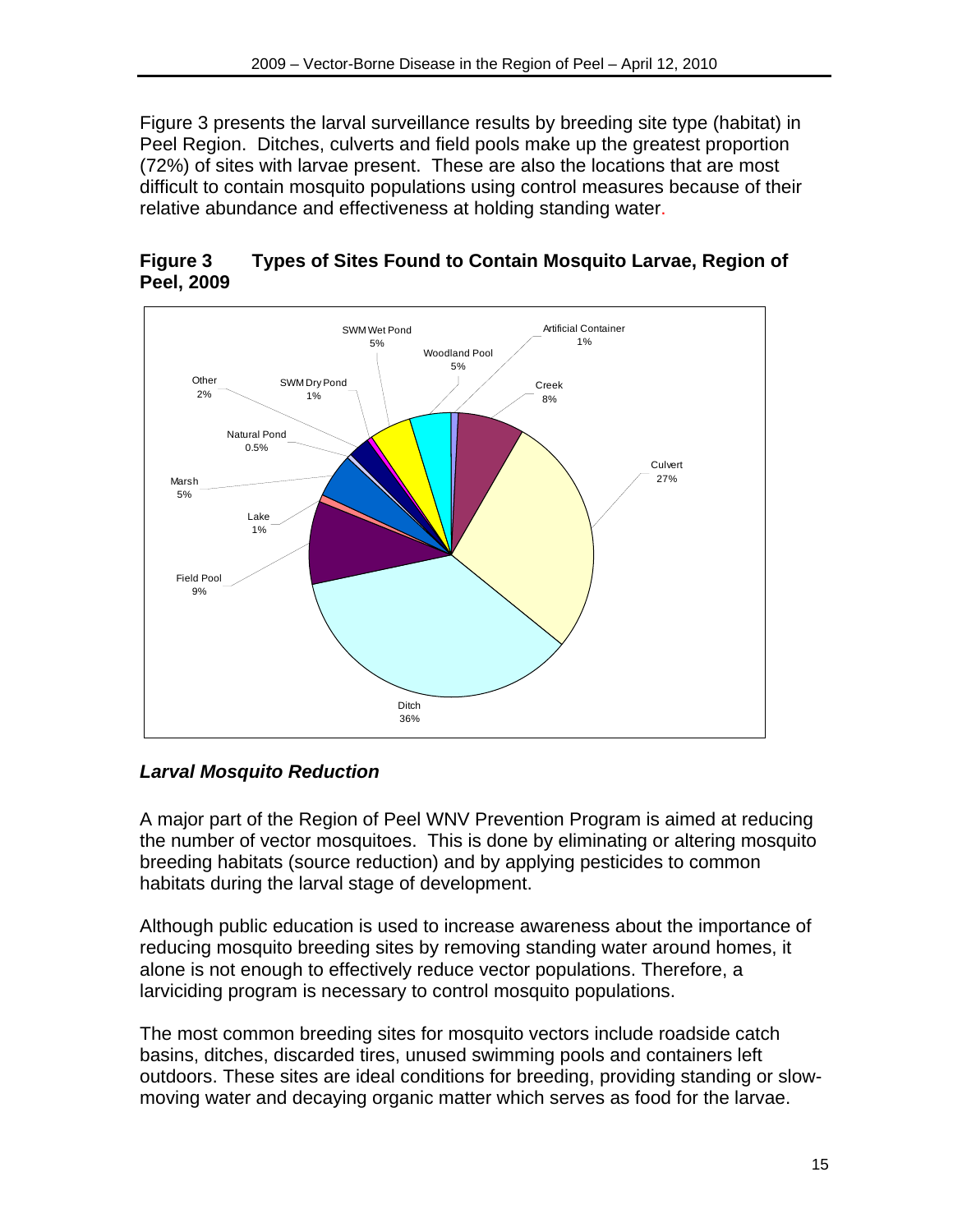Catch basin networks are extensive in urban and suburban environments. They retain a small amount of water and organic matter in the form of sediment that collects in the sump of the catch basin. The majority of catch basins in Peel Region have been found to contain larvae. Surface water breeding sites are many in number and type and can change from year to year requiring a systematic approach to their surveillance and treatment.

Habitat modification, which includes altering the habitat to eliminate standing water, can also reduce the potential to breed mosquitoes. Peel Public Health staff work with municipal departments to pursue all effective measures to achieve this outcome.

# **Larvicides**

Mosquito larviciding remains a key component of this vector management strategy, and in particular the abatement of mosquitoes in the extensive network of stormwater catch basins and in surface waters located on municipal properties.

Methoprene, a synthetic insect growth regulator, interferes with mosquito larvae development. It has been approved by Health Canada's Pest Management Regulatory Agency (PMRA) for mosquito larviciding. It is effective against the *Culex* species, degrades rapidly in water and is low in toxicity for non-target species. The Ministry of the Environment (MOE) found that methoprene did not harm streams, rivers and drinking water in treated areas and that it was effective in reducing mosquito larvae.<sup>16</sup>

In catch basins, contractors for Peel Public Health use either methoprene pellets/briquets (Altosid®) or *Bacillus sphaericus* (VectoLex® WSP – water soluble pouches). Methoprene pellets were used in the majority of roadside catch basins. Methoprene briquets were used in non-roadside catch basins such as those located in public parks and Region of Peel-owned or operated buildings. *Bacillus sphaericus* was used in catch basins draining into Environmentally Sensitive Areas (ESAs). Surface water treatment involved the use of *Bacillus thuringiensis var. israelensis* (VectoBac 1200L or 200G). *Bacillus sphaericus* has a longer residual effect than *Bacillus thuringiensis var. israelensis* and is effective in organic environments.

Pestalto Environmental Health Services Inc. was contracted by Peel Public Health to carry out larviciding of catch basins and surface water sites across the region. Permit applications were prepared by Peel Public Health staff, in consultation with Pestalto, and submitted to the MOE. Three permits were issued in 2009 by the MOE to allow treatment for the following site types: catch basins, surface water and sensitive areas. Notices of larviciding were placed in local newspapers before application began.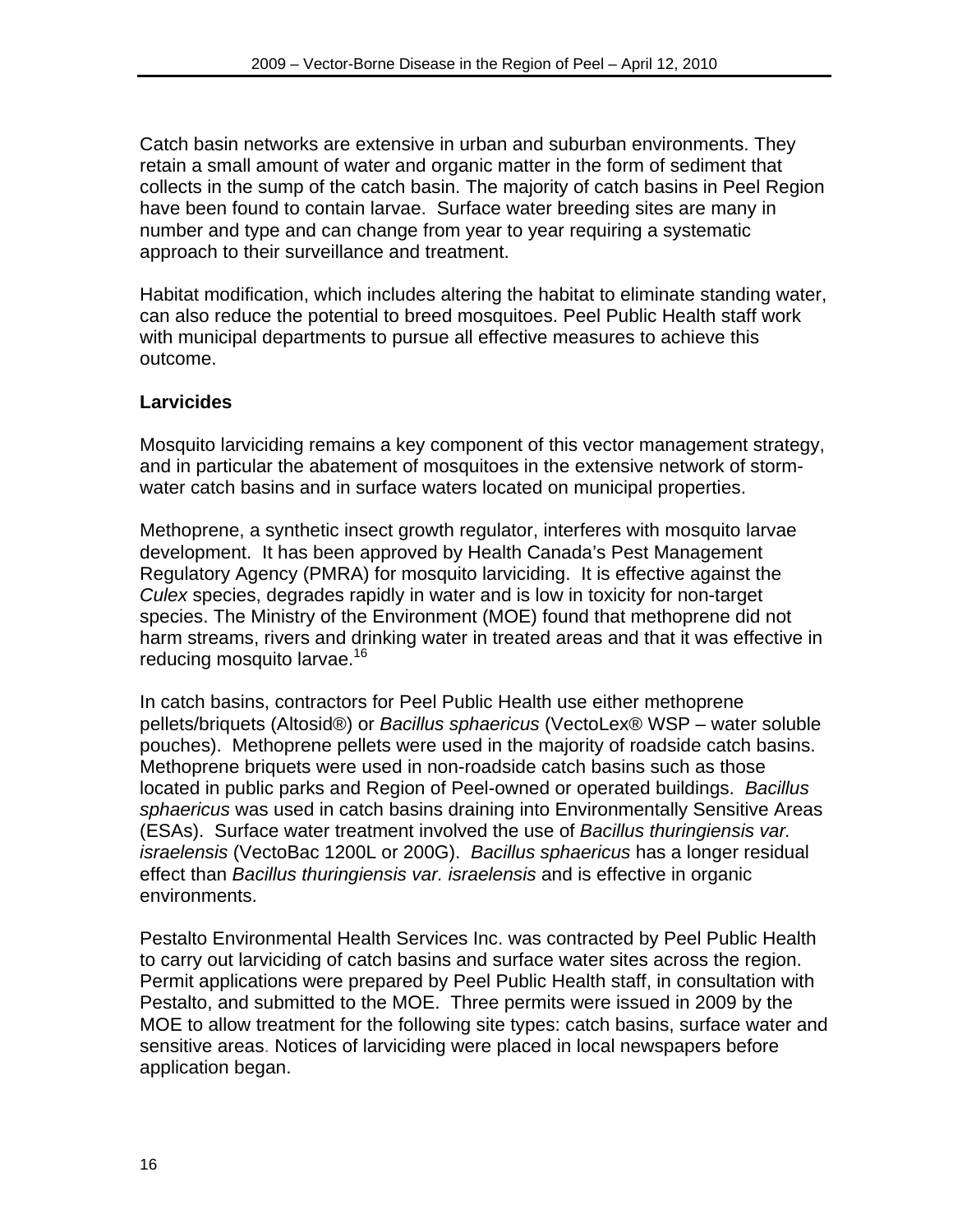# <span id="page-20-0"></span>**Catch Basin Treatment**

A total of 361,480 treatments were made to roadside municipal catch basins over four applications from mid-June to early September across Peel Region in 2009. Non-roadside catch basins, such as ones located in parks, private backyards, day cares, government buildings, social housing and long-term care facilities received 2,315 treatments.

Table 7 summarizes all the types and number of catch basin treatments made across the region in 2009.

| <b>Location</b>  | <b>Product</b>                   | <b>Phase</b> | <b>Start Date</b> | <b>End Date</b> | Quantity       | <b>Treatments</b> |
|------------------|----------------------------------|--------------|-------------------|-----------------|----------------|-------------------|
|                  |                                  |              |                   |                 |                |                   |
|                  | Altosid® Pellets                 | 1            | Jun-15            | Jul-06          | 63.09 kg       | 90,130            |
|                  |                                  |              |                   |                 |                |                   |
|                  | Altosid <sup>®</sup> Pellets     | 2            | Jul-06            | <b>Jul-27</b>   | 63.26 kg       | 90,371            |
|                  |                                  |              |                   |                 |                |                   |
|                  | Altosid <sup>®</sup> Pellets     | 3            | <b>Jul-27</b>     | Aug-13          | 63.14 kg       | 90,198            |
|                  |                                  |              |                   |                 |                |                   |
|                  | Altosid <sup>®</sup> Pellets     | 4            | Aug-17            | Aug-27          | 62.88 kg       | 89,825            |
| Roadside         |                                  |              |                   |                 |                |                   |
|                  | Vectolex® WSP                    | 1            | $Jun-01$          | $Jun-02$        | 239 pouches    | 239               |
|                  |                                  |              |                   |                 |                |                   |
|                  | Vectolex <sup>®</sup> WSP        | 2            | <b>Jul-06</b>     | <b>Jul-08</b>   | 239 pouches    | 239               |
|                  |                                  |              |                   |                 |                |                   |
|                  | Vectolex <sup>®</sup> WSP        | 3            | Aug-05            | Aug-07          | 239 pouches    | 239               |
|                  |                                  |              |                   |                 |                |                   |
|                  | Vectolex <sup>®</sup> WSP        | 4            | Sep-08            | Sep-11          | 239 pouches    | 239               |
|                  |                                  |              |                   |                 | Subtotal       | 361,480           |
|                  |                                  |              |                   |                 |                |                   |
| Non-<br>Roadside | Altosid <sup>®</sup> Pellets     | 1            | Aug-26            | Aug-26          | 0.70 g         | 1                 |
|                  |                                  |              |                   |                 |                |                   |
|                  | Altosid <sup>®</sup> XR Briquets | 1            | $Jun-01$          | Aug-25          | 2,314 briquets | 2,314             |
|                  |                                  |              |                   |                 |                |                   |
|                  | Total                            |              | $Jun-01$          | Sep-11          |                | 363,795           |

# **Table 7 Summary of Catch Basin Treatments, Region of Peel, 2009**

Source: Pestalto, 2009

# **Surface Water Treatment**

Monitoring mosquito larval habitats to assess the presence and abundance of mosquito larvae was conducted using a standard plastic dipper following the sequential sampling method. On each surveillance visit, the standing water site was given a pool rating based on the total number of larvae observed. Larval samples were also collected and identified by Peel Public Health seasonal staff. In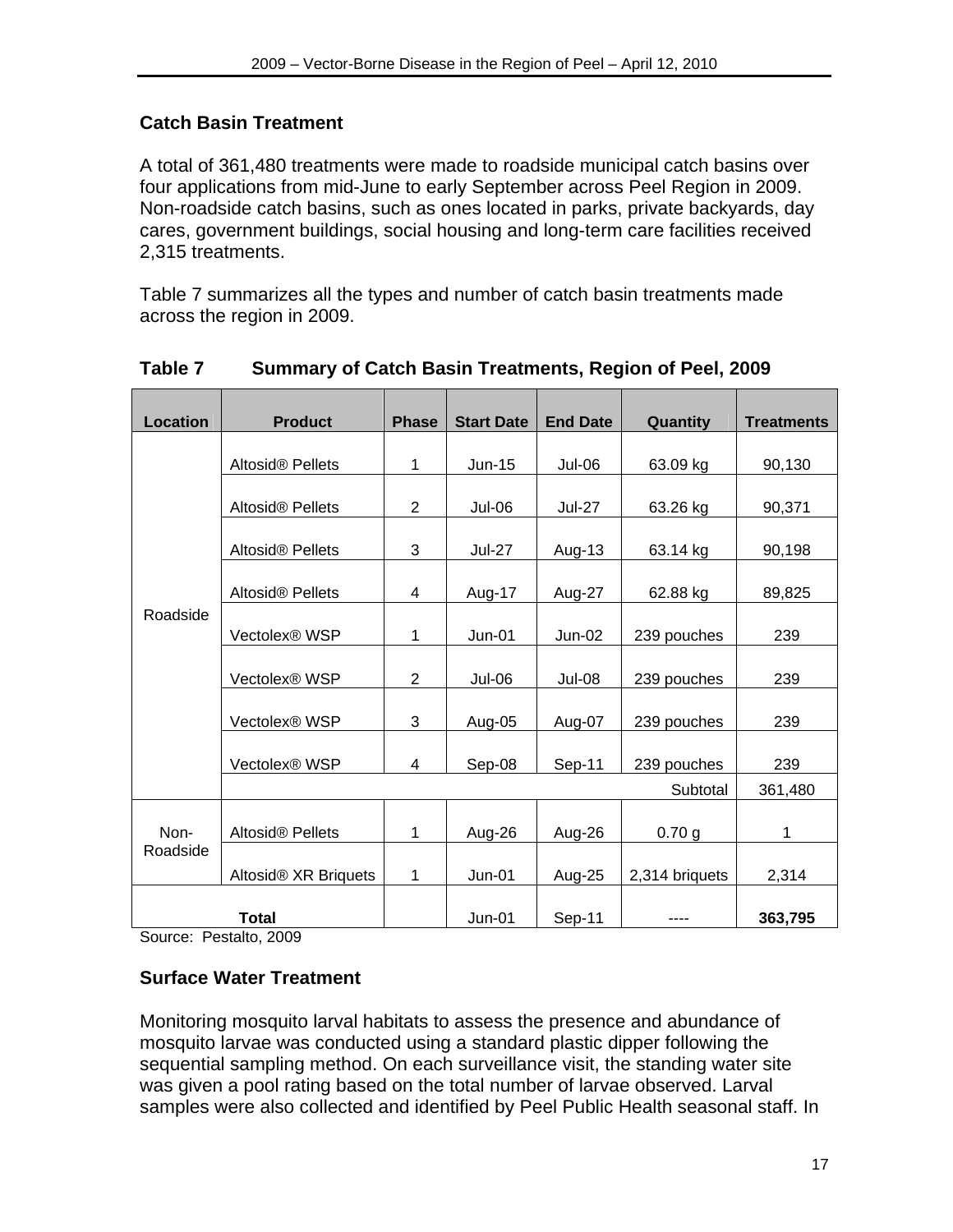<span id="page-21-0"></span>Peel Region, if vectors were identified then the larval habitats were referred to Pestalto for treatment from June 1 to September 30.

In 2009, 405 surface water sites received a total of 656 treatments (Table 8). This was the second highest number of surface water treatments in the seven year history of Peel's larviciding program. This can, in part, be due to the abundant spring rainfall and cool temperatures which resulted in standing water sites remaining longer than normal.

| <b>Site Type</b>               | <b>Sites</b>   | <b>Surveillance</b><br><b>Visits</b> | <b>Surface</b><br>Area (m)<br><b>Treated</b> | <b>Sites</b><br><b>Treated</b> | <b>Treatments</b> |
|--------------------------------|----------------|--------------------------------------|----------------------------------------------|--------------------------------|-------------------|
| <b>Artificial Container</b>    | $\overline{2}$ | 2                                    | 36                                           | 2                              | 2                 |
| Ditch                          | 374            | 652                                  | 8,951                                        | 291                            | 502               |
| <b>Field Pool</b>              | 80             | 117                                  | 4,719                                        | 61                             | 87                |
| Pond                           | $\overline{2}$ | 8                                    | 7,652                                        | 2                              |                   |
| Storm Water Management<br>Pond | 12             | 13                                   | 814                                          | 12                             | 13                |
| Wetland                        | 4              | 4                                    | 266                                          | 3                              | 3                 |
| <b>Woodland Pool</b>           | 50             | 65                                   | 3,061                                        | 34                             | 42                |
| <b>Total</b>                   | 524            | 861                                  | 25,499                                       | 405                            | 656               |

# **Table 8 Standing Water Visit and Treatments, Region of Peel, 2009**

Table provided to Region of Peel by Pestalto

The pattern of sites treated with larvicide varied in each municipality (not shown). In Mississauga and Brampton, ditches and culverts accounted for a little over half of the total surface sites treated in each municipality. In Caledon, 76% of the sites treated were ditches and marshes. No storm water retention ponds were treated in Caledon or Brampton.

# *Risk Assessment Summary*

Each year, from mid-June to October, Peel Public Health's West Nile Virus Working Group carries out a weekly risk assessment based on surveillance information collected during that week to identify the risk of human infection in the Peel Region. The working group consists of staff from various programs including environmental health, communications, epidemiology, and communicable disease. Various surveillance factors that influence the risk of WNV infection are evaluated. The factors included are:

- Seasonal temperatures
- Adult mosquito vector abundance
- Virus isolation rate in vector mosquito species
- Human cases of WNV
- Local WNV activity (equine, mosquito)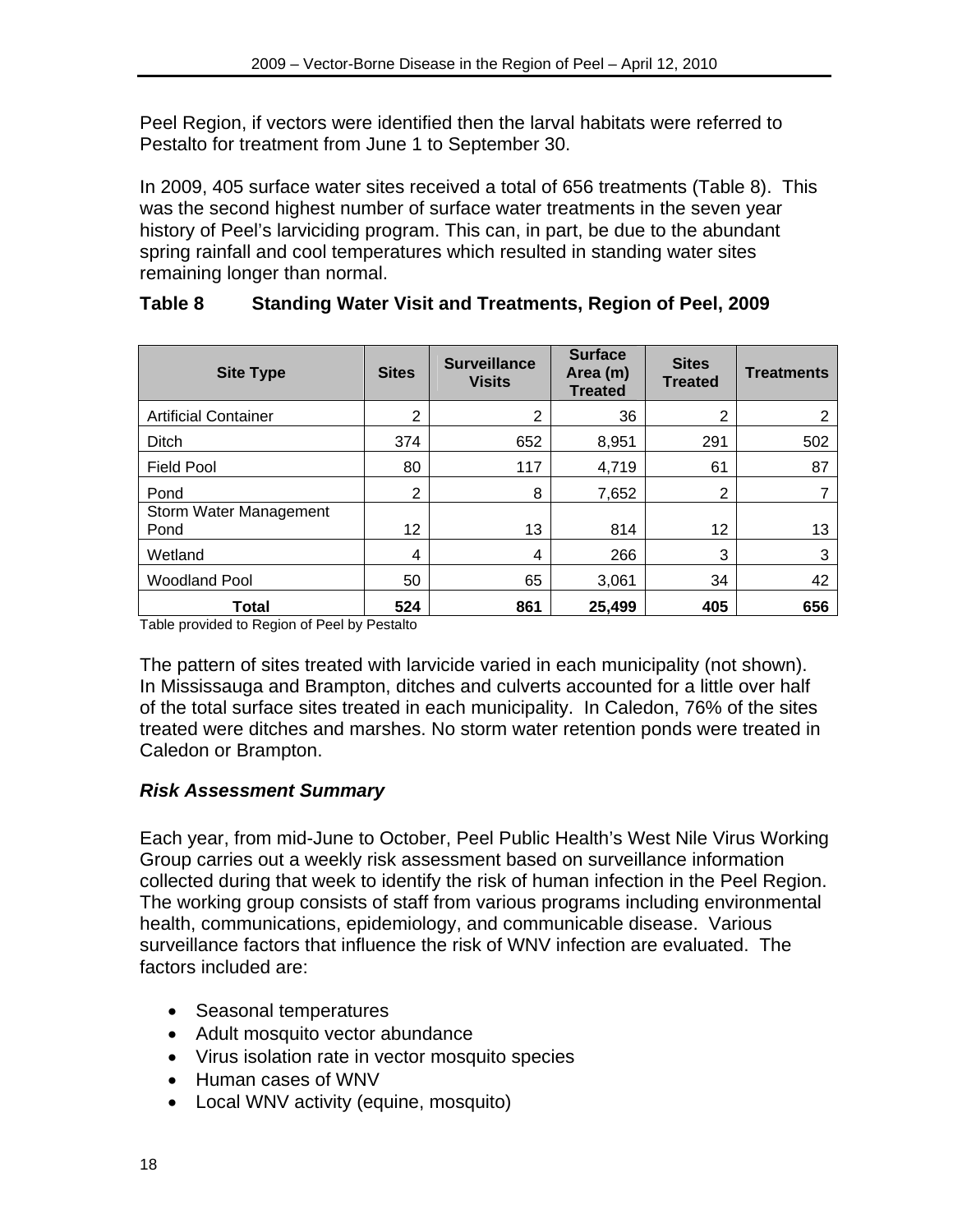- <span id="page-22-0"></span>• Time of year
- WNV activity in proximal urban or suburban regions

Each surveillance factor is assigned a weighted score based on the observations of the previous week. The WNV Mosquito Adulticiding Risk Assessment form is completed weekly (Appendix C) and when the risk assessment level exceeds a value of three, a decision tree process is invoked whereby increased surveillance and the possibility of adulticiding are considered.

### *Public Education and Community Outreach*

The prevention and reduction of WNV risk requires the involvement of many sectors. Engaging individual residents is integral in preventing human infections, particularly in advocating personal protective measures and the elimination of breeding sites on private property.

Peel Public Health has developed various educational resources about personal protective measures and to encourage individual and household activities that prevent or discourage the breeding of mosquitoes. The resources included flyers, fact sheets, posters, mailers and newspaper advertisements. All the materials were made available on the Region of Peel website at <http://www.peelregion.ca/health/westnile/resources/>.

As in previous years, Peel Public Health hand delivered WNV educational flyers to households in the vicinity of a positive mosquito batch or a human case. In 2009, 5167 households were in receipt of the flyer. Peel Public Health staff were also available to conduct stagnant water surveys on residential properties in areas where WNV was detected.

The Vector-Borne Disease team participated in six community displays in 2009. Health promotion items, which included fridge magnets, mosquito swatters and temporary tattoos, were distributed at these events.

Unlike previous years, public perception (RRFSS) surveys were not conducted in 2009.

#### **West Nile Virus Calls**

The Region of Peel Customer Contact Centre is the first level of contact for WNV related inquiries, complaints and reports. WNV inquiries that were of a complex nature were forwarded to the Environmental Health Contact Centre. Peel residents were requested to call the Region with their stagnant water complaints and when there were any questions related to prevention and protection against WNV. The number of calls may be used as a crude indicator of public engagement and concern when compared over a number of years.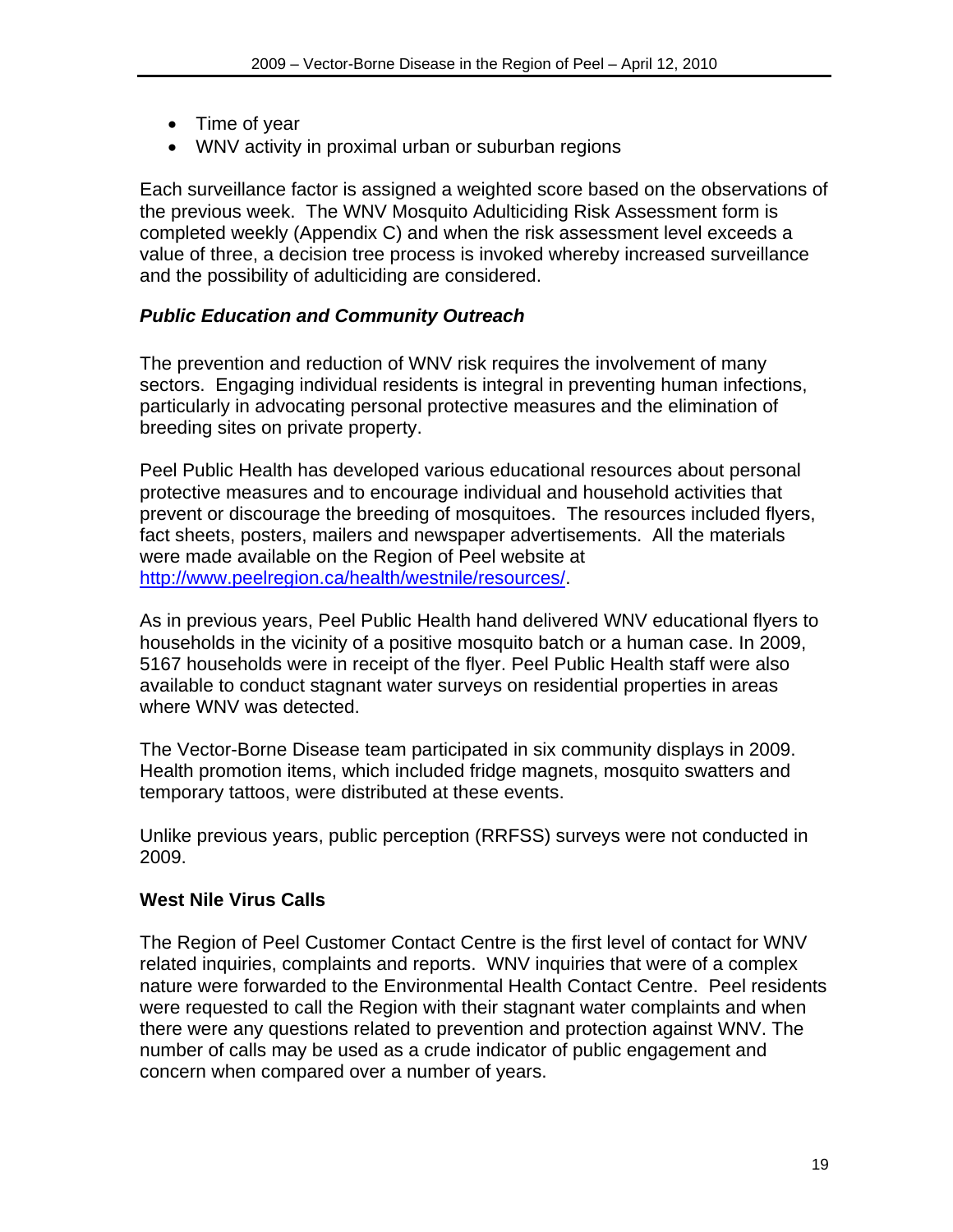<span id="page-23-0"></span>In 2009, a total of 330 calls were received (Figure 4). The number of calls received decreased every year with 2009 having the fewest number of calls since first starting to accept calls in 2002. This is in part due to the dead bird surveillance program ending in 2008 and the program starting one month later than previous years.

# **Figure 4 Number of WNV related calls to the Customer Contact Centre, Region of Peel May 1 - September 30, 2002, 2007-2009**



# **Visits to the Website**

The total number of visits to the WNV website in 2009 was 7,138. This is down slightly from 7,602 in 2008. Monthly visits to the website peaked at 911 in June. The website posts surveillance results, updates larviciding activities and provides the public with access to the VBD Prevention Plan as well as annual technical reports dating back to 2002.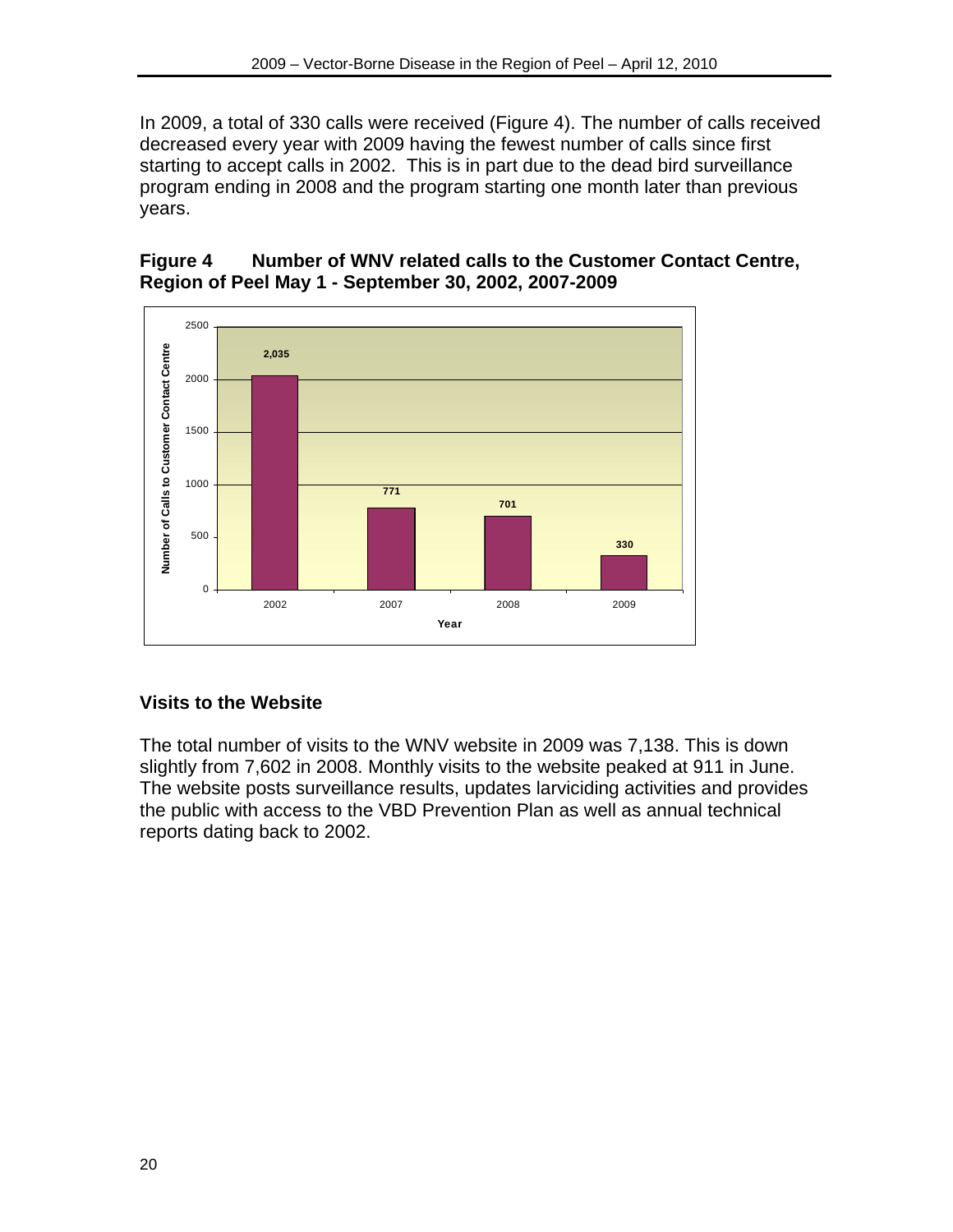# <span id="page-24-0"></span>**Lyme Disease**

Lyme disease was first recognized in the United States in 1975, following an outbreak of juvenile rheumatoid arthritis near the community of Lyme, Connecticut. The first reported case in Canada occurred in 1984.

Lyme disease is an illness caused by the bacterium, *Borrelia burgdorferi,* which can be spread through the bite of certain types of ticks. This bacterium is transmitted to ticks when they feed on infected animals and then to humans through the bites of the infected ticks. In Ontario, the disease is spread by the black-legged tick (*Ixodes scapularis*), also known as the deer tick. Lyme disease is the most common tick-borne disease in North America.

Lyme disease must be reported to the local health unit as it is both a reportable and communicable disease under the *Health Protection and Promotion Act*. The standard investigation includes confirming the diagnosis, collecting demographic data, determining location of exposure and investigating possible epidemiological links among cases. This is accomplished by completing the Ministry of Health and Long-Term Care Lyme Disease Human Case Investigation Report which is entered into the provincial Outbreak Module of the integrated Public Health Information System (iPHIS). To date, there has not been a confirmed human case that was locally acquired within Peel.

The first sign of infection is usually a circular rash called erythema migrans or EM. This rash occurs in approximately 70-80% of infected persons and begins at the site of a tick bite after a delay of 3-30 days.<sup>17</sup> The rash gradually expands over a period of several days, reaching up to 30 cm across. The center of the rash may clear as it increases in size, resulting in a bull's-eye appearance. Patients may also experience symptoms of fatigue, chills, fever, headache, and muscle and joint aches, and swollen lymph nodes. In some cases, these may be the only symptoms of infection.

The infection may spread to other parts of the body within a few days to weeks, producing a variety of symptoms if it is not treated. The symptoms include loss of muscle tone on one or both sides of the face, severe headaches and neck stiffness due to meningitis, shooting pains that may interfere with sleep, heart palpitations and dizziness due to changes in heartbeat, and pain that moves from joint to joint. Many of these symptoms will resolve, even without treatment.<sup>17</sup>

After several months, approximately 60% of patients with an untreated infection will begin to have intermittent bouts of arthritis, with severe joint pain and swelling.  $17$  Large joints are most often affected, particularly the knees.

Most cases of Lyme disease can be cured with antibiotics, especially if treatment is occurs early in the course of illness. However, a small percentage of patients with Lyme disease have symptoms that last months to years after treatment with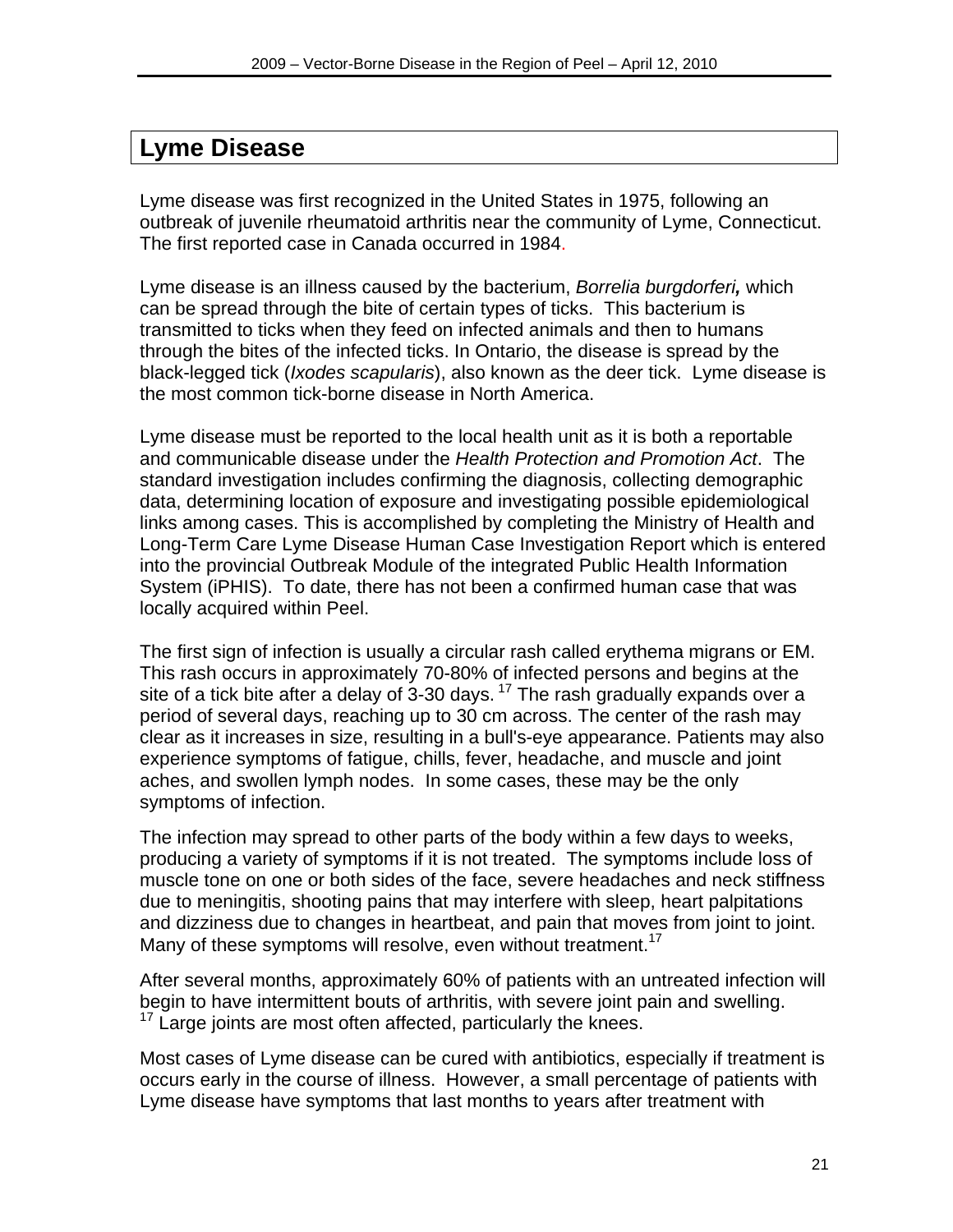<span id="page-25-0"></span>antibiotics. These symptoms can include muscle and joint pains, arthritis, cognitive defects, sleep disturbance, or fatigue. The cause of these symptoms is not fully understood.

Table 9 shows the number of Peel residents that have been diagnosed with Lyme disease since 2001.

| Year | Cases |
|------|-------|
| 2001 |       |
| 2002 | 2     |
| 2003 | 2     |
| 2004 | 3     |
| 2005 | 3     |
| 2006 | 8     |
| 2007 | 5     |
| 2008 | 18    |
| 2009 |       |

# **Table 9 Lyme Disease Cases in the Region of Peel, 2001- 2009**

There are areas in Ontario that are considered high risk for Lyme disease because the bacteria have consistently been found in black-legged ticks from these areas. These areas include the north shore of Lake Erie including the Long Point area, Rondeau Provincial Park, Turkey Point and the St. Lawrence Islands National Park.<sup>18</sup> There are concerns that changes of climatic conditions such as warmer seasons could lead to conditions that are favourable for the establishment of blacklegged tick populations in many parts of the province. It should be noted that ticks can be spread by birds, in particular songbirds that feed off the forest floor. Because these birds are migratory, there is the potential for new populations of the black-legged ticks to spread across the province. As a result, Peel Public Health undertook an active tick surveillance pilot project in 2009. Active surveillance involves collecting ticks in their natural habitat for identification and testing.

In August 2009, Peel Public Health's Vector-Borne Disease team received a Conservation Areas Access Permit from the Credit Valley Conservation Authority (CVCA) to conduct active black-legged tick surveillance study on CVCA lands. Access was granted for this work between August 27, 2009 and October 3, 2009 in the Rattray Marsh and Meadowvale Conservation Areas. The sites were chosen because of the suitability of habitat, host abundance and potential for dispersal by other hosts like migratory birds.

Between August 27<sup>th</sup> and September 30<sup>th</sup>, Peel Public Health's Vector-Borne Disease team staff conducted tick surveillance in and around hiking trails and forested floor areas in Meadowvale and Rattray Conservation Areas. During this pilot project Peel Health staff followed the MOHLTC's Active Tick Surveillance Guidelines.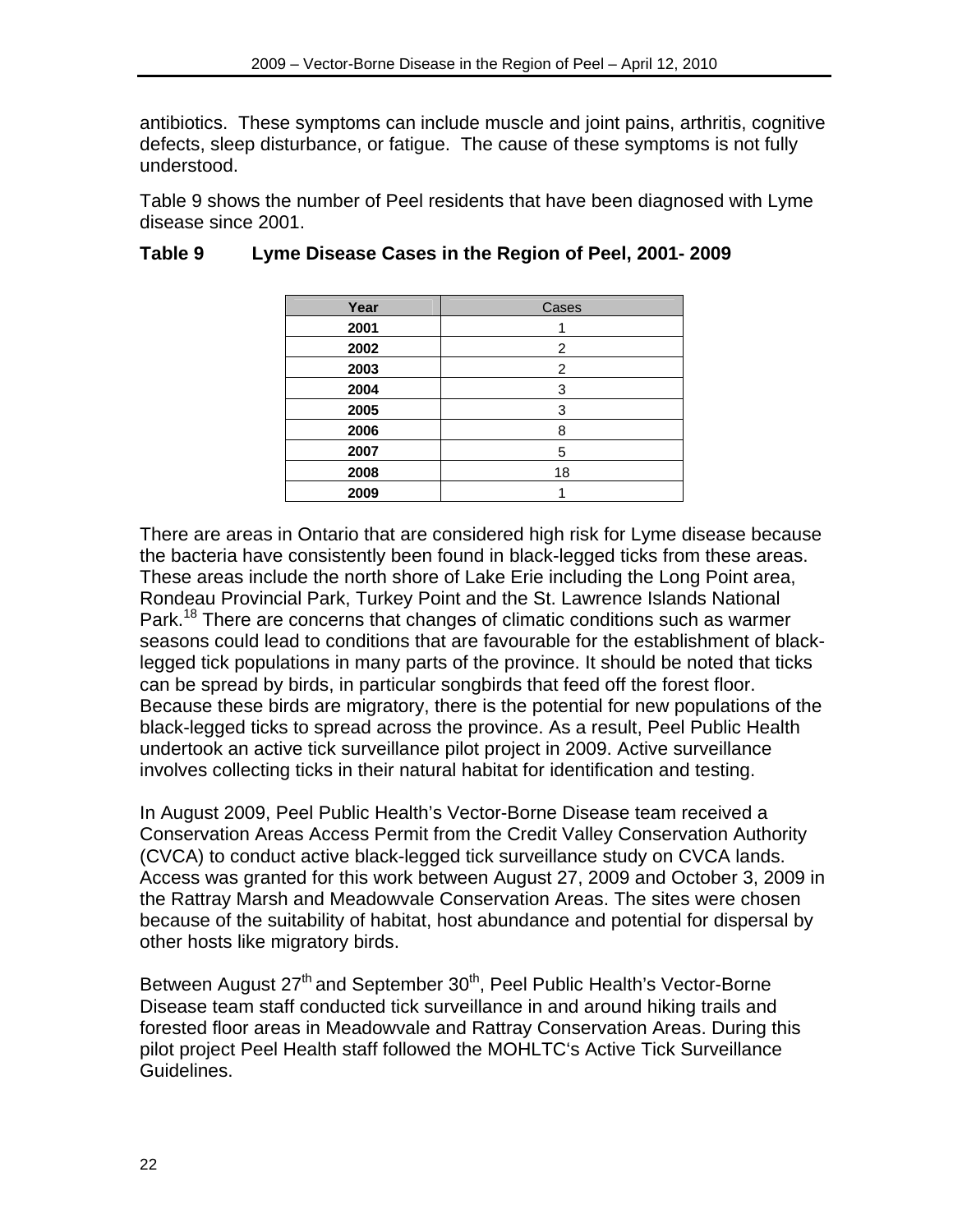<span id="page-26-0"></span>Drag sampling was conducted to assess the potential distribution of black-legged ticks at the two sites. Drag sampling consists of dragging a flannel white cloth over and around vegetation and leaf litter where ticks may be waiting for a passing host. The drag cloths were made by attaching a one metre square flannel cloth to a 1.2 m wooden stick. A three metre nylon cord was attached to both ends of the stick so the drag can be pulled over vegetation and fallen leaves.



# **Figure 5 Drag Sampling For Black-Legged Ticks**

A total of 270 person-hours of tick dragging were conducted by the six Vector-Borne Disease team students. One hundred hours of tick surveillance were undertaken in the Rattray Marsh and 170 hours at the Meadowvale Conservation Area.

Drag sampling of the two sites did not yield a single black-legged tick or any other tick species. At this time, it does not appear that a black-legged tick population is established in the Meadowvale Conservation Area or the Rattray Marsh. These two habitats can be presently classified as non-endemic for black-legged ticks. However, both sites have the combination of environmental factors to allow new populations of black-legged ticks to become established. Migrating birds or deer could introduce ticks harbouring *B. burgdorferi* to these two sites at some point in the future.

In 2010, Peel Health will continue to examine ticks submitted by Peel residents to identify sites where black-legged ticks are present. If an established tick population is identified or there is evidence of a confirmed case of Lyme disease that has been acquired locally then active surveillance including tick dragging will be undertaken.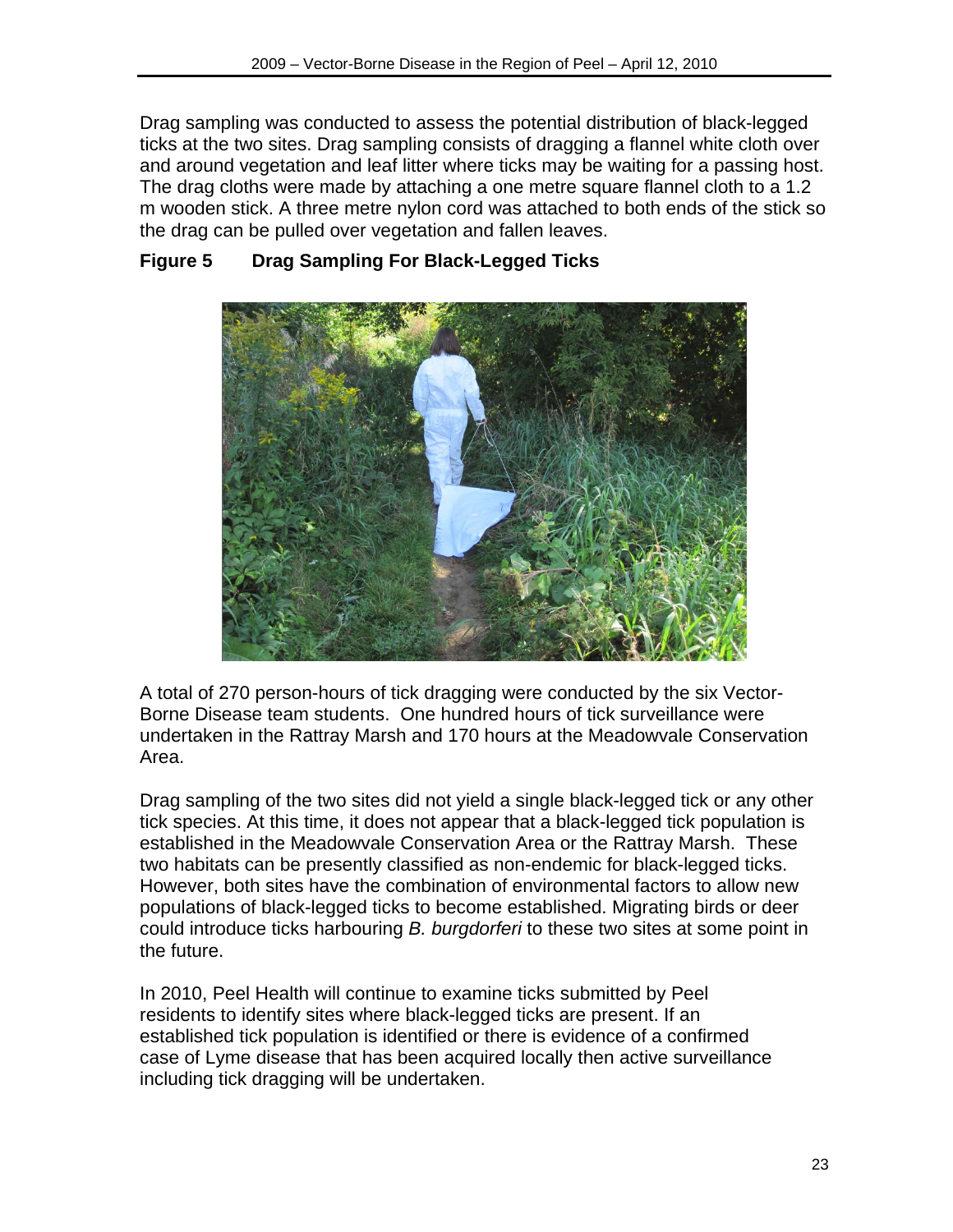# <span id="page-27-0"></span>**Eastern Equine Encephalitis**

Eastern equine encephalitis, commonly referred to as EEE, is a viral disease of wild birds that is transmitted to horses and humans by mosquitoes. Of the North American mosquito-borne diseases, EEE appears to be the most severe human pathogen; approximately 33% of people who develop EEE die of the disease, and many survivors have long-term health effects.<sup>19</sup>

In Ontario, outbreaks of EEE have occurred sporadically among horses, but no human cases have ever been confirmed. The lack of verified human cases of EEE in Ontario is not entirely understood, since human cases have repeatedly been reported in several states bordering the province. In 2009, two horse cases were reported in the province. The first incidence of the virus being found in Ontario mosquitoes occurred in September 2009, when mosquito pools in Wahta Mohawk Territory tested positive. This First Nations community is located in the Muskoka region near Bala.

Many species of mosquitoes can become infected with EEE virus. However, the most important mosquito species in maintaining the bird-mosquito transmission cycle is *Culiseta melanura*, whose preferred habitat is freshwater hardwood swamps. Adult mosquito surveillance conducted over the last several years has found this species present in Peel but in very low numbers. As noted in Table 10**,** this species was collected in Mississauga in 2003 and was found in Caledon in 2008.

In 2009, Peel Public Health continued to monitor the prevalence and distribution of *Culiseta melanura* using the region-wide WNV adult mosquito trapping network. No *Culiseta melanura* were collected in Peel traps in 2009; if any adults were found our service provider, Cosray Labs, was to conduct testing for the EEE virus.

**Table 10** *Culiseta melanura* **found in CDC light traps in the Region of Peel, 2003 and 2008** 

| Year | Wk | <b>Trap ID</b> | Quantity | Location                   | <b>Municipality</b> |
|------|----|----------------|----------|----------------------------|---------------------|
|      |    |                |          | <b>Bolton</b>              |                     |
| 2008 | 40 | T1             |          | Deer Valley Rd & King St   | Caledon             |
|      |    |                |          | <b>Sugar Bush</b>          |                     |
| 2003 | 38 | E <sub>1</sub> |          | Bristol Rd & McLaughlin Rd | Mississauga         |

As in previous years, seasonal field staff working in the Vector-Borne Disease program surveyed a wide range of aquatic habitats for the presence of mosquitoes in the larval stage. Larval surveillance is useful in determining the locations and time of year that mosquitoes use specific aquatic habitats, larval specimens were identified and counted in our in-house laboratory.

*Culiseta melanura* larvae were not found this past season. This may be due to the fact that *Culiseta melanura* larvae are difficult to collect using the standard WNV dipper methods. This species develop in dark or low light intensity areas such as holes beneath tree roots and stumps, and the underside of root systems of aquatic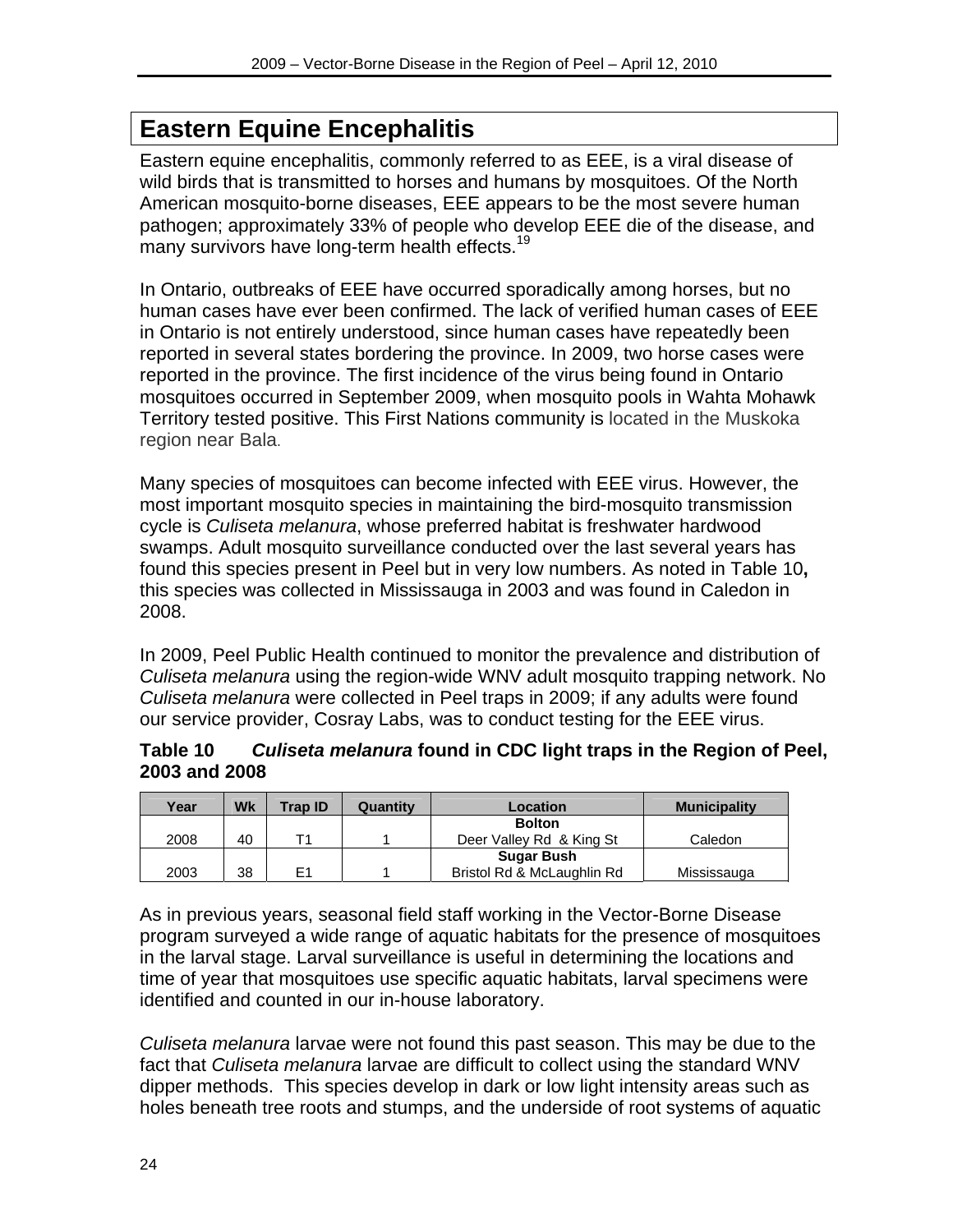plants in fresh-water swamps and marshes containing cool acid water. Thus, different methods of collection are being considered as part of the 2010 EEE surveillance program. Consistent routine testing and monitoring over a period of years will provide data upon which to revise and refine Peel's EEE surveillance.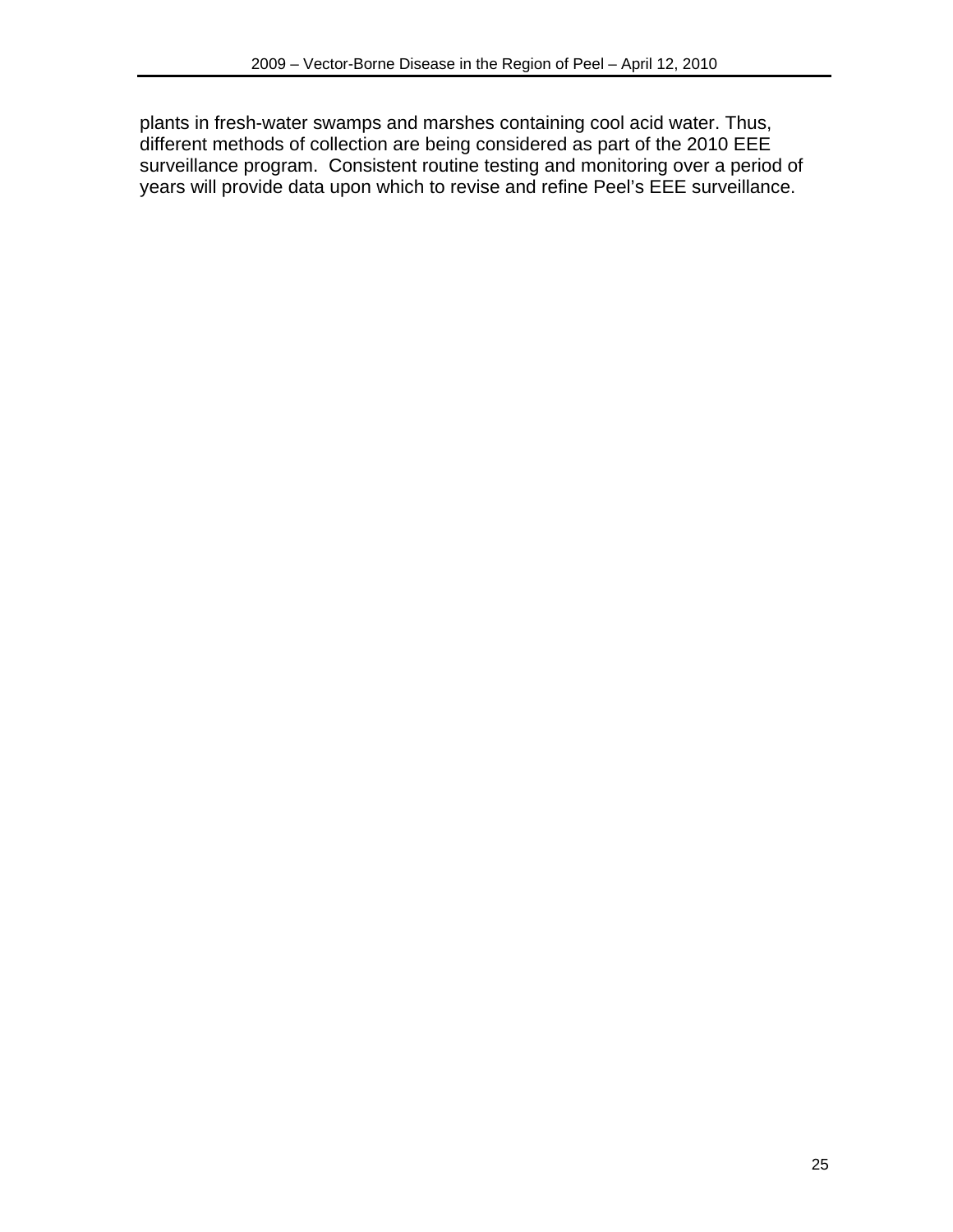## <span id="page-29-0"></span>*Conclusion*

In 2009, there was a decrease West Nile Virus activity in the Peel Region and across Ontario compared to 2008. In fact, the number of human cases and positive mosquitoes were the lowest recorded in the province since the first locally acquired human cases occurred in 2002.

This past summer was one of the wettest on record. The summer was also cooler than normal: Peel Region only experienced two 30°C days compared to normal 11. So, although the wet weather provided standing water sites for mosquitoes to breed and increase their populations, it was not hot enough to increase the replication rate of mosquitoes.

In 2009, Peel saw a significant drop in the number of positive mosquito batches from 21 in 2008 to four this past season. It is now evident that WNV levels will fluctuate widely from year to year based on precipitation, temperature, abundance of vector mosquito populations and many other factors.

Increased temperatures associated with climate change could increase the survival or replication rates of vector mosquitoes and may contribute to higher incidence of disease in the future. Climate changes could also expand the habitat and infectivity of other disease-carrying insects, increasing the potential for transmission of diseases such as Lyme disease and Eastern equine encephalitis in Peel Region. As a result, it is prudent to continue surveillance programs for these vector-borne diseases.

In 2010, Peel Public Health will continue surveillance, public education and larval mosquito reduction activities as these are essential WNV program components in a jurisdiction where WNV has been detected in a previous season.

In summary, Peel's 2010 VBD program will be similar to the 2009 program provided there are no further provincial funding cuts. However, increased *Culiseta melanura* surveillance may be considered based on the fact the EEE virus was found in Ontario mosquitoes in 2009.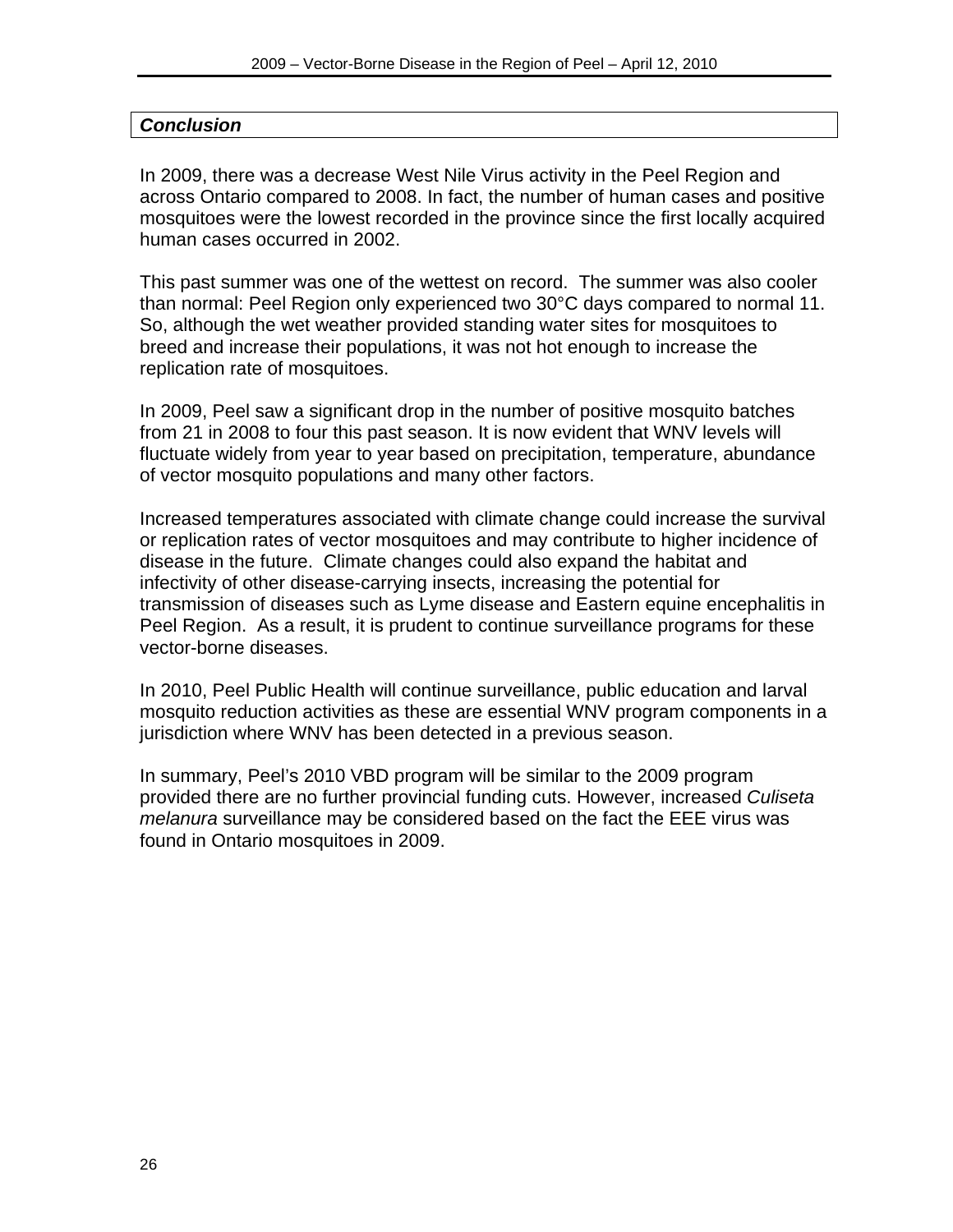# <span id="page-30-0"></span>*References*

<sup>1</sup> Region of Peel. 2009. Vector-Borne Disease Prevention Plan, Report to Council. March 18, 2009.

 $2$  Centers for Disease Control and Prevention. 2008 West Nile Virus Activity in the United States. Available at:

[http://www.cdc.gov/ncidod/dvbid/westnile/surv&controlCaseCount08\\_detailed.htm](http://www.cdc.gov/ncidod/dvbid/westnile/surv&controlCaseCount08_detailed.htm) - Downloaded on January 13, 2009.

 $3$  Séguin, Jacinthe and Peter Berry. 2008. Human Health in a Changing Climate: A Canadian Assessment of Vulnerabilities and Adaptive Capacity. Health Canada.

 $4$  Centers for Disease Control and Prevention. (2002) West Nile Virus (WNV) Infection – Information for Clinicians. 2002 August 20. Download on Nov. 12, 2009 from[:http://www.cdc.gov/ncidod/dvbid/westnile/resources/fact\\_sheet\\_clinician\\_082](http://www.cdc.gov/ncidod/dvbid/westnile/resources/fact_sheet_clinician_082102_0802.pdf) [102\\_0802.pdf](http://www.cdc.gov/ncidod/dvbid/westnile/resources/fact_sheet_clinician_082102_0802.pdf).

<sup>5</sup> Ontario Ministry of Health and Long-Term Care. Health Protection and Promotion Act, Ontario Regulation 199/03: Control of West Nile Virus.

<sup>6</sup> Ontario Ministry of Health and Long-Term Care. Health Protection and Promotion Act, Ontario Regulation 558/91: Specification of Communicable Diseases.

 $7$  Ontario Ministry of Health and Long-Term Care. Health Protection and Promotion Act, Ontario Regulation 559/91: Specification of Reportable Diseases

<sup>8</sup> Ministry of Health and Long-Term Care. 2005. Provincial Surveillance for West Nile Virus (WNV). Ontario WNV Human Case Definition, Version: July 4, 2005.

<sup>9</sup> Ministry of Health and Long-term Care. 2009. West Nile Virus 2009: Human Surveillance. Available at:

[http://www.health.gov.on.ca/english/providers/program/pubhealth/westnile/WNV\\_0](http://www.health.gov.on.ca/english/providers/program/pubhealth/westnile/WNV_09/WNV_humans.html) [9/WNV\\_humans.html](http://www.health.gov.on.ca/english/providers/program/pubhealth/westnile/WNV_09/WNV_humans.html).

<sup>10</sup> Region of Peel Public Health. 2007. 2006 West Nile Virus in the Region of Peel. Available at:

<http://www.peelregion.ca/health/westnile/resources/reports.htm#control06>

<sup>11</sup> Pestalto Ltd. 2009. West Nile Virus in the Region of Peel. 2009 Final Report.

<sup>12</sup> Ontario Ministry of Health and Long-term Care. West Nile Virus (2009) Vector Surveillance Report CDC Week 36 September 2 – September 8.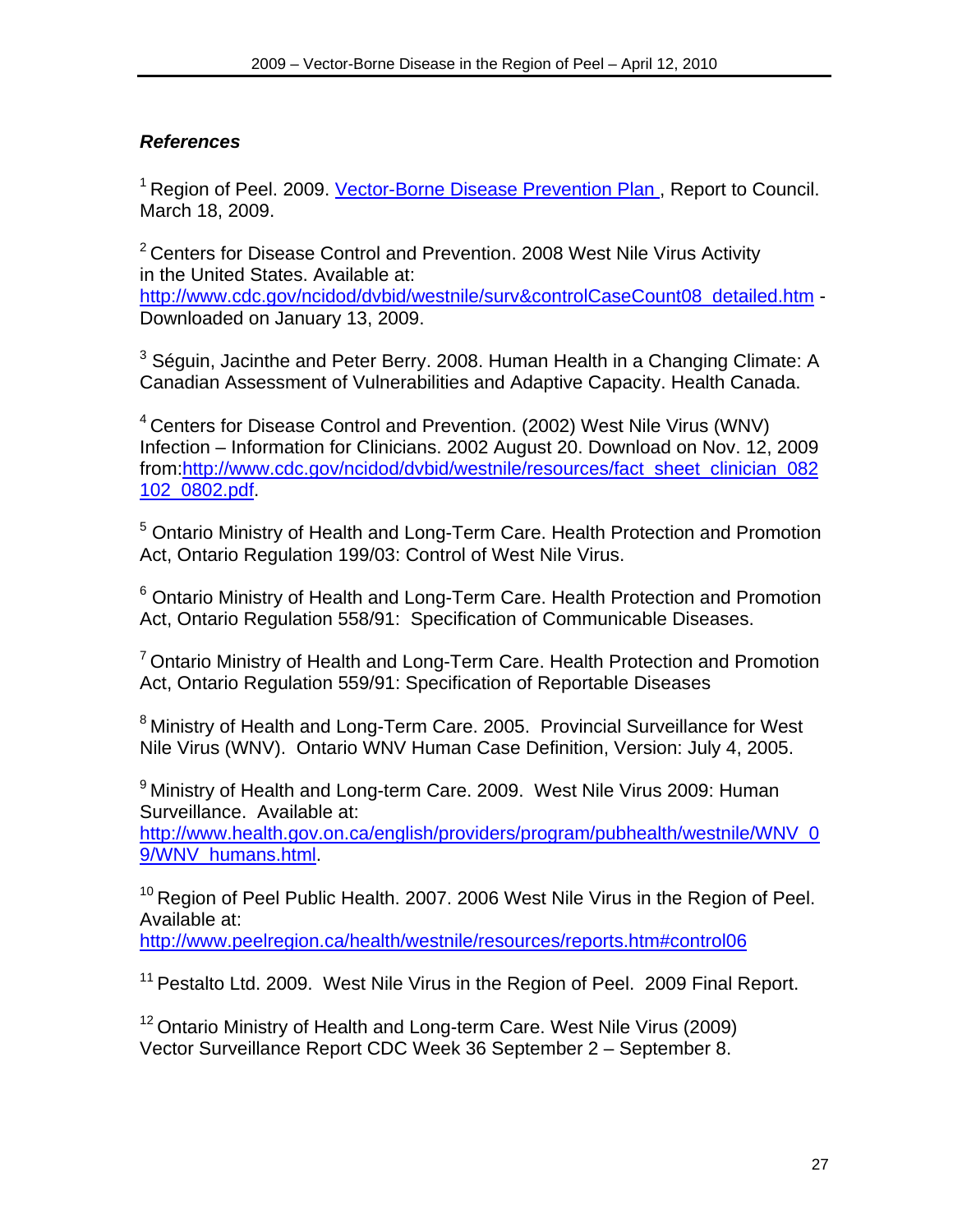13 Scott, Jamesina. 2004. *Ochlerotatus japonicus* (Theobald) Rutgers Entomology. Available at: [http://www.rci.rutgers.edu/~insects/ocjap.htm](http://www.rci.rutgers.edu/%7Einsects/ocjap.htm) - downloaded January 14, 2010.

<sup>14</sup> Ontario Ministry of Health and Long-Term Care. 2009. Public Information: West Nile Virus 2008: Mosquito Surveillance. Available at: [http://www.health.gov.on.ca/english/providers/program/pubhealth/westnile/WNV\\_0](http://www.health.gov.on.ca/english/providers/program/pubhealth/westnile/wnv_06/wnv_mosquitoes.html) [6/WNV\\_mosquitoes.html](http://www.health.gov.on.ca/english/providers/program/pubhealth/westnile/wnv_06/wnv_mosquitoes.html) - downloaded January 29, 2009.

<sup>15</sup> Region of Peel Public Health. 2007. 2006 West Nile Virus in the Region of Peel. Available at:

<http://www.peelregion.ca/health/westnile/resources/reports.htm#control06>.

<sup>16</sup> Baker, Stacey. 2005. Personal communication. Email from Stacey Baker, Ontario

<sup>17</sup> Centers for Disease Control and Prevention. Lyme Disease Symptoms. Available at:

[http://www.cdc.gov/ncidod/dvbid/Lyme/ld\\_humandisease\\_symptoms.htm](http://www.cdc.gov/ncidod/dvbid/Lyme/ld_humandisease_symptoms.htm) - Downloaded on January 22, 2010.

<sup>18</sup> Public Health Agency of Canada. Lyme disease Fact Sheet. Available at: <http://www.phac-aspc.gc.ca/id-mi/lyme-fs-eng.php> Downloaded on January 20, 2010.

<sup>19</sup> Canadian Cooperative Wildlife Health Centre. The Eastern equine encephalitis [virus](http://www.ccwhc.ca/wildlife_health_topics/arbovirus/arboeee.php#intro#intro) Available at:

[http://www.ccwhc.ca/wildlife\\_health\\_topics/arbovirus/arboeee.php](http://www.ccwhc.ca/wildlife_health_topics/arbovirus/arboeee.php) Downloaded on January 7, 2010.

.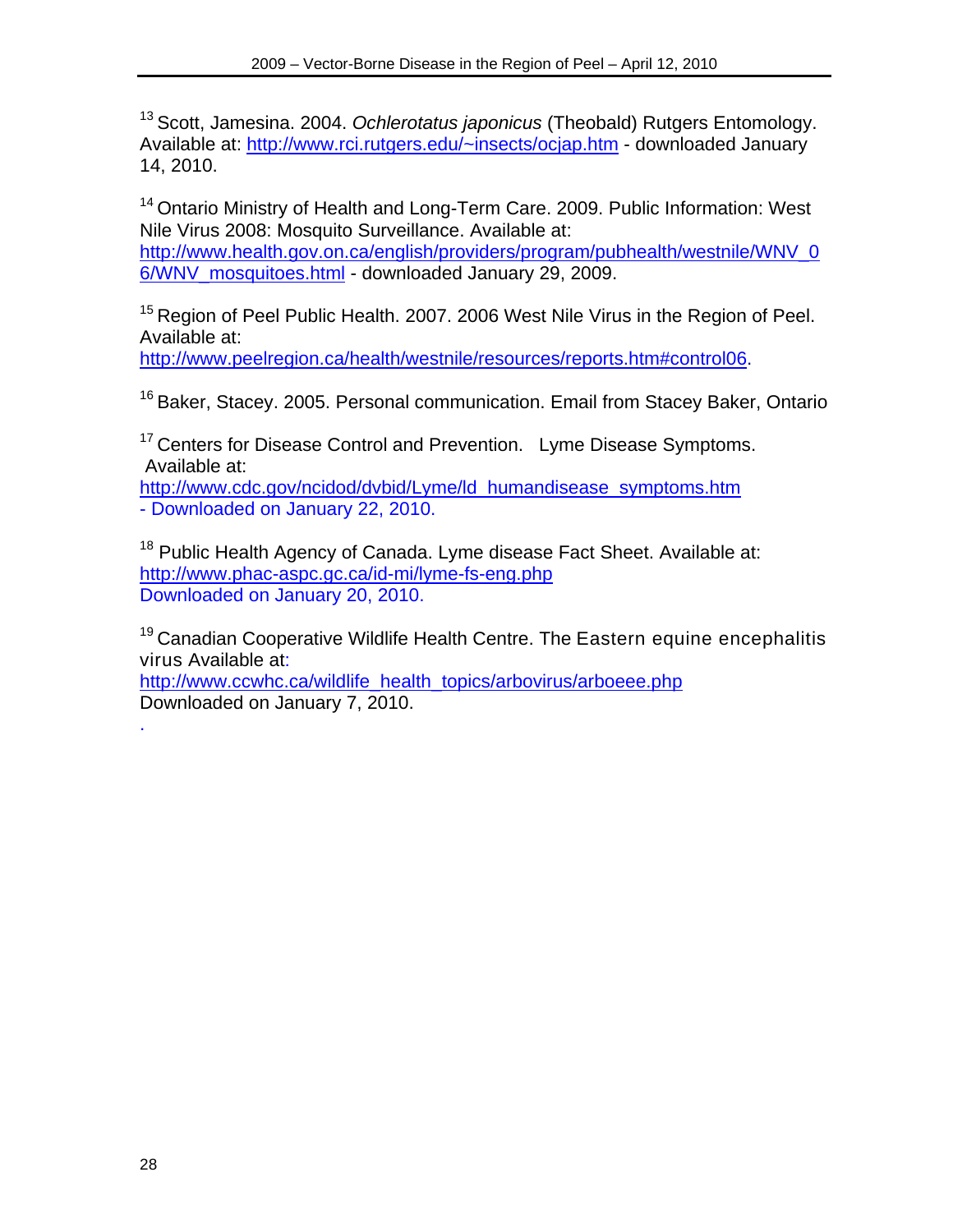# <span id="page-32-0"></span>*Appendices*

# **Appendix A**

# **Provincial Surveillance for West Nile Virus – Case Definitions**

Provincial Surveillance for West Nile Virus (WNV)

# Section A: Case Definitions

The current Case Definitions were drafted with available information at the time of writing. Case Definitions and Diagnostic Test Criteria are subject to change as new information becomes available.

#### **1) West Nile Virus Neurological Syndrome (WNNS): Clinical Criteria:**

History of exposure in an area where WN virus (WNV) activity is occurring 1  **OR**  2

 history of exposure to an alternative mode of transmission **AND** 

onset of fever

# **AND NEW ONSET OF AT LEAST ONE of the following:**

 • encephalitis (acute signs of central or peripheral neurologic dysfunction), or

 • viral meningitis (pleocytosis and signs of infection e.g. headache, nuchal rigidity), or

 • acute flaccid paralysis (e.g. poliomyelitis-like syndrome or Guillain-3

Barré-like syndrome) or

- movement disorders (e.g., tremor, myoclonus) or
- Parkinsonism or Parkinsonia like conditions (e.g., cogwheel rigidity, bradykinesia, postural instability) or
- other neurological syndromes as defined in the note below
- $\overline{1}$

History of exposure when and where West Nile Virus transmission is present, or could be present, or history of travel to an area with confirmed WNV activity in birds, horses, other mammals, sentinel chickens, mosquitoes, or humans.

2

Alternative modes of transmission, identified to date, include: laboratory-acquired; in utero; receipt of blood components; organ/tissue transplant; and, possibly via breast milk.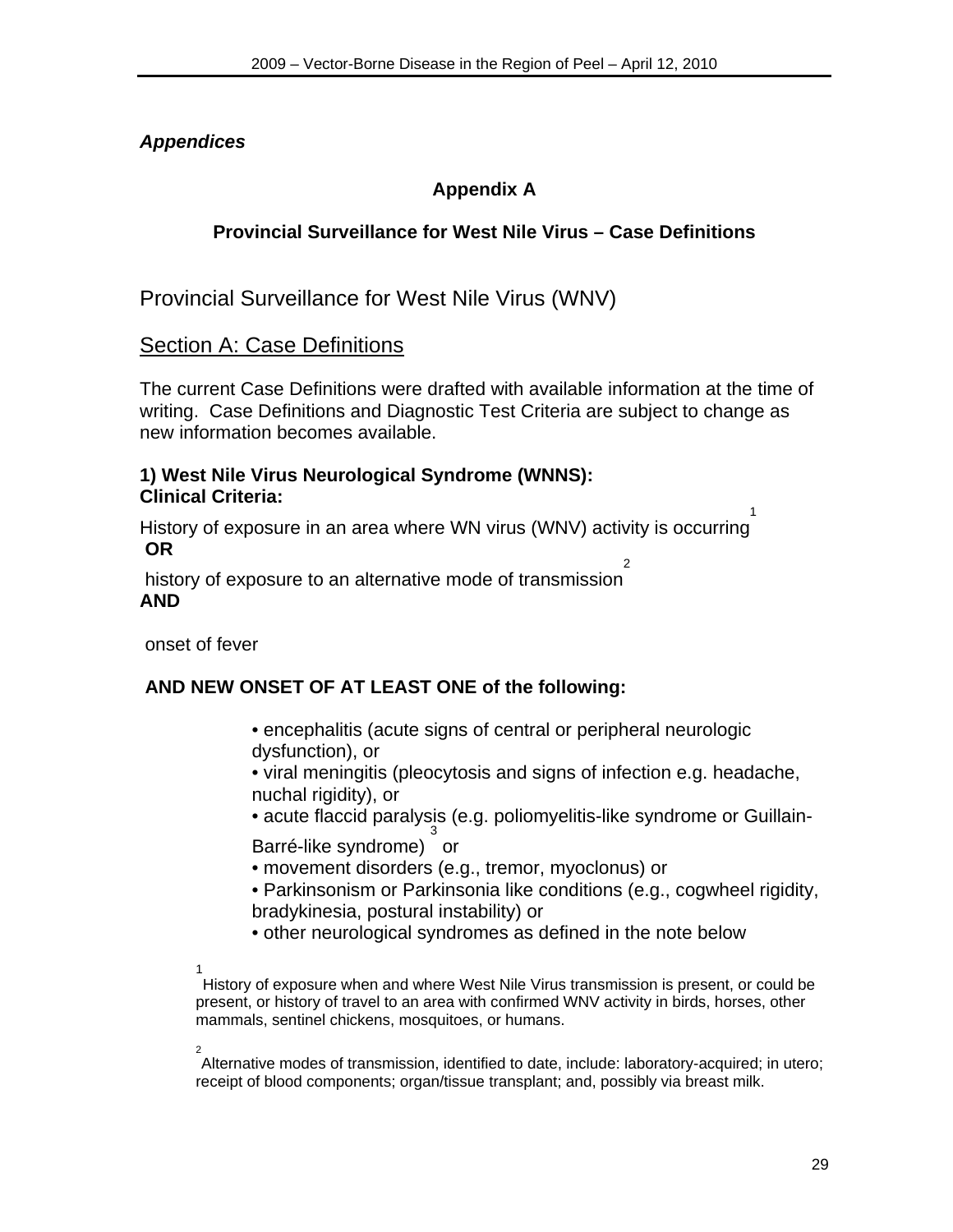3 A person with WNV-associated acute flaccid paralysis may present with or without fever or mental status changes. Altered mental status could range from confusion to coma with or without additional signs of brain dysfunction (e.g. paralysis, cranial nerve palsies, sensory deficits, abnormal reflexes, generalized convulsions and abnormal movements). Acute flaccid paralysis with respiratory failure is also a problem.

**Note**: A significant feature of West Nile viral neurologic illness may be marked muscle weakness that is more frequently unilateral, but could be bilateral. WNV should be considered in the differential diagnosis of all suspected cases of acute flaccid paralysis with or without sensory deficit. WNV- associated weakness typically affects one or more limbs (sometimes affecting one limb only). Muscle weakness may be the sole presenting feature of WNV illness (in the absence of other neurologic features) or may develop in the setting of fever, altered reflexes, meningitis or encephalitis. Weakness typically develops early in the course of clinical infection. Patients should be carefully monitored for evolving weakness and in particular for acute neuromuscular respiratory failure, which is a severe manifestation associated with high morbidity and mortality. **For the purpose of WNV Neurological Syndrome Classification, muscle weakness is characterized by severe (Polio-like), non-transient and prolonged symptoms.** Electromyography (EMG) and lumbar puncture should be performed to differentiate WNV paralysis from the acute demyelinating polyneuropathy (Guillain-Barré syndrome). Lymphocytic pleocytosis (an increase in WBC with a predominance of lymphocytes in the cerebrospinal fluid [CSF] ) is commonly seen in acute flaccid paralysis due to WNV.

Other emerging clinical syndromes, identified during 2002 included, but were not limited to the following: myelopathy, rhabdomyolysis (acute destruction of skeletal muscle cells), peripheral neuropathy; polyradiculoneuropathy; optic neuritis; and acute demyelinating encephalomyelitis (ADEM). Ophthalmologic conditions including chorioretinitis and vitritis were also reported. Facial weakness was also reported. Myocarditis, pancreatitis and fulminant hepatitis have not been identified in North America, but were reported in outbreaks of WNV in South Africa. "Aseptic" meningitis without encephalitis or flaccid paralysis occurring in August and September when WNV is circulating may be due to nonpolio enteroviruses circulating at the same time. This should be considered in the differential diagnosis.

**[Sejvar J et al. JAMA (2003) Vol.290 (4) p. 511-515, Sejvar, J. et al. Emerg Infect Dis (2003) Vol 9 (7) p.788-93 and Burton, JM et al Can. J. Neurol. Sci. (2004) Vol.31 (2) p.185-193]** 

#### **Suspect WN Neurological Syndrome Case:**

Clinical criteria IN THE ABSENCE OF OR PENDING diagnostic test criteria (see below) AND IN THE ABSENCE of any other obvious cause.

#### **Probable WN Neurological Syndrome Case:**

Clinical criteria AND AT LEAST ONE of the probable case diagnostic test criteria (see below).

#### **Confirmed WN Neurological Syndrome Case:**

Clinical criteria AND AT LEAST ONE of the confirmed case diagnostic test criteria (see below).

#### **2) West Nile Virus Non-Neurological Syndrome (WN Non-NS):**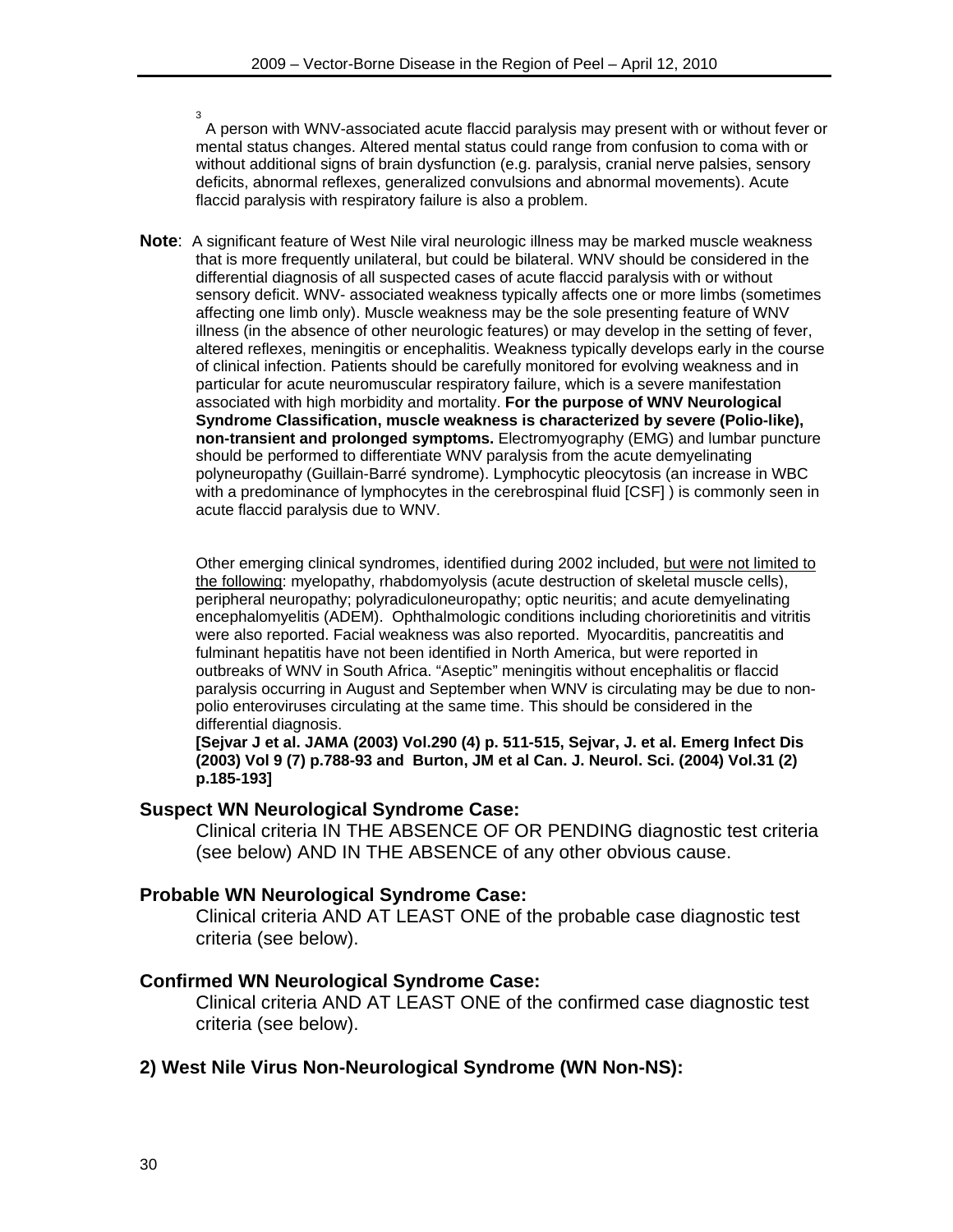# **Clinical Criteria:**

 History of exposure in an area where WN virus (WNV) activity is occurring 1  **OR** 

 history of exposure to an alternative mode of transmission 2

#### **AND AT LEAST TWO** of the following : 5

- fever,
- myalgia , 6
- arthalgia,
- headache,
- fatigue,
- lymphadenopathy,
- maculopapular rash

# 1<br>1<br>1<br>1

History of exposure when and where West Nile Virus transmission is present, or could be present, or history of travel to an area with confirmed WNV activity in birds, horses, other mammals, sentinel chickens, mosquitoes, or humans.

 2 Alternative modes of transmission, identified to date, include: laboratory-acquired; in utero; receipt of blood components; organ/tissue transplant; and, possibly via breast milk.

 $\overline{5}$ 

It is possible that other clinical signs and symptoms could be identified that have not been listed and may accompany probable case or confirmed case diagnostic test criteria. For example, gastrointestinal (GI) symptoms were seen in many WNV patients in Canada and the USA in 2003 and 2004.

6

 Muscle weakness may be a presenting feature of WNV illness. **For the purpose of WNV Non-Neurological Syndrome classification, muscle weakness or myalgia (muscle aches and pains) is characterized by mild, transient, unlikely prolonged symptoms that are not caused by motor neuropathy.** 

#### **Suspect WN Non-Neurological Syndrome Case:**

Clinical criteria IN THE ABSENCE OF OR PENDING diagnostic test criteria (see below) AND IN THE ABSENCE of any other obvious cause.

#### **Probable WN Non-Neurological Syndrome Case:**

Clinical criteria AND AT LEAST ONE of the probable case diagnostic test criteria (see below)

#### **Confirmed WN Non-Neurological Syndrome Case:**

Clinical criteria AND AT LEAST ONE of the confirmed case diagnostic test criteria (see below)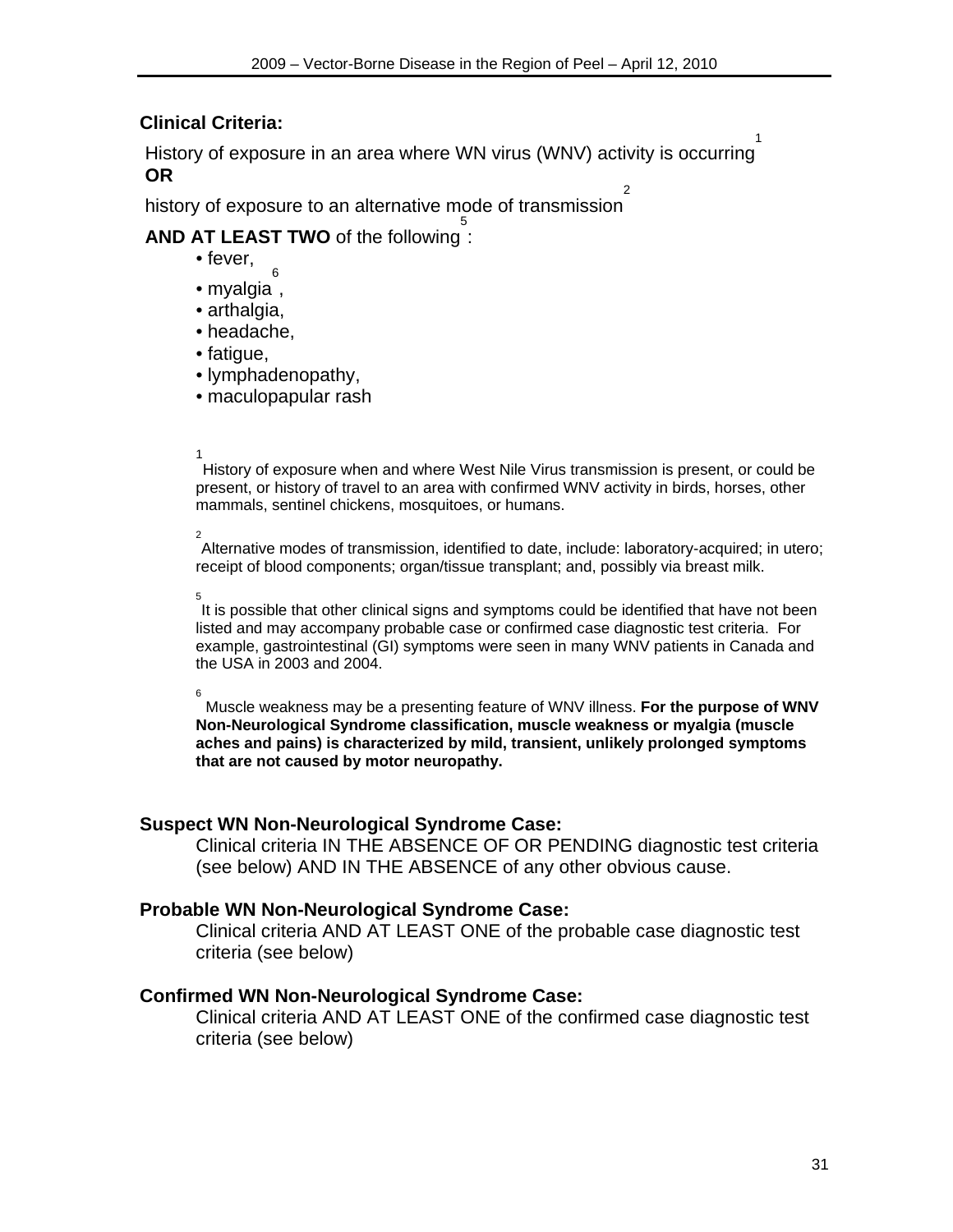#### **3) West Nile Virus Asymptomatic Infection (WNAI) 7 :**

### **Probable WN Asymptomatic Infection Case:**

Probable case diagnostic test criteria (see below) IN THE ABSENCE of clinical criteria

## **Confirmed WN Asymptomatic Infection Case:**

Confirmed case diagnostic test criteria (see below) IN THE ABSENCE of clinical criteria

7

This category could include asymptomatic blood donors whose blood is screened using a Nucleic Acid Amplification Test (NAT), by Blood Operators (i.e. Canadian Blood Services or Hema-Quebec) and is subsequently brought to the attention of public health officials. The NAT that will be used by Blood Operators in Canada is designed to detect all viruses in the Japanese encephalitis (JE) serocomplex. The JE serocomplex includes WN virus and 9 other viruses, although from this group only WN virus and St Louis encephalitis virus are currently endemic to parts of North America. Blood Operators in Canada preform a supplementary WN virus-specific NAT following any positive donor screen test result.

# **Section B: West Nile Virus Diagnostic Test Criteria:**

### **Probable Case Diagnostic Test Criteria:**

# **AT LEAST ONE of the following:**

Detection of flavivirus antibodies in a single serum or CSF sample using a 8

WN virus IgM ELISA without confirmatory neutralization serology (e.g. Plaque Reduction Neutralization Test [PRNT]) **OR**

A 4-fold or greater change in flavivirus HI titres in paired acute and convalescent sera or demonstration of a seroconversion using a WN virus 8

IgG ELISA **OR**

A titre of > 1:320 in a single WN virus HI test, or an elevated titre in a WN virus IgG ELISA, with a confirmatory PRNT result **OR** [Note: A confirmatory PRNT or other kind of neutralization assay is not required in a health jurisdiction/authority where cases have already been confirmed in the current year]

Demonstration of Japanese encephalitis (JE) serocomplex-specific genomic sequences in blood by NAT screening on donor blood, by Blood Operators in Canada.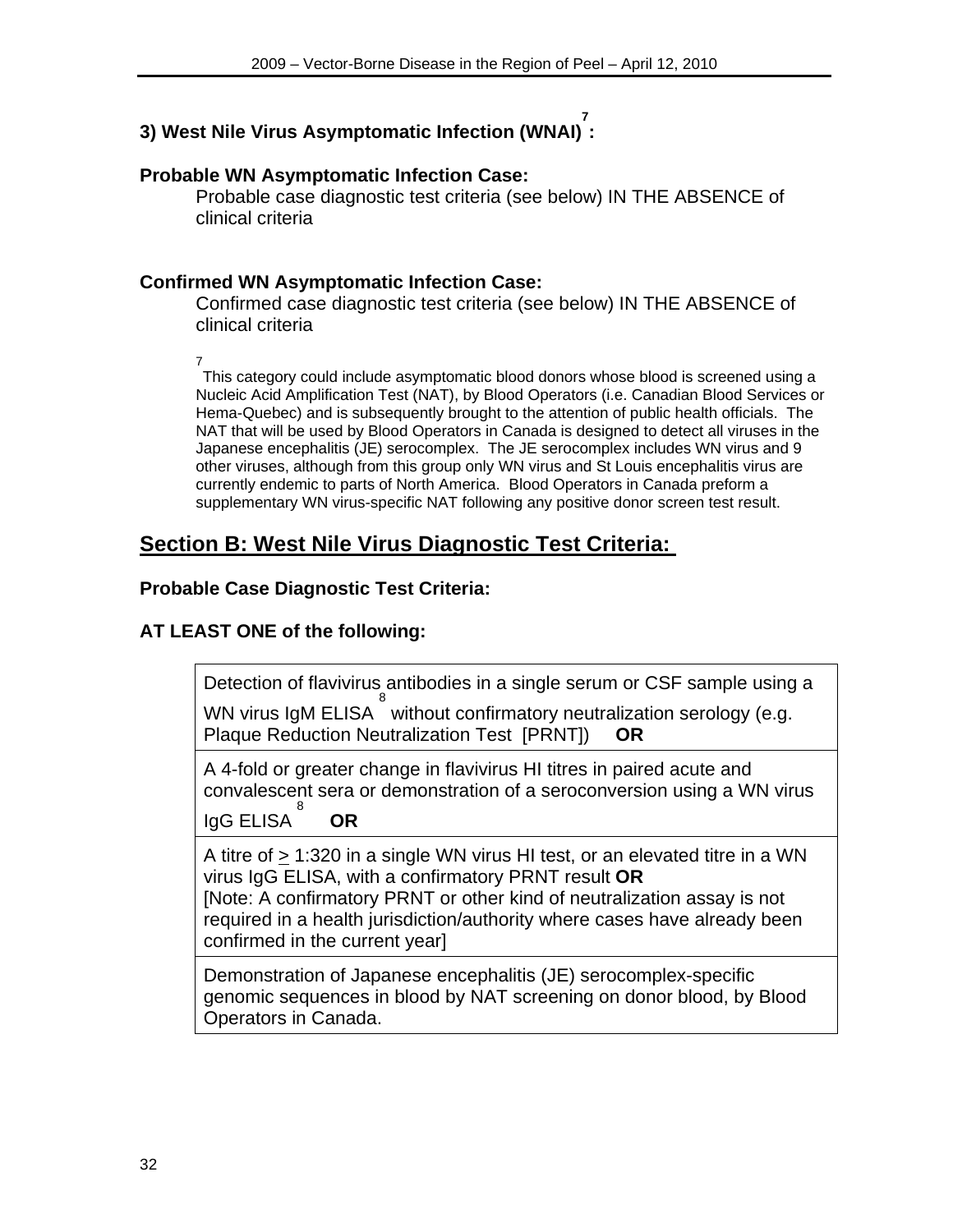8 Both CDC and commercial IgM / IgG ELISAs are now available for front line serological testing. Refer to appropriate assay procedures and kit inserts for the interpretation of test results.

**Note**: WNV IgM antibody may persist for more than a year and the demonstration of IgM antibodies in a patient's serum, particularly in residents of endemic areas, may not be diagnostic of an acute WN viral infection. Seroconversion (by HI, IgG ELISA or PRNT assays) demonstrates a current WNV infection. Therefore, the collection of acute and convalescent sera for serologic analysis is particularly important to rule out diagnostic misinterpretation early in the WNV season (e.g. May, June) and to identify initial cases in a specific jurisdiction. However, it should be noted that seroconversions may not always be documented due to timing of acute sample collection (i.e. titres in acute sera may have already peaked). If static titres are observed in acute and convalescent paired sera, it is still possible the case may represent a recent infection. To help resolve this, the use of IgG 9

avidity testing may be considered to distinguish between current and past infection. The presence of both IgM antibody and low avidity IgG in a patient's convalescent serum sample are consistent with current cases of viral associated illness. However test results that show the presence of IgM and high avidity IgG are indicative of exposures that have occurred in the previous season. Immunocompromised individuals may not be able to mount an immune response necessary for a serological diagnosis. West Nile Virus diagnostic test criteria for these individuals should be discussed with a medical microbiologist.

9

Early in infection the immune system generates antibodies that bind relatively weakly to viral antigen (low avidity). As the infection proceeds, an increasing percentage of newly generated IgG antibody displays higher binding affinity to virus antigen and thus avidity also rises (Note: avidity is usually measured based upon the ability of IgG to dissociate from antigen preparations after incubation with a solution of urea). As long as high avidity IgG is not yet detected in the serum it can be assumed that the individual was exposed to the viral agent during a recent exposure. With respect to WNV infection it has not been precisely determined when (i.e. post-exposure) high avidity antibodies reach levels in serum that can be accurately detected by serological assays (there may be significant variation depending on the individual). However, it has been shown that greater than 95% of sera collected from individuals exposed to WNV 6-8 months previously will have IgG antibodies that bind strongly to viral antigen and will give high avidity scores using both IFA and ELISA testing formats. **Note: Avidity testing will not replace confirmatory neutralization testing, non-WNV flavivirus IgG antibody (Eg. dengue, SLE, etc.) may bind to the antigen preparations used in avidity assays.** 

#### **Confirmed Case Diagnostic Test Criteria:**

It is currently recommended that health jurisdictions/authorities use the Confirmed Case Diagnostic Test Criteria to confirm index cases (locally acquired) in their area each year; for subsequent cases, health jurisdictions/authorities could use the Probable Case Diagnostic Test Criteria to classify cases in their area as "confirmed", **for the purposes of surveillance**. Throughout the remainder of the transmission season health jurisdictions/authorities may wish to document PRNT antibody titres to West Nile Virus in a proportion of cases, to be determined by that health jurisdiction/authority, in order to rule-out the possibility of concurrent activity by other flaviviruses. [For further information on diagnostic testing algorithms for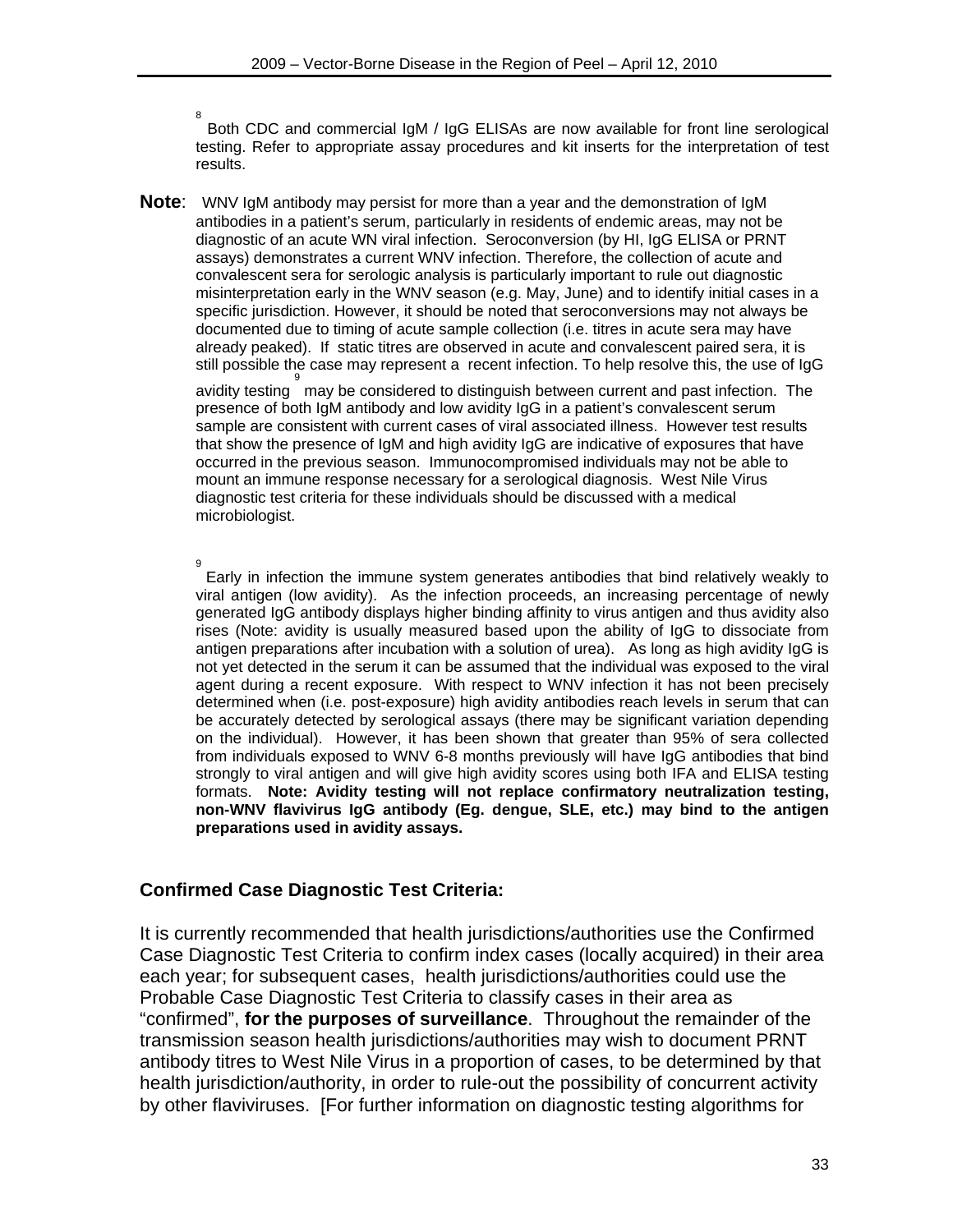West Nile Virus, see the section entitled Laboratory Specimen Diagnostic Testing Algorithm in Appendix 4 of the National Guidelines for Response to West Nile Virus.]

# **AT LEAST ONE of the following:**

A 4-fold or greater change in WN virus neutralizing antibody titres (using a PRNT or other kind of neutralization assay) in paired acute and convalescent sera, or CSF. **OR**

Isolation of WN virus from, or demonstration of WN virus antigen or WN virus-specific genomic sequences in tissue, blood, CSF or other body fluids **OR**

Demonstration of flavivirus antibodies in a single serum or CSF sample using a WN virus IgM ELISA 8, 9 , confirmed by the detection of WN virus specific antibodies using a PRNT (acute or convalescent specimen). **OR**

A 4-fold or greater change in flavivirus HI titres in paired acute and convalescent sera or demonstration of a seroconversion using a WN virus

IgG ELISA 8, 9 **AND** the detection of WN specific antibodies using a PRNT (acute or convalescent serum sample).

8

 Both CDC and commercial IgM / IgG ELISAs are now available for front line serological testing. Refer to appropriate assay procedures and kit inserts for the interpretation of test results.

**Note**: WNV IgM antibody may persist for more than a year and the demonstration of IgM antibodies in a patient's serum, particularly in residents of endemic areas, may not be diagnostic of an acute WN viral infection. Seroconversion (by HI, IgG ELISA or PRNT assays) demonstrates a current WNV infection. Therefore, the collection of acute and convalescent sera for serologic analysis is particularly important to rule out diagnostic misinterpretation early in the WNV season (e.g. May, June) and to identify initial cases in a specific jurisdiction. However, it should be noted that seroconversions may not always be documented due to timing of acute sample collection (i.e. titres in acute sera may have already peaked). If static titres are observed in acute and convalescent paired sera, it is still possible the case may represent a recent infection. To help resolve this, the use of IgG

.<br>avidity testing  $\stackrel{\circ}{\,}$  may be considered to distinguish between current and past infection. The presence of both IgM antibody and low avidity IgG in a patient's convalescent serum sample are consistent with current cases of viral associated illness. However test results that show the presence of IgM and high avidity IgG are indicative of exposures that have occurred in the previous season. Immunocompromised individuals may not be able to mount an immune response necessary for a serological diagnosis. West Nile Virus diagnostic test criteria for these individuals should be discussed with a medical microbiologist.

 <sup>9</sup>  Early in infection the immune system generates antibodies that bind relatively weakly to viral antigen (low avidity). As the infection proceeds, an increasing percentage of newly generated IgG antibody displays higher binding affinity to virus antigen and thus avidity also rises (Note: avidity is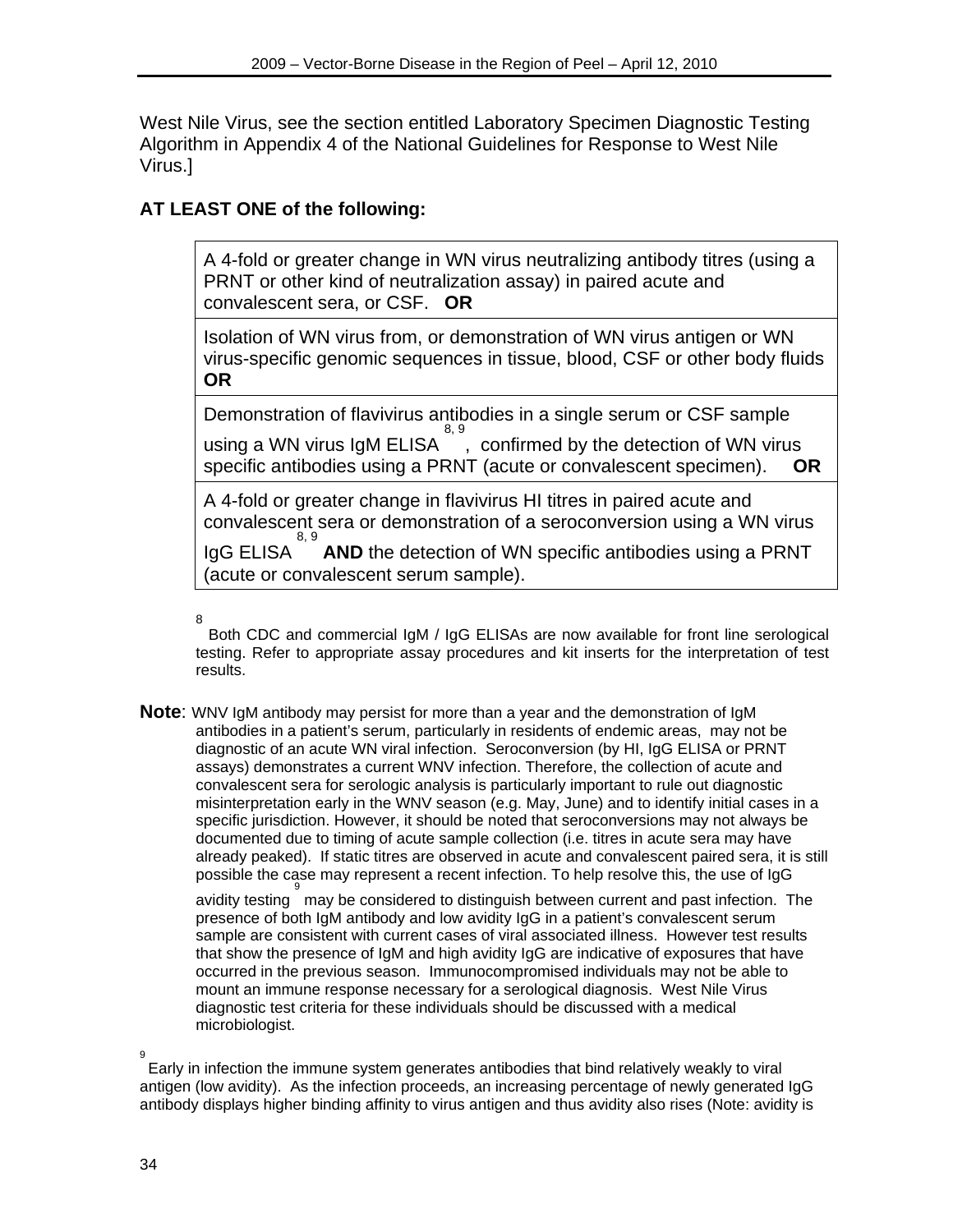usually measured based upon the ability of IgG to dissociate from antigen preparations after incubation with a solution of urea). As long as high avidity IgG is not yet detected in the serum it can be assumed that the individual was exposed to the viral agent during a recent exposure. With respect to WNV infection it has not been precisely determined when (i.e. post-exposure) high avidity antibodies reach levels in serum that can be accurately detected by serological assays (there may be significant variation depending on the individual). However, it has been shown that greater than 95% of sera collected from individuals exposed to WNV 6-8 months previously will have IgG antibodies that bind strongly to viral antigen and will give high avidity scores using both IFA and ELISA testing formats. **Note: Avidity testing will not replace confirmatory neutralization testing, non-WNV flavivirus IgG antibody (Eg. dengue, SLE, etc.) may bind to the antigen preparations used in avidity assays.**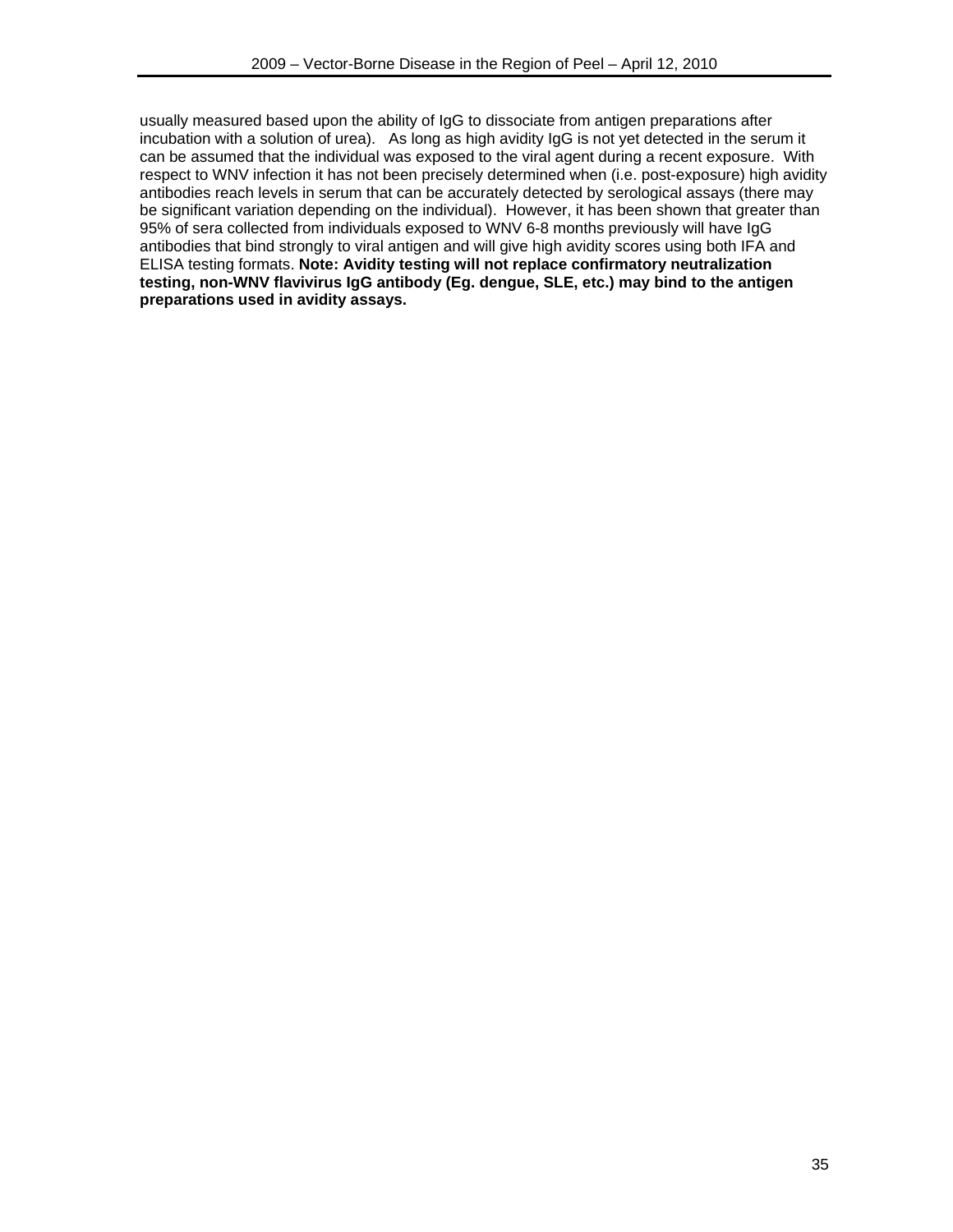# **Appendix B**

| Week Codes - 2009 - West Nile Virus |  |  |  |  |  |
|-------------------------------------|--|--|--|--|--|
|-------------------------------------|--|--|--|--|--|

| Week #<br>(Sun to<br>Sat) | 2009            |  |  |  |
|---------------------------|-----------------|--|--|--|
| 1                         | Jan 4 - Jan 10  |  |  |  |
| $\overline{2}$            | Jan 11 - Jan 17 |  |  |  |
| 3                         | Jan 18 - Jan 24 |  |  |  |
| 4                         | Jan 25 - Jan 31 |  |  |  |
| 5                         | Feb 1 - Feb 7   |  |  |  |
| 6                         | Feb 8 - Feb 14  |  |  |  |
| 7                         | Feb 15 - Feb 21 |  |  |  |
| 8                         | Feb 22 - Feb 28 |  |  |  |
| 9                         | Mar 1 - Mar 7   |  |  |  |
| 10                        | Mar 8 - Mar 14  |  |  |  |
| 11                        | Mar 15 - Mar 21 |  |  |  |
| 12                        | Mar 22 - May 28 |  |  |  |
| 13                        | May 29 - Apr 4  |  |  |  |
| 14                        | Apr 5 - Apr 11  |  |  |  |
| 15                        | Apr 12 - Apr 18 |  |  |  |
| 16                        | Apr 19 - Apr 25 |  |  |  |
| 17                        | Apr 26 - May 2  |  |  |  |
| 18                        | May 3 - May 9   |  |  |  |
| 19                        | May 10 - May 16 |  |  |  |
| 20                        | May 17 - May 23 |  |  |  |
| 21                        | May 24 - May 30 |  |  |  |
| 22                        | May 31 - Jun 6  |  |  |  |
| 23                        | Jun 7 - Jun 13  |  |  |  |
| 24                        | Jun 14 - Jun 20 |  |  |  |
| 25                        | Jun 21 - Jun 27 |  |  |  |
| 26                        | Jun 28 - Jul 4  |  |  |  |

| ek #<br>un to<br>Sat)   | 2009            | Week # (Sun<br>to Sat) | 2009            |
|-------------------------|-----------------|------------------------|-----------------|
| $\mathbf{1}$            | Jan 4 - Jan 10  | 27                     | Jul 5 - Jul 11  |
| $\boldsymbol{2}$        | Jan 11 - Jan 17 | 28                     | Jul 12 - Jul 18 |
| $\overline{\mathbf{3}}$ | Jan 18 - Jan 24 | 29                     | Jul 19 - Jul 25 |
| $\overline{\mathbf{4}}$ | Jan 25 - Jan 31 | 30                     | Jul 26 - Aug 1  |
| ${\bf 5}$               | Feb 1 - Feb 7   | 31                     | Aug 2 - Aug 8   |
| 6                       | Feb 8 - Feb 14  | 32                     | Aug 9 - Aug 15  |
| $\overline{7}$          | Feb 15 - Feb 21 | 33                     | Aug 16 - Aug 22 |
| 8                       | Feb 22 - Feb 28 | 34                     | Aug 23 - Aug 29 |
| $\boldsymbol{9}$        | Mar 1 - Mar 7   | 35                     | Aug 30 - Sep 5  |
| 10                      | Mar 8 - Mar 14  | 36                     | Sep 6 - Sep 12  |
| 11                      | Mar 15 - Mar 21 | 37                     | Sep 13 - Sep 19 |
| 12                      | Mar 22 - May 28 | 38                     | Sep 20 - Sep 26 |
| 13                      | May 29 - Apr 4  | 39                     | Sep 27 - Oct 3  |
| 14                      | Apr 5 - Apr 11  | 40                     | Oct 4 - Oct 10  |
| 15                      | Apr 12 - Apr 18 | 41                     | Oct 11 - Oct 17 |
| 16                      | Apr 19 - Apr 25 | 42                     | Oct 18 - Oct 24 |
| 17                      | Apr 26 - May 2  | 43                     | Oct 25 - Oct 31 |
| 18                      | May 3 - May 9   | 44                     | Nov 1 - Nov 7   |
| 19                      | May 10 - May 16 | 45                     | Nov 8 - Nov 14  |
| 20                      | May 17 - May 23 | 46                     | Nov 15 - Nov 21 |
| <u>21</u>               | May 24 - May 30 | 47                     | Nov 22 - Nov 28 |
| <u>22</u>               | May 31 - Jun 6  | 48                     | Nov 29 - Dec 5  |
| <u>23</u>               | Jun 7 - Jun 13  | 49                     | Dec 6 - Dec 12  |
| <u>24</u>               | Jun 14 - Jun 20 | 50                     | Dec 13 - Dec 19 |
| <u>25</u>               | Jun 21 - Jun 27 | 51                     | Dec 20 - Dec 26 |
| 26                      | Jun 28 - Jul 4  | 52                     | Dec 27 - Jan 2  |